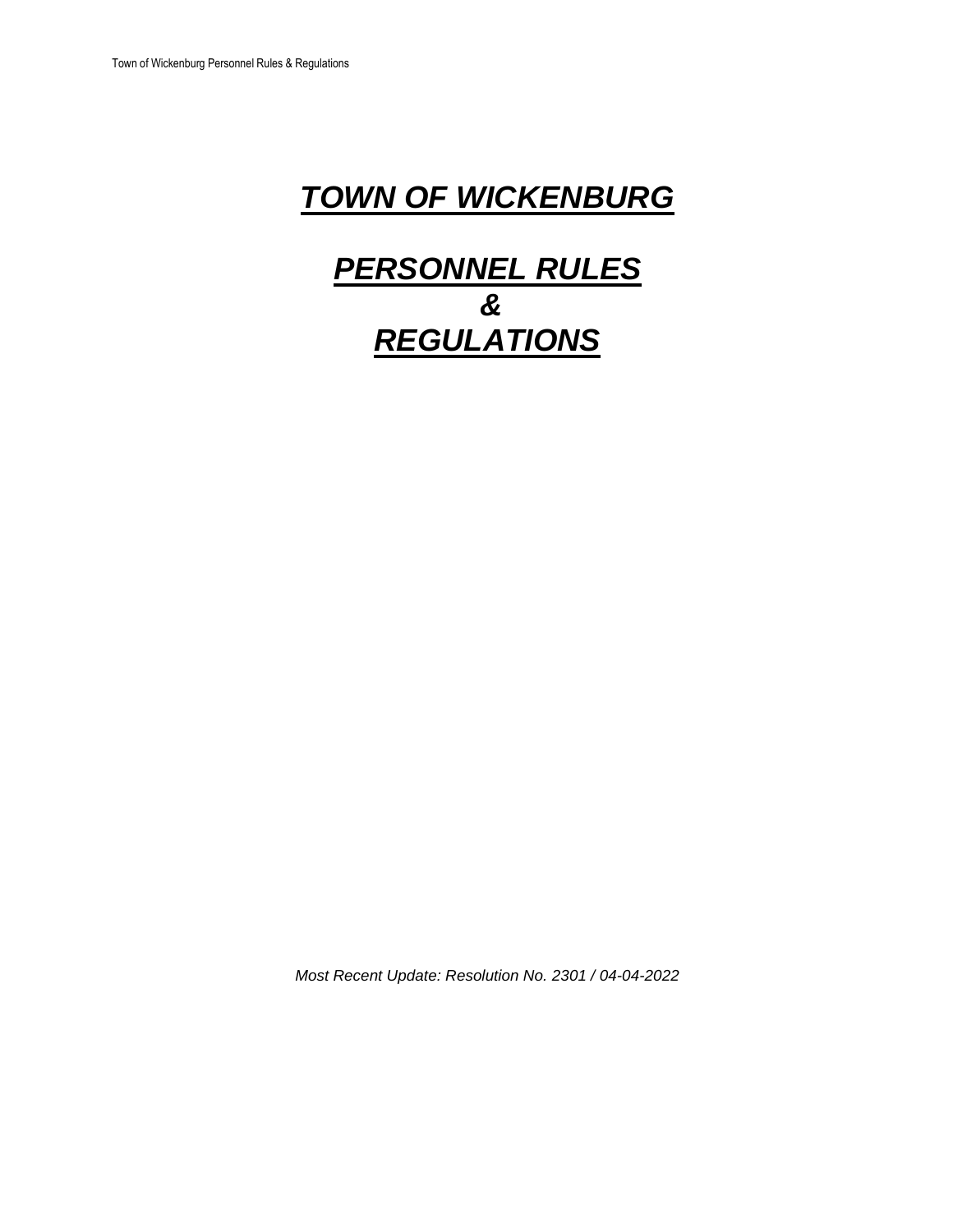# **INDEX**

| <b>RULE 1</b>  | <b>DEFINITIONS</b>    |                                                                            | 5                                     |
|----------------|-----------------------|----------------------------------------------------------------------------|---------------------------------------|
| <b>RULE 2</b>  |                       | <b>GENERAL PROVISIONS</b>                                                  | $\bf8$                                |
|                |                       | Section 1: Fair Employment                                                 | $\begin{array}{c} 8 \\ 8 \end{array}$ |
|                | Section 2:            | <b>Americans With Disabilities Act</b>                                     |                                       |
|                |                       | Section 3: Violations of Rules                                             | $\overline{9}$                        |
|                |                       | Section 4: Amendment and Revision of Rules                                 | $\boldsymbol{9}$                      |
| <b>RULE 3</b>  |                       | Section 5: Eligible Employees<br><b>CONDITIONS OF EMPLOYMENT</b>           | 10<br>11                              |
|                |                       |                                                                            | 11                                    |
|                |                       | Section 1: Loyalty Oath<br>Section 2: Political Activity Prohibited        | 11                                    |
|                | Section 3:            | Solicitation of Political Support Prohibited                               | 11                                    |
|                | Section 4:            | <b>Residence Requirements</b>                                              | 11                                    |
|                | Section 5:            | <b>Physical Examination</b>                                                | 11                                    |
|                | Section 6:            | <b>Nepotism Policy</b>                                                     | 11                                    |
|                |                       | Section 7: Conflict of Interest                                            | 12                                    |
|                |                       | Section 8: Prohibition of Harassment                                       | 12                                    |
|                |                       | Section 9: Alcohol and Substance Abuse Education, Awareness, Treatment and |                                       |
|                |                       | <b>Prevention Program</b>                                                  | 13                                    |
|                |                       | Section 10: Federal Motor Carrier Safety Administration (FMCSA)            | 18                                    |
| <b>RULE 4</b>  |                       | <b>APPLICATIONS AND APPLICATIONS</b>                                       | 19                                    |
|                |                       | Section 1: Employment Preference                                           | 19                                    |
|                |                       | Section 2: Announcements                                                   | 19                                    |
|                |                       | Section 3: Application for Employment                                      | 19                                    |
| <b>RULE 5</b>  | <b>CLASSIFICATION</b> |                                                                            | 20                                    |
|                |                       | Section 1: Preparation of Plan                                             | 20                                    |
|                |                       | Section 2: Adoption, Amendment and Revision of Plan                        | 20                                    |
|                |                       | Section 3: Allocation of Positions                                         | 20                                    |
|                |                       | Section 4: New Positions                                                   | 20                                    |
|                |                       | Section 5: Reclassification                                                | 20                                    |
| <b>RULE 6</b>  | <b>EXAMINATIONS</b>   |                                                                            | 21                                    |
|                |                       | Section 1: Nature and Types of Examinations                                | 21                                    |
|                |                       | Section 2: Promotional Examinations                                        | 21                                    |
|                |                       | Section 3: Notification of Examination Results                             | 21                                    |
| <b>RULE 7</b>  |                       | <b>EMPLOYMENTS LISTS</b>                                                   | 22                                    |
|                |                       | Section 1: Employment Lists                                                | 22                                    |
|                |                       | Section 2: Duration of Lists                                               | 22                                    |
|                |                       | Section 3: Removal of Names from Lists                                     | 22                                    |
| <b>RULE 8</b>  |                       | <b>METHOD OF FILLING VACANCIES</b>                                         | 23                                    |
|                |                       | Section 1: Types of Appointment                                            | 23                                    |
| <b>RULE 9</b>  | Section 2:            | <b>Provisional Appointment</b><br><b>PROBATIONARY PERIOD</b>               | 23<br>24                              |
|                |                       | Section 1: Regular Appointment Following Probationary Period               | 24                                    |
|                |                       | Section 2: Extension of Probation                                          | 24                                    |
|                |                       | Section 3: Object of Probationary Period                                   | 24                                    |
|                |                       | Section 4: Rejection of Probation                                          | 24                                    |
| <b>RULE 10</b> |                       | <b>ATTENDANCE AND LEAVES</b>                                               | 25                                    |
|                |                       | Section 1: Attendance                                                      | 25                                    |
|                |                       | Section 2: Annual Vacation Leave                                           | 26                                    |
|                |                       | Section 3: Sick Leave                                                      | 27                                    |
|                |                       | Section 4: Use of Donated Leave                                            | 27                                    |
|                | Section 5:            | Loss of Benefits for Extended Illness                                      | 28                                    |
|                | Section 6:            | <b>Military Leave</b>                                                      | 28                                    |
|                | Section 7:            | Maternity/Paternity Leave                                                  | 28                                    |
|                |                       | Section 8: Leave with Pay                                                  | 28                                    |
|                |                       | Section 9: Jury Leave                                                      | 28                                    |
|                |                       | Section 10: Subpoena Leave                                                 | 28                                    |
|                |                       | Section 11: Administrative Leave                                           | 29                                    |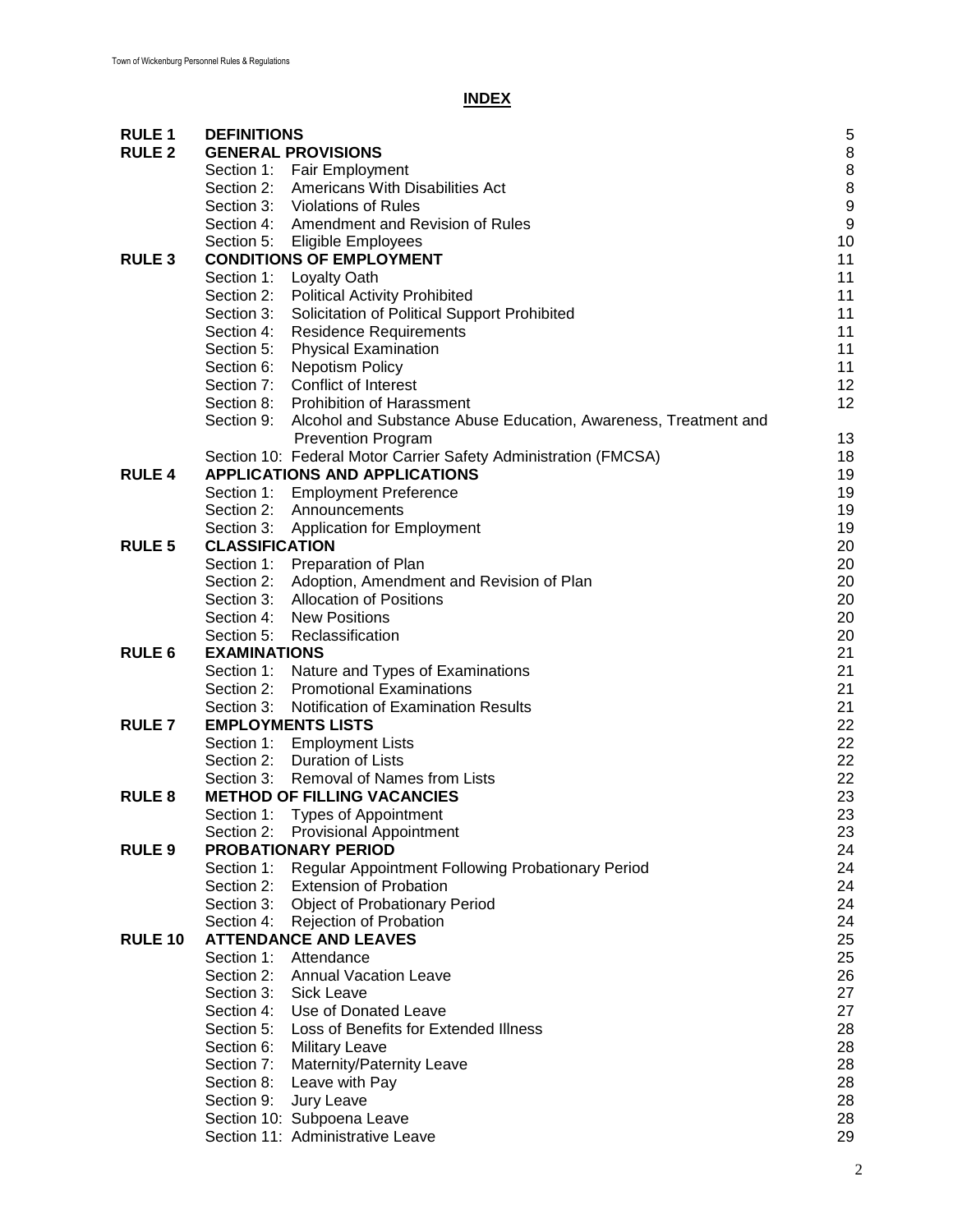|                | Section 12: Funeral Leave                                                  | 29 |
|----------------|----------------------------------------------------------------------------|----|
|                | Section 13: Miscellaneous Leave                                            | 29 |
|                | Section 14: Holidays                                                       | 29 |
|                | Section 15: Family and Medical Leave of Absence Policy                     | 29 |
| <b>RULE 11</b> | <b>DISCIPLINE SYSTEM</b>                                                   | 34 |
|                | Section 1: Discipline System                                               | 34 |
|                | Section 2: Grievance Procedures                                            | 40 |
| <b>RULE 12</b> | <b>COMPENSATION</b>                                                        | 40 |
|                | Section 1: Preparation of Plan                                             | 40 |
|                | Section 2: Adoption of Plan                                                | 40 |
|                | Section 3: On-call (Standby) and Call-back status                          | 42 |
| <b>RULE 13</b> | PAY ADJUSTMENTS AND BENEFITS                                               | 42 |
|                | Section 1: Application of Rates                                            | 42 |
|                | Section 2: Other Benefits                                                  | 42 |
|                | Section 3: Advancement                                                     | 42 |
|                | Section 4: Temporary Assignment of Personnel                               | 42 |
|                | Uniform Allowance<br>Section 5:                                            | 43 |
|                | Section 6:<br><b>Separation from Service</b>                               | 43 |
| <b>RULE 14</b> | <b>OVERTIME</b>                                                            | 44 |
|                | Section 1:<br>Policy                                                       | 44 |
|                | Section 2:<br>Overtime Compensation                                        | 44 |
|                | Section 3:<br><b>Overtime Requirement</b>                                  | 44 |
|                | Human Resources Director Responsibility<br>Section 4:                      | 44 |
|                | Section 5:<br>Supervisory and Administrative Employees                     | 44 |
|                | Section 6:<br><b>Compensatory Time</b>                                     | 45 |
| <b>RULE 15</b> | <b>INSURANCE</b>                                                           | 46 |
|                | Section 1:<br>Group Insurance Program                                      | 46 |
|                | Section 2:<br><b>Worker's Compensation Insurance</b>                       | 46 |
|                | Section 3:<br>(Reserved for Future Use)                                    | 46 |
|                | Accidental Death/Dismemberment Coverage during Commute<br>Section 4:       | 46 |
|                | to/from the Workplace                                                      |    |
| <b>RULE 16</b> | <b>TRAVEL</b>                                                              | 47 |
|                | Section 1:<br>Reimbursement for Use of Private Vehicles Outside Wickenburg | 47 |
|                | Area<br>Section 2: Reimbursement for Use of Commercial Carriers            | 47 |
|                | Section 3: Per Diem Allowance                                              | 47 |
|                | Section 4:<br>Procedure                                                    | 48 |
| <b>RULE 17</b> | <b>TUITION REFUND</b>                                                      | 49 |
| <b>RULE 18</b> | <b>RETIREMENT</b>                                                          | 50 |
| <b>RULE 19</b> | TRANSFER, PROMOTION, DEMOTION, SUSPENSION AND                              | 51 |
|                | <b>REINSTATEMENT</b>                                                       |    |
|                | Section 1: Transfer                                                        | 51 |
|                | Section 2:<br>Promotion                                                    | 51 |
|                | Section 3: Reinstatement                                                   | 51 |
| <b>RULE 20</b> | <b>SEPARATION FROM THE SERVICE</b>                                         | 52 |
|                | Section 1:<br>Discharge                                                    | 52 |
|                | Section 2: Lay-Off                                                         | 52 |
|                | Section 3: Resignation                                                     | 52 |
|                | Section 4: Constructive Discharge                                          | 52 |
| <b>RULE 21</b> | <b>TRAINING OF EMPLOYEES</b>                                               | 53 |
|                | Section 1: Responsibility for Training                                     | 53 |
|                | Section 2: Credit for Training                                             | 53 |
| <b>RULE 22</b> | <b>REPORTS AND RECORDS</b>                                                 | 54 |
|                | Section 1:<br><b>Roster Cards</b>                                          | 54 |
|                | Section 2: Performance Evaluation                                          | 54 |
|                | Section 3: Employee Records                                                | 54 |
| <b>RULE 23</b> | <b>AFFIRMATIVE ACTION</b>                                                  | 55 |
|                | Section 1: Responsibilities                                                | 55 |
| <b>RULE 24</b> | <b>LEGAL COMPLIANCE AND ETHICS POLICY</b>                                  | 56 |
|                |                                                                            |    |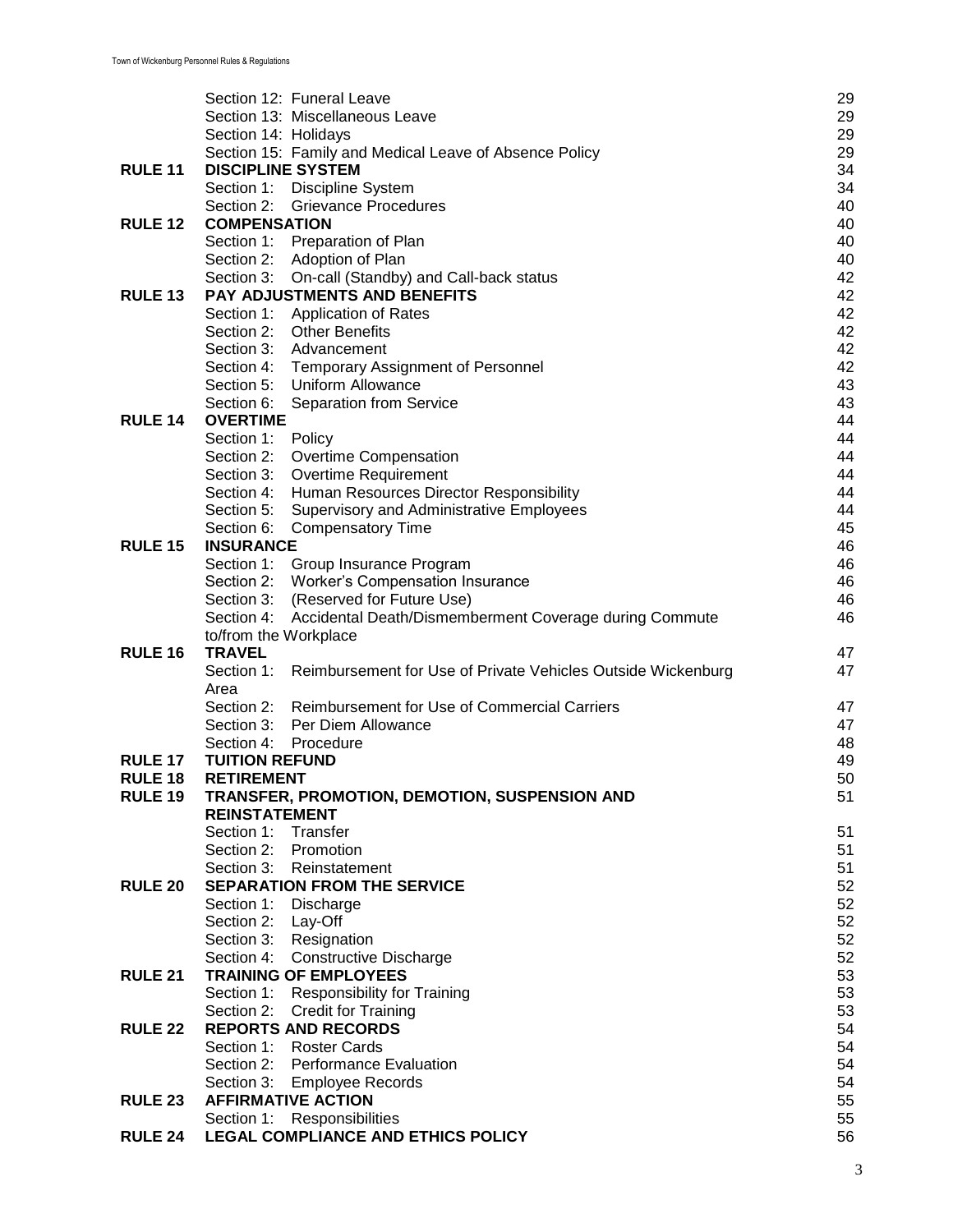|                | Section 1:                                             | Purpose                                            | 56 |
|----------------|--------------------------------------------------------|----------------------------------------------------|----|
|                | Section 2:                                             | Compliance with Laws and Regulations - Notice      | 56 |
|                | Section 3:                                             | <b>Other Employee Concerns</b>                     | 56 |
|                | Section 4:                                             | <b>Anonymous Complaints</b>                        | 56 |
|                | Section 5:                                             | Investigation                                      | 56 |
|                |                                                        | Section 6: Retaliation                             | 56 |
|                |                                                        | Section 7: False Information                       | 56 |
| <b>RULE 25</b> | <b>EMPLOYEE CONDUCT</b>                                |                                                    | 57 |
|                | Section 1:                                             | <b>Employee Conduct</b>                            | 57 |
|                |                                                        | Section 2: Courteous Service                       | 57 |
|                |                                                        | Section 3: Employee Appearance                     | 57 |
|                |                                                        | Section 4: Tobacco Use                             | 57 |
|                |                                                        | Section 5: Personnel Telephone Calls               | 57 |
|                |                                                        | Section 6: Internet or Computer Use                | 57 |
|                | Section 7:                                             | Town Equipment & Vehicle Use: Motor Vehicle Report | 58 |
|                | Section 8:                                             | <b>Outside Employment</b>                          | 60 |
| <b>RULE 26</b> | SUPPLEMENTAL BENEFITS PLAN FOR PUBLIC SAFETY EMPLOYEES |                                                    |    |
|                | Section 1:                                             | <b>Purposes</b>                                    | 61 |
|                | Section 2:                                             | Eligibility                                        | 61 |
|                | Section 3:                                             | Benefits                                           | 61 |
|                |                                                        | Section 4: Procedure                               | 62 |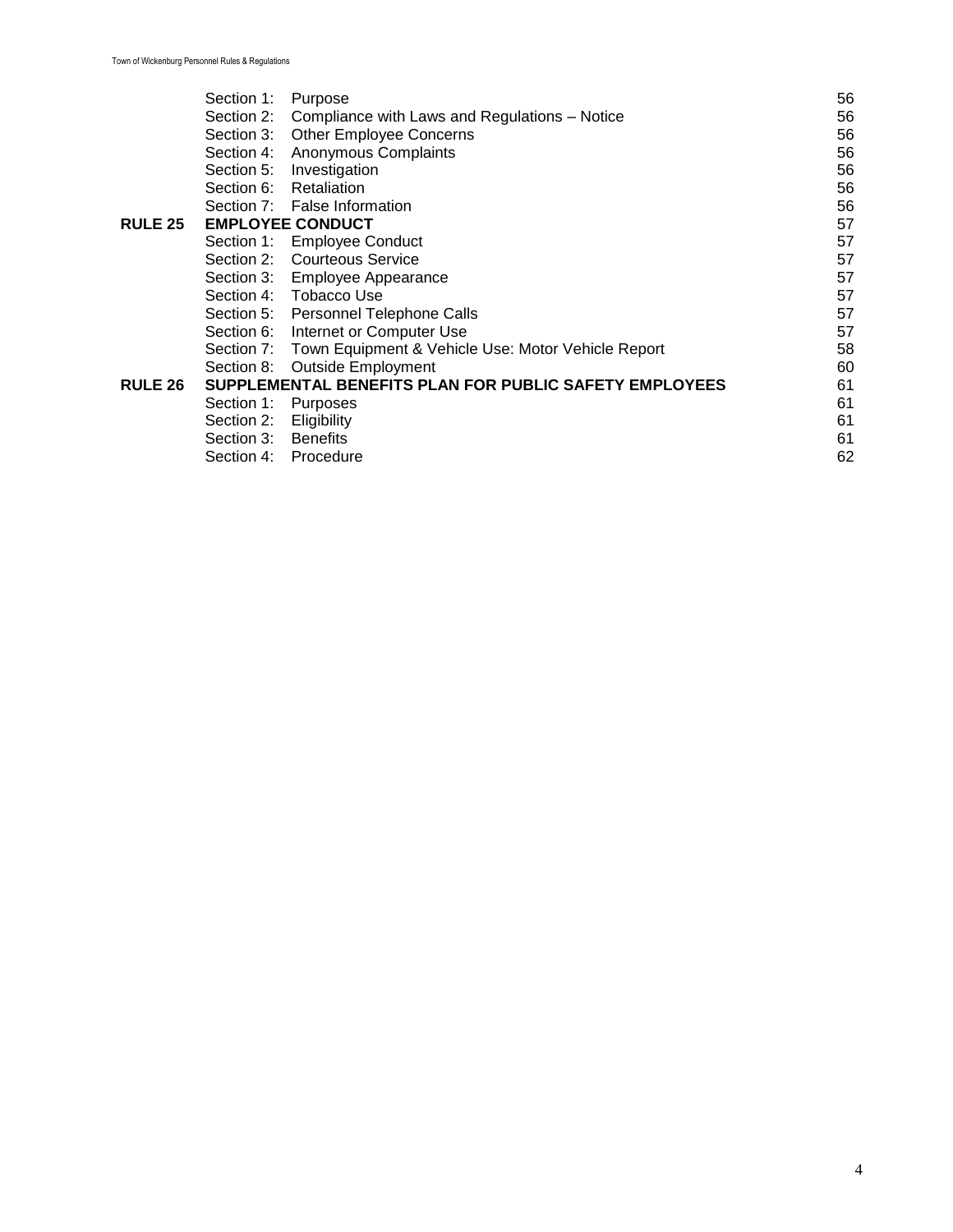#### **RULE 1. DEFINITIONS**

**Section 1.** The following terms, whenever used in these rules, shall be defined as follows:

- **1. "Adverse Personnel Action":** Demotions, suspensions with or without pay and termination. (Res 2301)
- **2. "Allocation":** The assignment of a single position to its proper class in accordance with the duties performed and the authority and responsibilities exercised.
- **3. "Anniversary Date":** The date of permanent hire.
- **4. "Appointment":** The offer to a person, and the acceptance of a position by the appointing powers.
- **5. "Class":** All positions sufficiently similar in duties, authority and responsibility to permit grouping under a common title and the application with equity of common standards of selection, transfer, promotion and authority.
- **6. "Classified Service":** All positions of employment in the service of the Town except:
	- A. Those specifically excluded by Council action; and,
	- B. Any employees who are serving a probationary period or an extended probationary period; and,
	- C. Temporary employees.
- **7. "Compensatory Time":** Full-time hourly employees shall be allowed to accumulate compensatory time for overtime worked.
- **8. "Demotion":** The movement of an employee from a position in one class to a position in another class having a lower maximum rate of pay.
- **9. "Department Head":** Those officers or employees who are appointed or employed as the principle employee of a department for the discharge of duties provided by law or of particular delegated functions.
- **10. "Eligible":** A person whose name is on an employment, reinstatement, promotional or layoff list.
- **11. "Employee":** Any person employed by the Town except those excluded by Rule 2, Section 5, of these Rules and Regulations.  $\square$ 
	- A. "Employee With Benefits": An employee who has fulfilled his or her original probationary period, or any extension of the original probationary period and has, therefore, become entitled to various benefits such as, but not necessarily limited to sick leave and health insurance coverage.
	- B. "Employee Without Benefits": An employee who is not on suspension or furlough, who has successfully completed his or her original probationary period and any extension of his or her original probationary period and who has exhausted all of his or her sick leave, vacation leave, and used all of his or her donated vacation leave, who is not on Family And Medical Leave of Absence, or, if not eligible for use of sick leave or other leaves provided for in these rules, is on an approved leave of absence without pay. Employees without benefits shall not be entitled to any of the following Town-paid benefits:
		- 1. Retirement contributions.
		- 2. Life insurance contributions.
		- 3. Health insurance coverage for the employee and his or her dependent(s) after the 31<sup>st</sup> day following the exhaustion of sick leave, vacation leave, and donated vacation leave; or, the  $31<sup>st</sup>$  day following the date the leave of absence without pay commenced, provided Town-paid-health contribution termination after the 31<sup>st</sup> day is not inconsistent with the requirements of Title X of the Consolidated Omnibus Budget Reconciliation Act of 1985 (COBRA), any amendments thereto. The employee shall be required to pay all health insurance coverage premiums to continue coverage after the 31st day.
		- 4. Accumulation of sick leave and vacation leave.
		- 5. FICA contributions.
		- 6. Use of Town vehicles.
		- 7. Worker's Compensation Insurance contributions.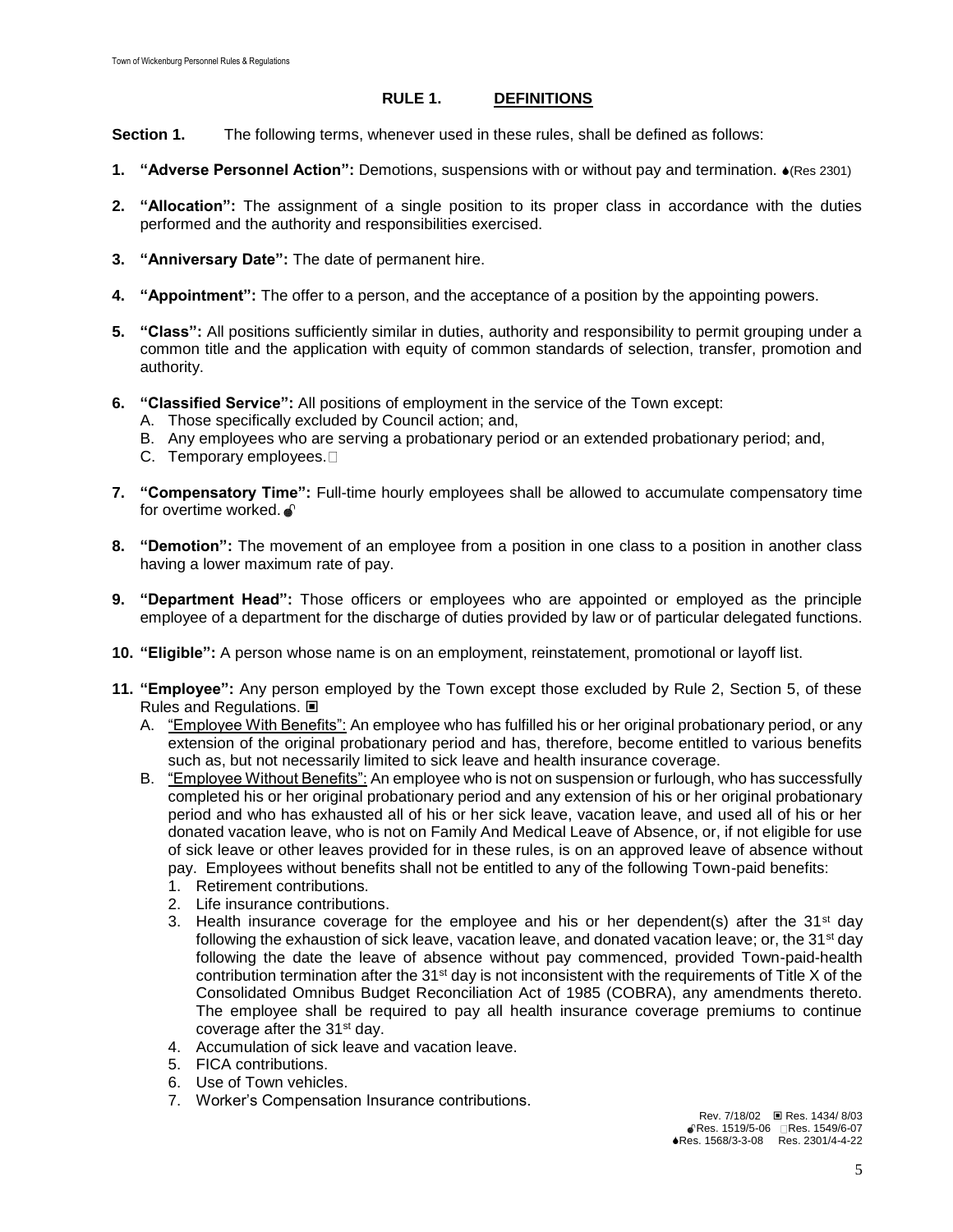**12. "Employment List":** A list of names of persons who have applied for employment in the classified service and have qualified for consideration by demonstrating their fitness for such employment.

#### **13. "Examination":**

- A. Open Competitive Examination: An examination for a particular class, which is open to all persons meeting the qualifications for the class.
- B. Promotional Examination: An examination for a particular class, admission to the examination being limited to permanent and probationary employees in the classified service who meet the qualifications for the class.
- **14. "FLSA":** Fair Labor Standards Act 29 U.S.C. §201 et. seq. 207(k) exemption.
- **15. "Hearing Officer":** The person appointed to hear appeals pursuant to Rule 11. The Hearing Officer shall not be a Town Employee. ♦ (Res 2301)
- **16. "Holiday Pay/Benefits":** Time off with pay granted to the employee in observance of certain holidays.
- **17. "Human Resources Director":** The Human Resources Director shall be responsible for the administration of the merit system. This includes, but is not limited to, interpreting personnel rules and regulations; possessing authority in hiring, firing, transferring, promoting, demoting, suspending, and reinstating employees. The Town Manager is the Human Resources Director. The Town Manager may grant exceptions to these Personnel Rules and Regulations for extenuating circumstances.  $\alpha$  (Res. 1811)
- **18. "Job Related":** For the purpose of tuition refund policy, "job related" shall be course work related to any Town position currently held or one, which the employee could attain as determined by the Human Resources Director.
- 19.  $\mathbf{F}^{\prime\prime}$ Key Personnel Employees": Employees who, by the nature of their position, are required to undertake greater responsibilities, not entitled to overtime compensation, and are required to possess a greater amount of education, experience, or expertise, or any combination thereof. Key Personnel Employees are divided into the two following classes:
	- A. "Key Personnel Employees II": Consists of Department Heads, the Town Manager, and any other positions that the Town Council may from time-to-time, designate as such.
	- B. "Key Personnel Employees I": Consists of, but not necessarily limited to, certain Sub-Department Heads, and any other such positions that the Town Council may from time-to-time designate as such.
- **20. "Overtime Work":** Those hours of work in excess of forty (40) hours per week, with the exception of certified Fire Department and certified Police Department personnel who have entered into an agreement with the Town pursuant to Rule 14, Section 4.(Res 2114) Such personnel are under the FLSA 207(k) exemption. **The term "hours worked" used in this Section shall include only actual hours worked.**
- **21. "Part-Time Employee":** An employee hired on a basis of less than thirty (30) hours per week. Fire Department personnel who fall under the Fair Labor Standards Act Section 207(k) exemption will be considered part-time if hired on a basis of less than two hundred (200) hours in a twenty-eight (28) day work period. **P**
- **22. "Performance Report":** The annual evaluation of an employee's work reflected on forms prescribed by the Human Resources Director.
- **23. "Permanent Employee":** An employee who has successfully completed the probationary period and has been retained as hereafter provided in these rules.

Revised 5/03|Res. 1426 Revised 7/04|Res. 1459  $^{\circ}$ Res. 1519/5-06 **A**Res. 1568/3-3-08 Res. 1616/7-09 ☼ Res. 1699/07-01-13 Res. 2301/4-4-22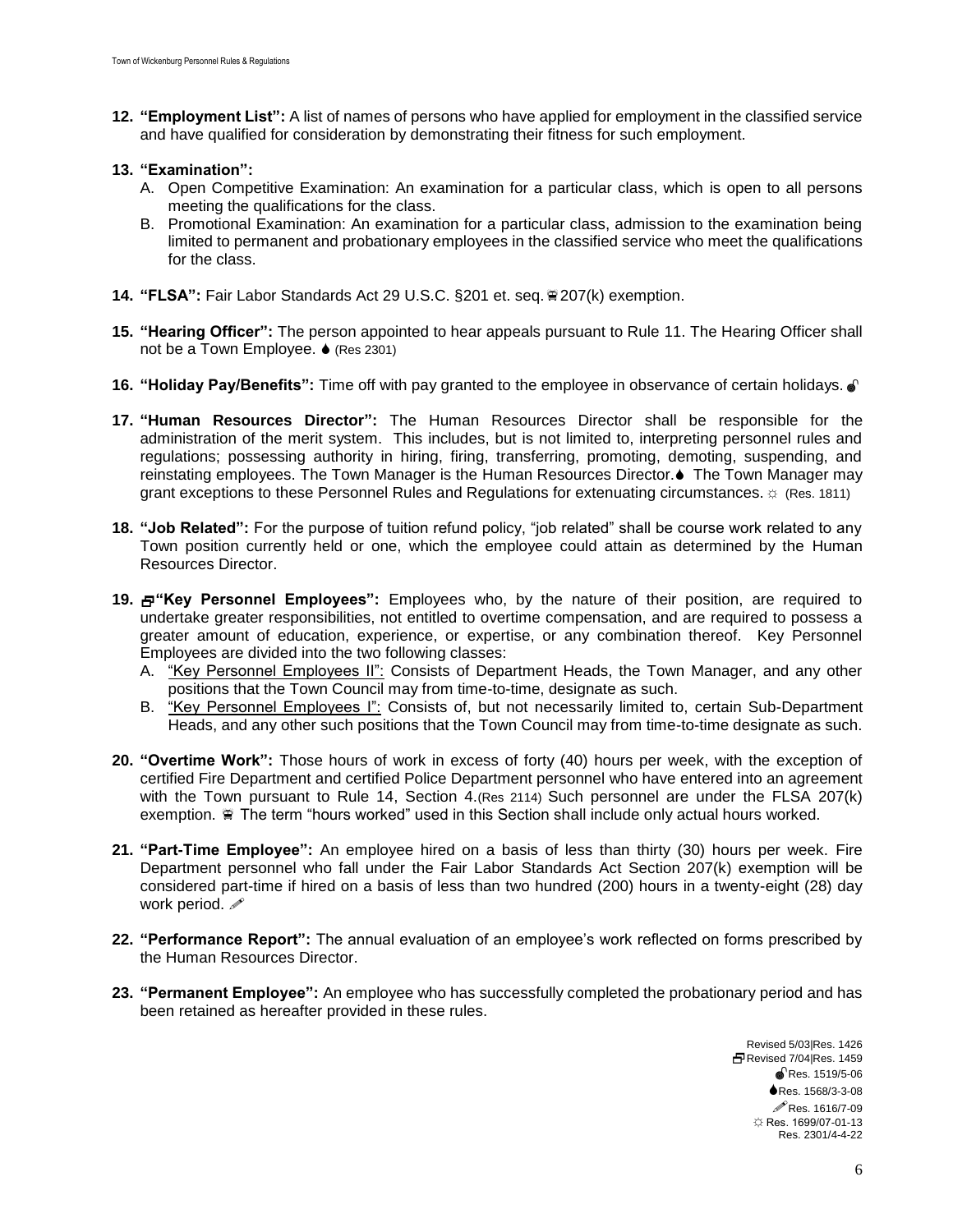- **24. Personnel Activities Report":** The Human Resources Director shall issue a monthly report to the Town Council, of all personnel activities for the month. The report will include, but not be limited to the following actions: Promotional examinations, method of filling vacancies, miscellaneous leaves, discipline concerning suspension, demotions or dismissals, overtime, promotions, demotions, suspensions, reinstatement, discharge, resignation and lay-off. Ω
- **25. "Personnel Resolution":** Resolution No. 833, which creates a personnel system for the Town of Wickenburg.
- **26. "Position":** An aggregation of tasks and responsibilities requiring the service of one person.
- **27. "Probationary Period":** A working test period during which employees are required to demonstrate their fitness for the duties to which they are appointed by actual performance of the duties of the position. Such employees are hereby excluded from Classified Service, as heretofore defined, by the Mayor and Common Council of the Town of Wickenburg.
- **28. "Promotion":** The movement of an employee from a position in one class to a position in another class having a higher maximum rate of pay.
- **29. "Provisional Appointment":** An appointment of a person who possesses the minimum qualifications established for a particular class and who has been appointed to a position in that class subject to successful completion of the probationary period.
- **30. "Reinstatement":** The re-employment of a former permanent or probationary employee.
- **31. "Retirement":** For the purpose of pay-out of "Class A" sick leave, "Retirement" shall mean retirement as defined by the individual employees' retirement system.
- **32. "Salary Advancement":** A salary increase, based upon satisfactory performance recommended to the Council by the Human Resources Director.
- **33. "Sick Leave":** Time off with pay granted by the Town to permanent and probationary employees in the event of illness.
- **34. "Suspension":** The temporary separation from the service of an employee without pay for disciplinary purposes.
- **35. "Termination":** The separation of an employee from the Town service by any means other than lay-off or retirement, whether it be voluntary or involuntary.
- **36. "Transfer":** A change of an employee from one position to another position in the same class or in a comparable class.
- **37. "Vacation":** Time off with pay granted to the employee at the convenience of the Town in recognition of service and of the employee's need for an annual period of rest and recreation.
- **38. "Work Week":** Workweek shall consist of forty (40) hours. The workweek commences on Saturday morning at 12:01 a.m. and ends the following Friday evening at midnight with the exception of the Police and Fire Department.  $\bullet$

Revised 05/9/99 Res. 1519/5-06 Res. 1527/6-06 Res. 1568/3-3-08 Ω Res. 1695/06-20-13 Res. 2114/ 02-20-18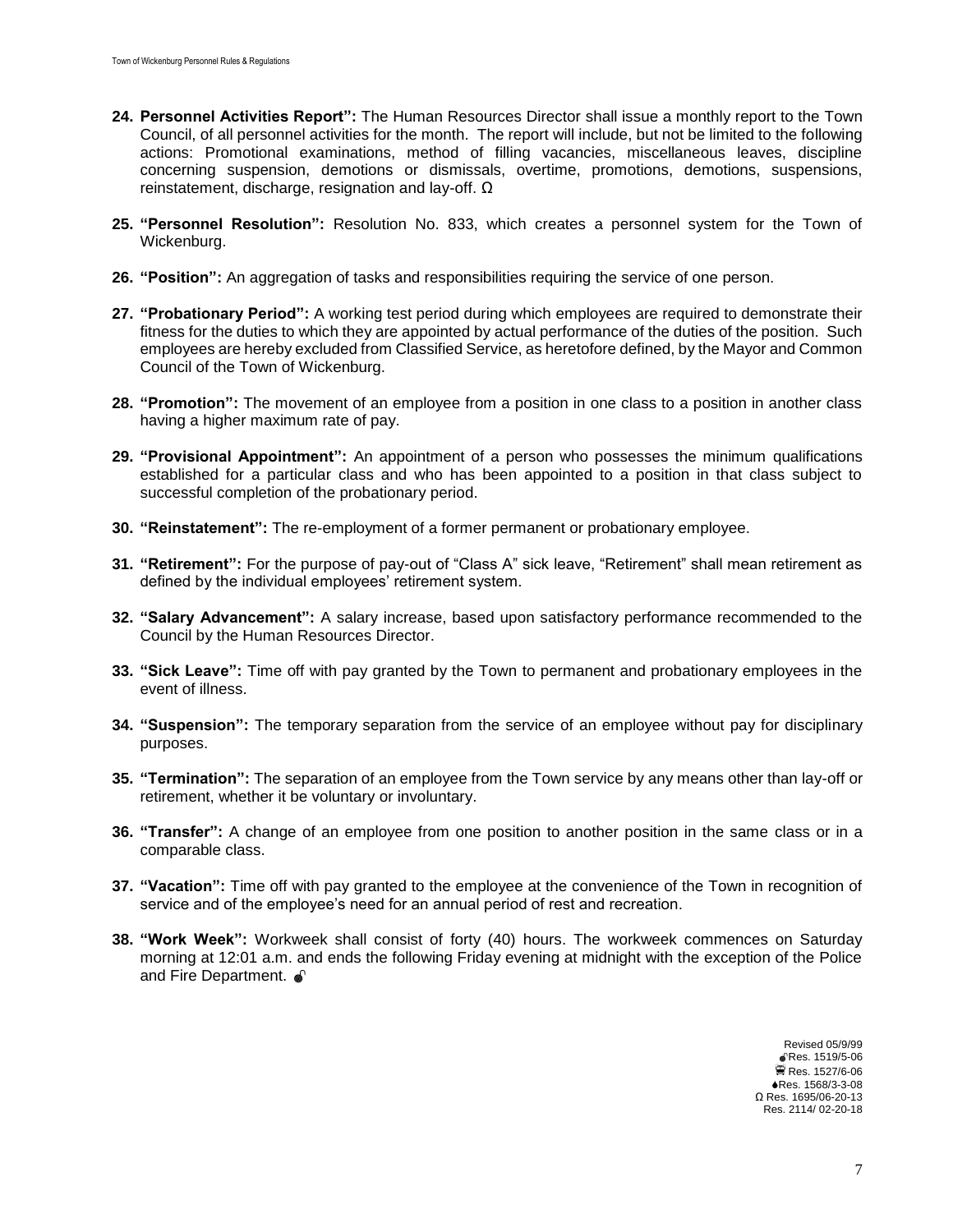# **RULE 2. GENERAL PROVISIONS**

## **Section 1. FAIR EMPLOYMENT**

No person shall be appointed or promoted to, or demoted or dismissed from any position, or in any way favored or discriminated against with respect to employment because of his political or religious opinions or affiliations; nor shall there be any discrimination in favor of, or against any applicant or employee because of age, race, color, sex, disability, national origin or any other legally protected status.  $\dot{\mathbf{x}}$ 

# **Section 2. AMERICANS WITH DISABILITIES ACT**

The Town of Wickenburg complies with the Americans with Disabilities Act ("ADA") and applicable state and local laws providing for nondiscrimination in employment against qualified individuals with disabilities in hiring, compensation, training, advancement, and the terms, conditions, and privileges of employment. The Town of Wickenburg also provides reasonable accommodation for disabled employees and applicants. It is the Town of Wickenburg's policy to, without limitation:  $\mathscr{I}$ 

- A. Ensure that qualified individuals with disabilities are treated in a nondiscriminatory manner in the preemployment process and that employees with disabilities are treated in a nondiscriminatory manner in all terms, conditions, and privileges of employment.
- B. Administer medical examinations, such as second medical opinion or fitness-for-duty examinations to candidates for safety-sensitive positions when they are "narrowly" tailored to address specific job-related concerns and are shown to be consistent with business necessity and only after conditional offers of employment have been extended.  $\mathcal S$
- C. Keep all medical-related information confidential in accordance with the requirements of the ADA and retain such information in separate confidential files in the Personnel Office.
- D. Provide applicants and employees with disabilities with reasonable accommodation, except where such an accommodation would create an undue hardship on the Town of Wickenburg.
- E.  $\mathscr{S}$ SCOPE: This policy covers qualified employees and applicants with a disability. A "qualified individual with a disability" is a person who meets the qualification standards of a job and can satisfactorily perform its essential functions with or without reasonable accommodation, and who a) has been diagnosed with a non-temporary physical or mental disability which substantially limits one (1) or more major life activities; b) has known record of such impairment, or c) is regarded as having such impairment.

A "major life activity" includes, but is not limited to, caring for oneself, performing manual tasks, seeing, hearing, eating, sleeping, walking, standing, lifting, bending, speaking, breathing, learning, reading, concentrating, thinking, communicating, and working. A "major bodily function" includes, but is not limited to functions of the immune system, normal cell growth, digestive, bowel, bladder, neurological, brain, respiratory, circulatory, endocrine, and reproductive functions. An individual meets the requirements of "being regarded as having such an impairment" if the individual established that he or she has been subjected to an action prohibited by the ADA because of an actual or perceived physical or mental impairment whether or not the impairment limits or is perceived to limit a major life activity. "Impairment" for the purposes of the ADA and this policy, do not include impairments that are transitory, or that which has an actual or expected duration of six (6) months or less. An "impairment" is a disability if the impairment is episodic or in remission if it would substantially limit a major life activity when active. The determination of whether an impairment substantially limits a major life activity shall be made without regard to the ameliorating effects of mitigating measures, such as ordinary glasses or contact lenses, medication or medical supplies, prosthetics, hearing aids and cochlear implants, and mobility devices.

This policy does not protect employees or applicants who are currently engaged in the illegal use of drugs, or in on-the-job substance abuse of any kind. Likewise, this policy does not protect disabled employees from the consistent application of discipline for unsatisfactory performance or behavior.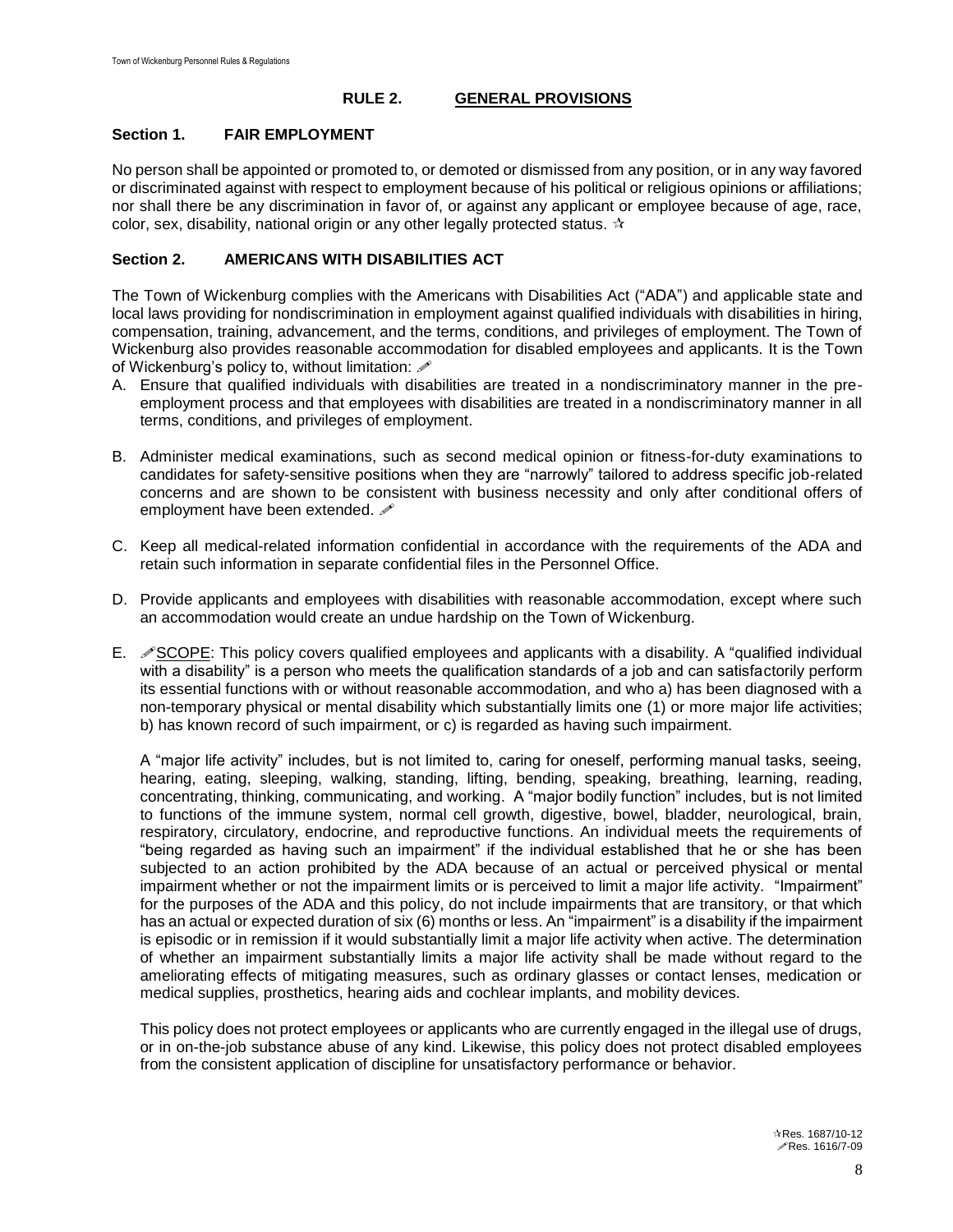- F. Reasonable Accommodation Defined: In accordance with the ADA, the Town will, upon receipt of an employee or applicant request, attempt to provide a reasonable accommodation to individuals with a disability (except for those individuals covered only under the "regarded as" prong, as they are not entitled to a reasonable accommodation). A reasonable accommodation will be considered to be one which is consistent with business necessity, does not impose an undue hardship on the Town (i.e., significant difficulty, service deterioration, expense, or fundamental alteration in the nature of the service, program or activity), and does not pose a direct threat to the employee or others with whom the employee regularly comes in contact.
- G. Accommodation Procedure: If an employee identifies himself or herself as having been diagnosed with a disability for which accommodation is necessary to perform the essential functions of the job, or if the Town is made aware of the disability, the following steps shall be taken:
	- 1. The employee shall fully inform the Human Resources Director of his or her disability and accommodation needs, and shall submit documentation from his or her physician or health care provider to substantiate the work restrictions or limitations imposed by the disability. All medical documentation shall be submitted to and maintained by the Human Resources Director.
	- 2. The Human Resources Director and Town Attorney shall make a determination regarding the employee's status as a qualified individual with a disability and what, if any, accommodation can reasonably be made. The Town's designated physician, in consultation with the employee's health care practitioner, may conduct an independent medical evaluation as necessary to guide this determination. The employee's supervisor shall communicate what accommodation has been determined to be reasonable to the employee, and shall submit documentation of the accommodation offer to the Personnel Department for inclusion in the employee's personnel file. Periodic documentation (from the employee's health care provider) of the continued need for accommodation may be a condition of continued accommodation and shall be provided by the employee upon request.
	- 3. If the employee is dissatisfied with the accommodation decision, he or she may use the Appeal Process (Rules 21 and Rule 22) to appeal the accommodation decision.
	- 4. Accommodations which have been authorized by Town Management and accepted by the employee shall not be rescinded without the approval of the Human Resources Director or Town Manager.
- H. Life Threatening Conditions: When dealing with situations involving potentially life threatening conditions, supervisors and managers shall take reasonable precautions to protect the confidentiality of the employee's medical information and health condition. Supervisors or managers shall not disclose information regarding an employee's medical condition or medical records to individuals who do not have a clear need to know.  $\mathscr{D}$

# **Section 3. VIOLATION OF RULES**

Violation of the provisions of these rules shall be grounds for rejections, suspension, demotion or dismissal.

# **Section 4. AMENDMENT AND REVISION OF RULES**

An interested person may suggest proposed amendments and revisions to these rules to the Town Council through the Human Resources Director. The Council may, by resolution, change or modify these rules as may from time-to-time be necessary. Amendments and revisions to these rules shall become effective thirty (30) days after adoption of an appropriate resolution by the Town Council. The Human Resources Director will from time to time review the Personnel Rules and Regulations and recommend amendments or revisions to the Town Council. Ω

> Res. 1616/7-09 ΩRes. 1695/06-20-13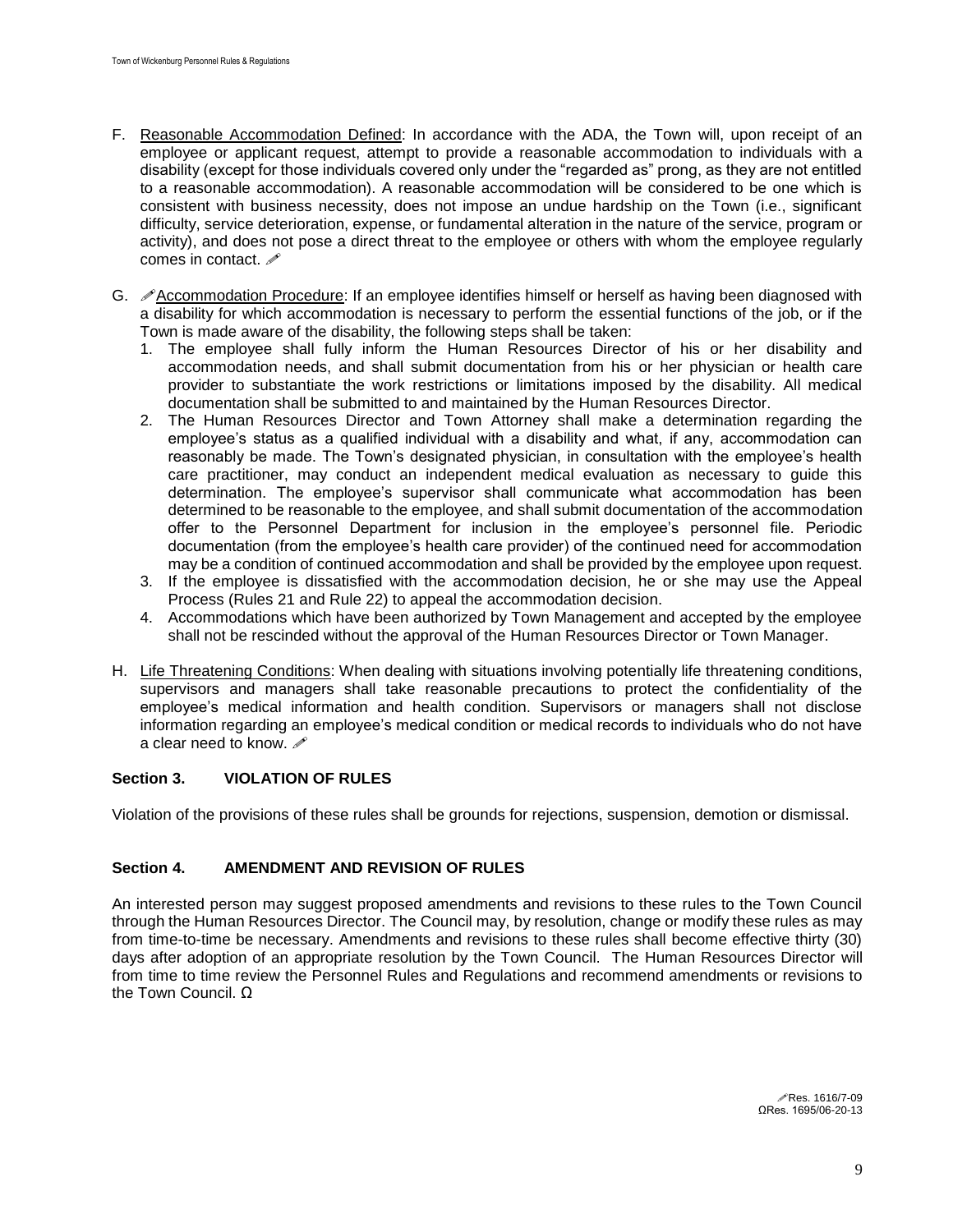# **Section 5. ELIGIBLE EMPLOYEES**

The rules and regulations of this merit system shall apply to all employees of the Town of Wickenburg except elected officials, members of boards and commissions, persons engaged under contract to supply professional or technical services, temporary employees, volunteer firemen and volunteer personnel who receive no regular compensation from the Town.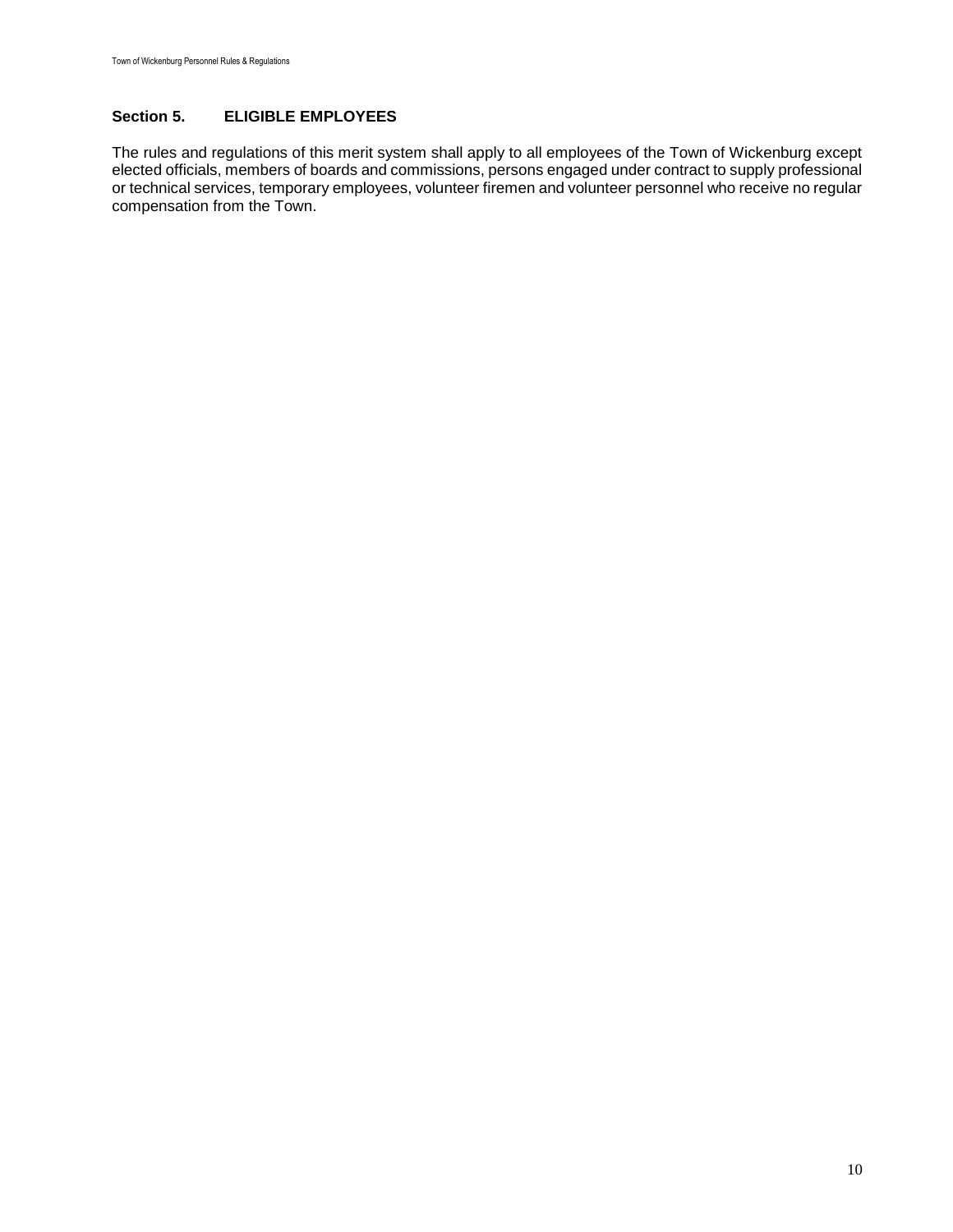# **RULE 3. CONDITIONS OF EMPLOYMENT**

# **Section 1. LOYALTY OATH**

All employees are required to sign a Loyalty Oath as required by State law.

# **Section 2. POLITICAL ACTIVITY PROHIBITED**

Employees are prohibited from engaging in any political activity relating to any Wickenburg municipal election, or taking any part in municipal political issues, beyond the private expression of personal opinion, registering to vote, signing nominating, initiative, referendum or recall petitions, and voting in any special, primary or general election. As a Town employee, you may be a member of a political party, attend political meetings, cast your vote freely and contribute money to a political party or candidate. No employee in their official capacity with the Town shall solicit any contribution in cash or services from any Town employee to support any candidate for public office. (If you work in the Town Clerk's Office, these rules are different, please check with the Town Clerk.)

# **Section 3. SOLICITATION OF POLITICAL SUPPORT PROHIBITED**

No elected or appointed officer or employee of the Town shall solicit any contribution in cash or services from any Town employee to support any candidate for public office.

#### **Section 4. RESIDENCE REQUIREMENTS**

All employees of the Town are required to establish and maintain residence in accordance with departmental policies as approved by the Town Council within three (3) months after the completion of their probationary period, except for the Town Manager, Police Chief, Fire Chief and Public Works Director, all of whom shall be required to maintain residence within a five (5) mile radius of the Town Limits.  $\alpha$ 

## **Section 5. PHYSICAL EXAMINATION**

Prior to appointment to full-time employment with the Town, each prospective employee who has been given a conditional offer of employment may be required to submit to and receive a satisfactory report of a medical examination by a physician of the Town's choice along with an alcohol and drug screening. Said examination is to be paid for by the Town. Positions that are primarily administrative, except in a public safety position, will not be required to submit to a physical to be eligible for hire.

# Section 6. *NEPOTISM POLICY*

Relatives and significant others shall not maintain a regular reporting relationship to one another in a direct chain of departmental command. If such a relationship is created, one of the parties must elect to transfer to or be selected for a vacant position where there is no chain of command reporting relationship. As an alternative, the parties may elect to discontinue the relationship, or one or both parties may elect to resign or retire. Failure to discontinue the relationship, resign, retire, transfer to, or be selected for another position within ninety (90) days shall result in separation of the supervisory employee from service.

Relatives for the purpose of this section shall include the following: parent, spouse, child, grandparent, brother or sister, whether related by blood or marriage (e.g. step, in-law, etc.). Significant others, for the purpose of this section, shall include individuals with a romantic relationship or other close personal relationship (as determined by the Town Manager) which may compromise the chain of command, for example: legal guardian, dependent, or business partner.

It shall be the responsibility of the supervisory employee to immediately notify his or her department head if a relationship as described above is established with a subordinate.

> Res. 1616/7-09  $\hat{X}$  Res. 1699/07-01-13 Res 1592 / 02-01-16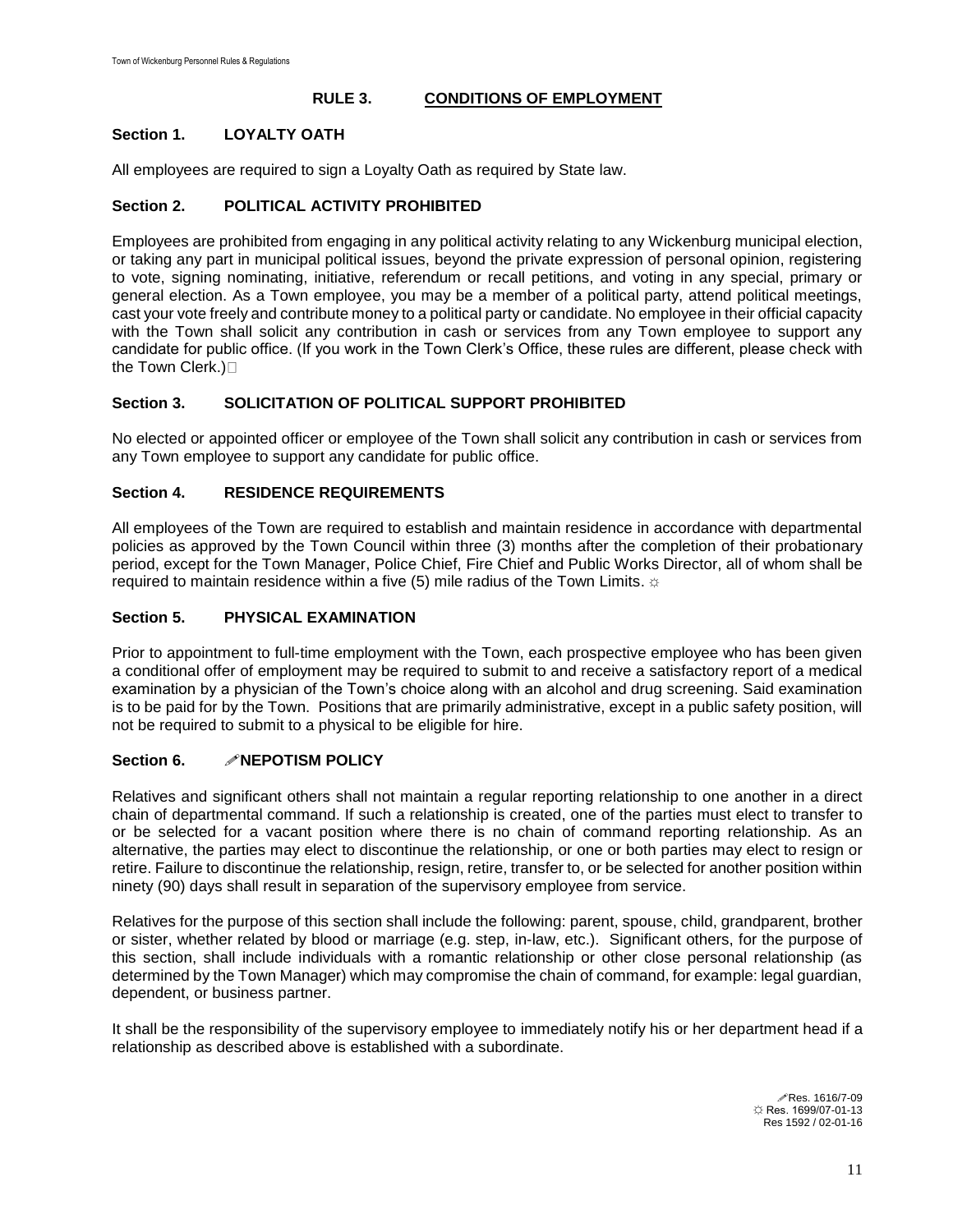# **Section 7. CONFLICT OF INTEREST**

Employees are required to avoid situations, which give rise to an actual or potential conflict of interest, or the appearance of a conflict of interest. The following guidelines provide general direction, which will allow employees to seek further clarification on issues related to acceptable standards of behavior. An actual or potential conflict of interest may occur when an employee is in a position to influence a decision that may result in a personal gain for that employee or for a relative of that employee as a result of the Town's business dealings.

It is also a conflict of interest for an employee or a relative of an employee to accept any kickback, bribe, substantial gift or special consideration as a result of any transaction or business dealing involving the Town related by blood and/or marriage to an employee, or who lives with the employee may be considered a "relative." An actual or potential conflict of interest may also occur when current employees engage in close personal relationships where one employee is in a position to affect the terms or conditions of employment of the other employee. It is an actual conflict of interest for employees to use Town facilities, equipment, time, or funds for personal affairs, and such actions are strictly prohibited.

When circumstances or conditions exist which may create a potential conflict of interest or the appearance of a conflict of interest, the employee must report those circumstances to the Town Manager / Human Resources Director so that action may be taken to protect the interests of the Town. Employees who engage in an actual conflict of interest or who fail to report potential conflicts of interest are subject to immediate termination.

#### **Section 8. PROHIBITION OF HARASSMENT**

The Town of Wickenburg is committed to maintaining a work environment that is free of discrimination. In keeping with this commitment, we will not tolerate unlawful harassment of our employees by anyone, including any supervisor, co-worker, or third party. Harassment consists of unwelcome conduct, whether verbal, physical or visual, that is based on race, color, religion, sex (including pregnancy, sexual orientation or gender identity), national origin, disability, age (40 or older) or genetic information (including family medical history). Harassment, which affects job benefits, interferes with an individual's work performance, or creates an intimidating, hostile or offensive work environment will not be tolerated.

Harassment may include derogatory remarks, epithets, offensive jokes, the display or circulation of offensive printed or visual material, or offensive physical actions. Sexual harassment deserves special mention. Unwelcome sexual advances, requests for sexual favors, or other physical, verbal or visual conduct based on sex, constitutes harassment when (1) submission to the conduct is required as a term or condition of employment or is the basis for employment action; or, (2) the conduct unreasonably interferes with an individual's work performance or creates an intimidating, hostile or offensive workplace. Sexual harassment may include sexual propositions, innuendo, suggestive comments, sexually oriented jokes or teasing, or unwelcome physical contact such as patting, pinching or brushing against another.

Town employees are responsible for helping to enforce the policy against harassment. Any employee who has been the victim of prohibited harassment or who has witnessed such harassment must immediately notify his or her supervisor so the situation can be promptly investigated and remedied. If it is the supervisor who is responsible for the harassment or reporting the situation to the supervisor fails to remedy the situation, complaints of harassment must immediately be reported to the Town Manager/Human Resources Director or another Department Head. Complaints shall be filed using the confidential memorandum of complaint form; this form can be found on the Town's website, [www.wickenburgaz.org/documentcenter,](http://www.wickenburgaz.org/documentcenter) employee forms. It is the Town's policy to investigate all harassment complaints thoroughly and promptly. To the fullest extent practicable, the Town will maintain the confidentiality of those involved. If an investigation confirms that harassment has occurred, the Town will take corrective action, which may include discipline up to and including immediate termination of employment. The Town also forbids retaliation against anyone who has reported harassment or who has cooperated in the investigation of harassment complaints. Employees are required to cooperate in all workplace investigations deemed necessary by the employer. Failure to cooperate or sabotage of an investigation can be grounds for corrective action, up to and including termination.

> Revised 6/5/95 Res. 1519/5-06 Res. 1549/6-07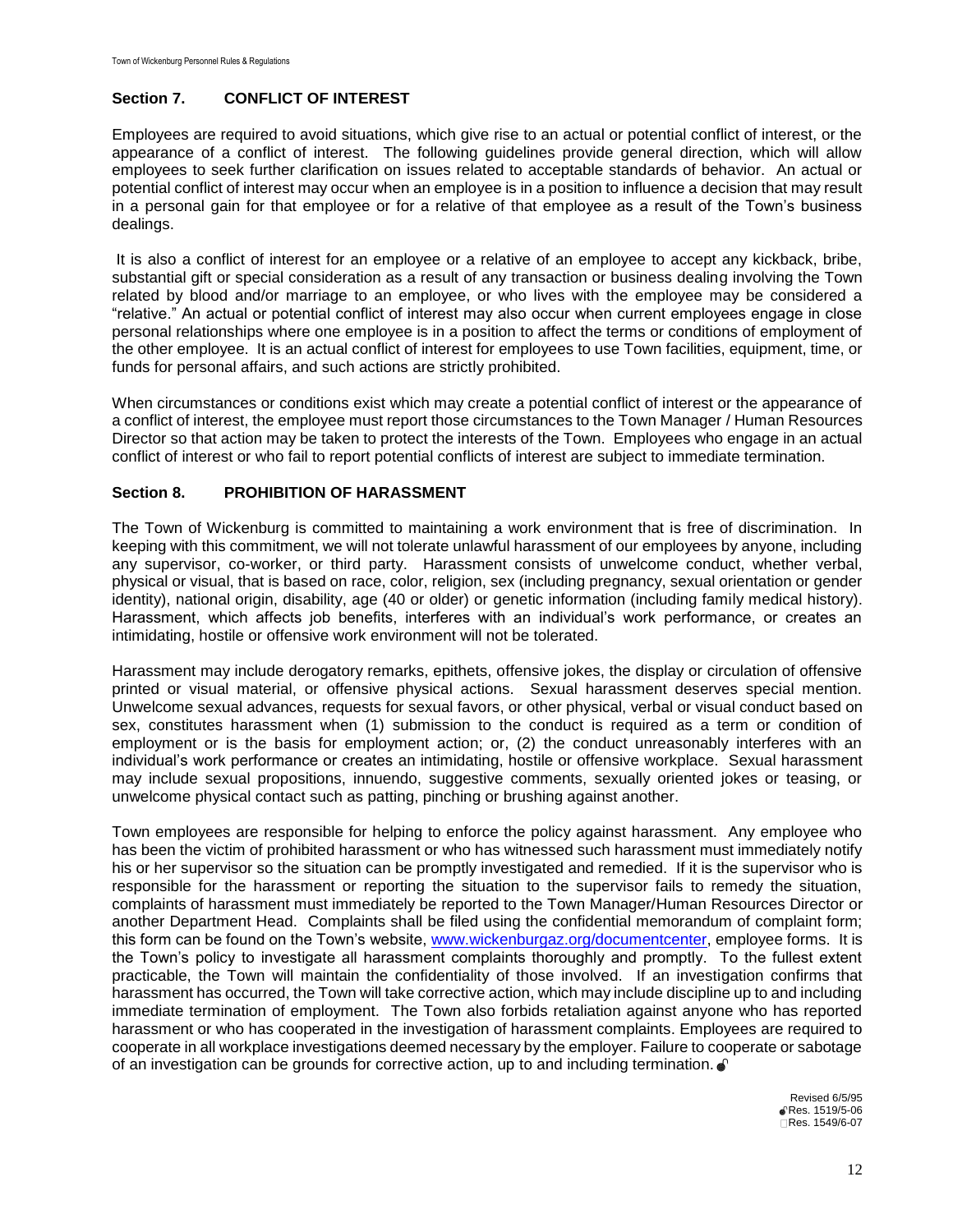# **Section 9. ALCOHOL AND SUBSTANCE ABUSE EDUCATION, AWARENESS, TREATMENT AND PREVENTION PROGRAM** (Res. 2283/05-21)

A. PURPOSE

To establish a drug- and alcohol-free workplace and a drug and alcohol testing program conducted in accordance with state and federal law.

B. SCOPE

This Drug and Alcohol Abuse Policy (this "Policy") applies to all Town of Wickenburg ("Town") Employees, Volunteers, all applicants who have received conditional offers of employment with the Town, and all employees of Town contractors who are performing services on Town property, or who are operating Town equipment, machinery, or vehicles.

Certain procedures relate only to employees and applicants whose positions require the possession of a commercial driver's license ("CDL") or who perform safety-sensitive functions as defined herein, which employees and applicants are required to sign an acknowledgment that he or she has been provided a copy of this Policy. Given the varied nature of Town needs, employees who are employed to operate commercial motor vehicles have the potential to perform safety-sensitive functions during any part of their job.

# C. RESPONSIBILITIES

Human Resources will be responsible for the development, coordination, and documentation of this Policy for the Town. All Town personnel with supervisory responsibility will have knowledge of and be responsible for the communication, enforcement, and adherence to this Policy.

# D. DEFINITIONS

- 1. **"Commercial Motor Vehicle (CMV)"** is any motor vehicle used to transport passengers or property if it has a gross vehicle or combination weight of 26,001 or more pounds, is designed to transport 16 or more passengers, including the driver, or is used to transport placarded hazardous materials.
- 2. **"Illegal Drug"** means any substance considered unlawful under the schedules of the controlled substances section of the comprehensive drug abuse prevention and control act of 1970, as amended (P.L. 91-513; 84 Stat. 1247; 21 United States Code section 812), or pursuant to title 13, chapter 34 of Arizona Revised Statutes ("A.R.S.") or the metabolite of the substance.
- 3. **"Prescription or over-the-counter drugs"** include prescribed and over-the-counter drugs or medications that have been legally obtained and are being used only for the purpose for which they were prescribed or manufactured.
- 4. **"Refusal to Test"** includes (i) failing to provide a breath or urine sample, (ii) providing insufficient volume without medical explanation, (iii) adulterating or substituting a specimen, (iv) failing to appear in a reasonable time, (v) leaving the scene of an accident without just cause prior to submitting to a test, (vi) leaving the collection facility prior to test completion, (vii) failing to permit an observed or monitored collection when required, (viii) failing to take a second test when required, (ix) failing to undergo a medical examination when required, (x) failing to cooperate with any part of the testing process, or (xi) failing to sign the alcohol test form.
- 5. **"Safety-sensitive Functions"** include (i) driving a commercial motor vehicle that requires the driver to have a CDL; (ii) Operating a motor vehicle, other vehicle, equipment, machinery or power tools; (III) inspecting, servicing, or repairing any commercial or other motor vehicle or any equipment or machinery (iv) waiting to be dispatched to operate a commercial motor vehicle; (v) performing all other functions in or upon a commercial motor vehicle; (vi) loading or unloading a commercial motor vehicle, supervising or assisting in the loading or unloading, attending a vehicle being loaded or unloaded, remaining in readiness to operate the vehicle, or in giving or receiving receipts for shipments being loaded or unloaded; (vii) performing driver requirements associated with an accident; (viii) repairing, obtaining, assisting, or remaining in attendance upon a disabled commercial motor vehicle; (ix) Handling hazardous chemicals or materials; (x) Performing water/wastewater operational duties; (xi) Repairing, maintaining or monitoring the performance or operation of any equipment or machinery during which the malfunction or disruption could result in injury or property damage; and (xii) Carrying or use of weapons.

Res. 2283/05-21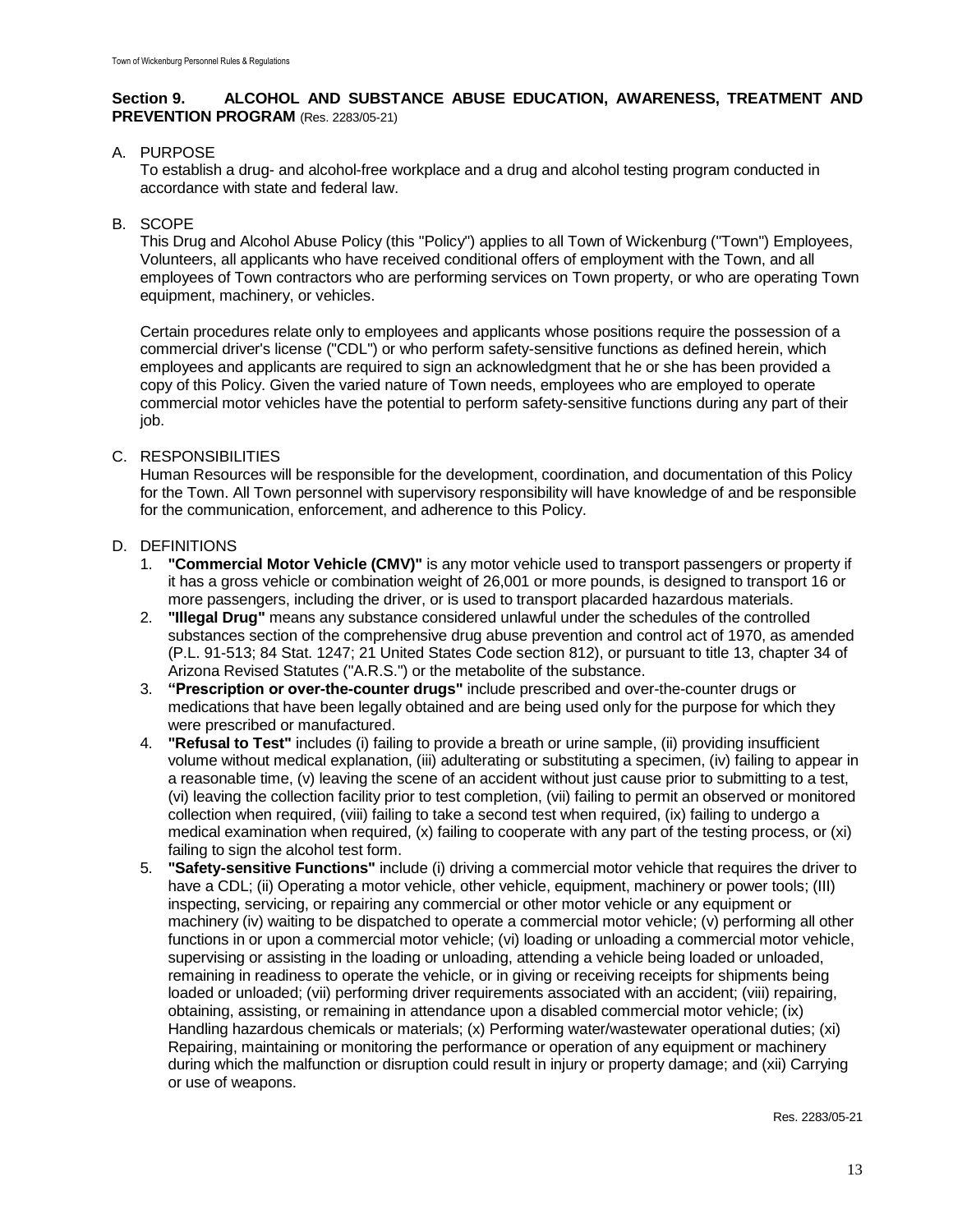# E. POLICY

The Town is committed to protecting the safety, health, and well-being of all employees and other individuals in the workplace. The Town recognizes that alcohol abuse, prescription or over-the- counter drug abuse, and illegal drug use pose a significant threat to its goals. Therefore, the Town has established a drug- and alcohol-free workplace program that balances its respect for individuals with the need to maintain a drug- and alcohol-free environment. The Town encourages employees to voluntarily seek help with drug and alcohol problems.

# 1. General Prohibitions

The Town prohibits the possession, sale, consumption, or being under the influence of alcohol or illegal drugs by employees, volunteers, and others while in the workplace, during working hours outside the workplace, or while on Town business, or in a Town vehicle. Any employee, volunteer, or other person subject to this Policy who is found possessing, selling, consuming, or being under the influence of alcohol or illegal drugs while on duty will be subject to discipline, up to and including termination. See Section E.3 below for discussion of the use of prescription or over-the-counter drugs.

# 2. Prohibitions for CDL Drivers

All employees required to hold a CDL as part of their position with the Town must always be immediately available to perform any safety-sensitive function and must comply with these rules at all times while on duty and during periods when they may be called into work for emergency situations. The Town will not permit any CDL driver to operate or continue to perform a safety- sensitive function if he or she:

- a. Has an alcohol concentration of 0.04 or greater as indicated by an alcohol test.
- b. Is using alcohol while performing any safety-sensitive function.
- c. Has used alcohol within 4 hours of performing any safety-sensitive function.
- d. Has used marijuana metabolites, cocaine metabolites, amphetamines, opiate metabolites, phencyclidine ("PCP"), or MDMA (ecstasy).
- e. Has tested positive for marijuana metabolites, cocaine metabolites, amphetamines, opiate metabolites, PCP, or MDMA (ecstasy).
- f. Has refused to submit to an alcohol or drug test.

#### 3. Prescription or Over-the-Counter Drug Use

Any employee, volunteer, or other person subject to this Policy who is using prescription or over-thecounter drugs that may impair that person's ability to safely perform the job, or affect the safety or wellbeing of others, must notify a supervisor of such use immediately before starting or resuming work while under the influence of such prescription or over-the-counter drugs. In accordance with A.R.S. § 36-2813, the Town will not discriminate against a person holding a non-safety sensitive position in hiring, termination, or imposing any term or condition of employment or otherwise penalize an employee based on his/her status as a medical marijuana cardholder or positive marijuana drug test as a qualified patient, unless the employee used, possessed, or was impaired by marijuana in the workplace (i.e. on Town premises, in a Town vehicle, or on Town business) or during the hours of employment, in which case the disciplinary provisions of this Policy will apply.

# F. TESTING AND PROCEDURES

Employees and prospective employees, as a condition of employment, may be subject to alcohol and drug testing for job-related purposes consistent with business necessity, including, but not limited to, preemployment for safety-sensitive positions, reasonable suspicion, random, post-accident, return-to-duty, and follow- up testing. Sections F.3, F.4, and F.6, AND f.7 apply exclusively to CDL drivers.

# 1. Pre-employment Drug Abuse Screening

A negative pre-employment drug test result, verified by a medical review officer, is required before an employee can first perform safety-sensitive functions that require a CDL unless the driver is excused from the pre-employment testing requirement pursuant to 49 C.F.R. § 382.301. Pre- employment testing also pertains to current employees who transfer or are promoted into a position covered by this Section. The Town also may test applicants for positions that engage in safety- sensitive functions to the extent consistent with applicable state and federal law.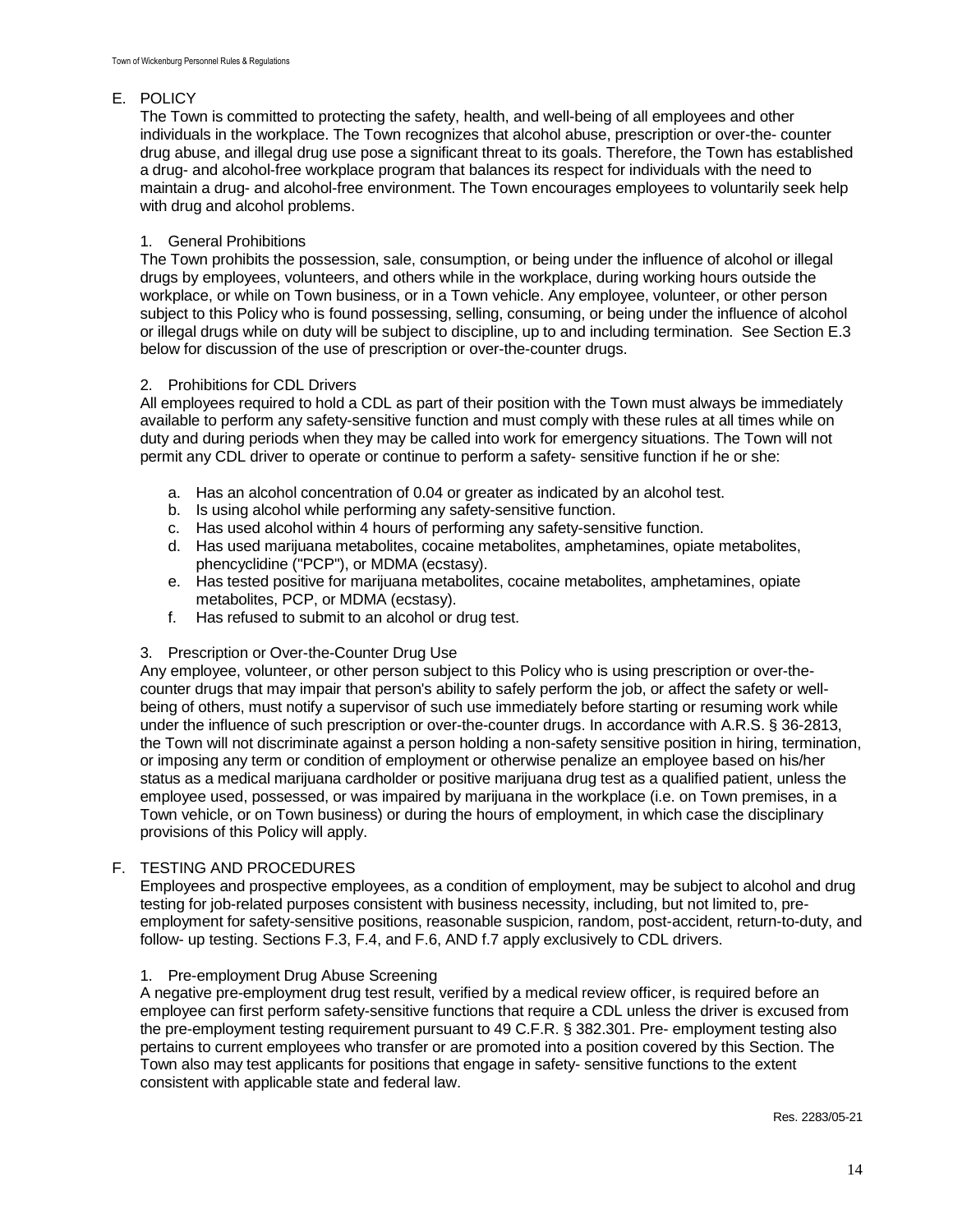# 2. Reasonable Suspicion Testing for Non-CDL Drivers

Reasonable suspicion alcohol and drug tests will be administered as soon as possible when a supervisor or official makes observations concerning the appearance, behavior, speech, or body odors of a non-cdl employee that result in reasonable suspicion that this Policy has been violated. The person making such observations, along with a second management witness, shall record their observations in a signed written statement.

# 3. Reasonable Suspicion Testing for CDL Drivers

Reasonable suspicion alcohol and drug tests will be administered when a supervisor or official who is trained to detect signs and symptoms of illegal drug use or alcohol misuse makes specific, contemporaneous, articulable observations concerning the appearance, behavior, speech, or body odors of a cdl employee that result in reasonable suspicion that this Policy has been violated. The person making such observations shall record them in a signed writing within 24 hours of the observations or before the test results are released, whichever is earlier. Reasonable suspicion alcohol testing based on observations of an employee just before, during, or just after performing safety-sensitive functions is to be done within 2 hours of the observation or a written statement must be prepared to explain any delay; after 8 hours, testing will not be conducted, and a written statement of the reasons must be prepared.

# 4. Random Testing for CDL Drivers

Random alcohol and drug tests for CDL drivers will be unannounced and spread reasonably throughout the calendar year. Selection for such tests will be made in accordance with 49 C.F.R. § 382.305 and will ensure that each CDL driver has an equal chance of being tested each time selections are made.

# 5. Post-Accident Testing

Post-accident alcohol and drug testing will be administered in the event of any motor vehicle accident (i) involving the loss of human life or (ii) where the driver receives (within 8 hours of the accident for alcohol testing or within 32 hours of the accident for drug testing) a citation for a moving traffic violation and (a) the accident involved bodily injury to any person who, as a result of the injury, immediately receives medical treatment away from the scene of the accident or (b) one or more motor vehicles incurred disabling damage requiring the vehicle to be transported away by tow truck or other motor vehicle.

- a. If a post-accident alcohol test is not administered within 2 hours following an accident, the supervisor of the employee shall prepare and maintain on file a record stating the reasons the test was not properly administered. If a test is not administered within 8 hours after the accident, the supervisor shall cease attempts to have the alcohol test administered and prepare and maintain on file a record stating the reasons the test was not done within 8 hours.
- b. If a post-accident drug test is not administered within 32 hours of the accident, the supervisor shall cease attempts to have the drug test administered and prepare and maintain on file a record stating the reasons the test was not done within 32 hours.
- c. Copies of such reports and records shall be maintained in both the affected department and in Risk Management.
- d. An employee subject to post-accident testing shall remain readily available for such testing, including notifying his/her supervisor of his/her location if he/she leaves the accident scene. An employee who fails to do so shall be deemed to have refused to submit to testing. Nothing herein shall be construed to require the delay of necessary medical attention for the injured or to prohibit an employee from leaving the accident scene for the time required to obtain emergency assistance.
- e. The employee may be allowed to return to duty following testing but will not be allowed to drive a vehicle on Town business or perform a safety-sensitive function until the negative test results are received.

# 6. Return-to-Duty Testing for CDL Drivers

After engaging in prohibited conduct regarding alcohol and/or illegal drug use, CDL drivers cannot return to duty requiring the performance of a safety-sensitive function until they have (i) been evaluated by the Substance Abuse Professional ("SAP"), which is defined as a drug and/or alcohol counselor as designated through the Town's Employee Assistance Program, (ii) successfully complied with the education and/or treatment prescribed by the SAP, and (iii) a return-to-duty test indicating a blood alcohol content ("BAC") of less than 0.02, and/or a negative drug test.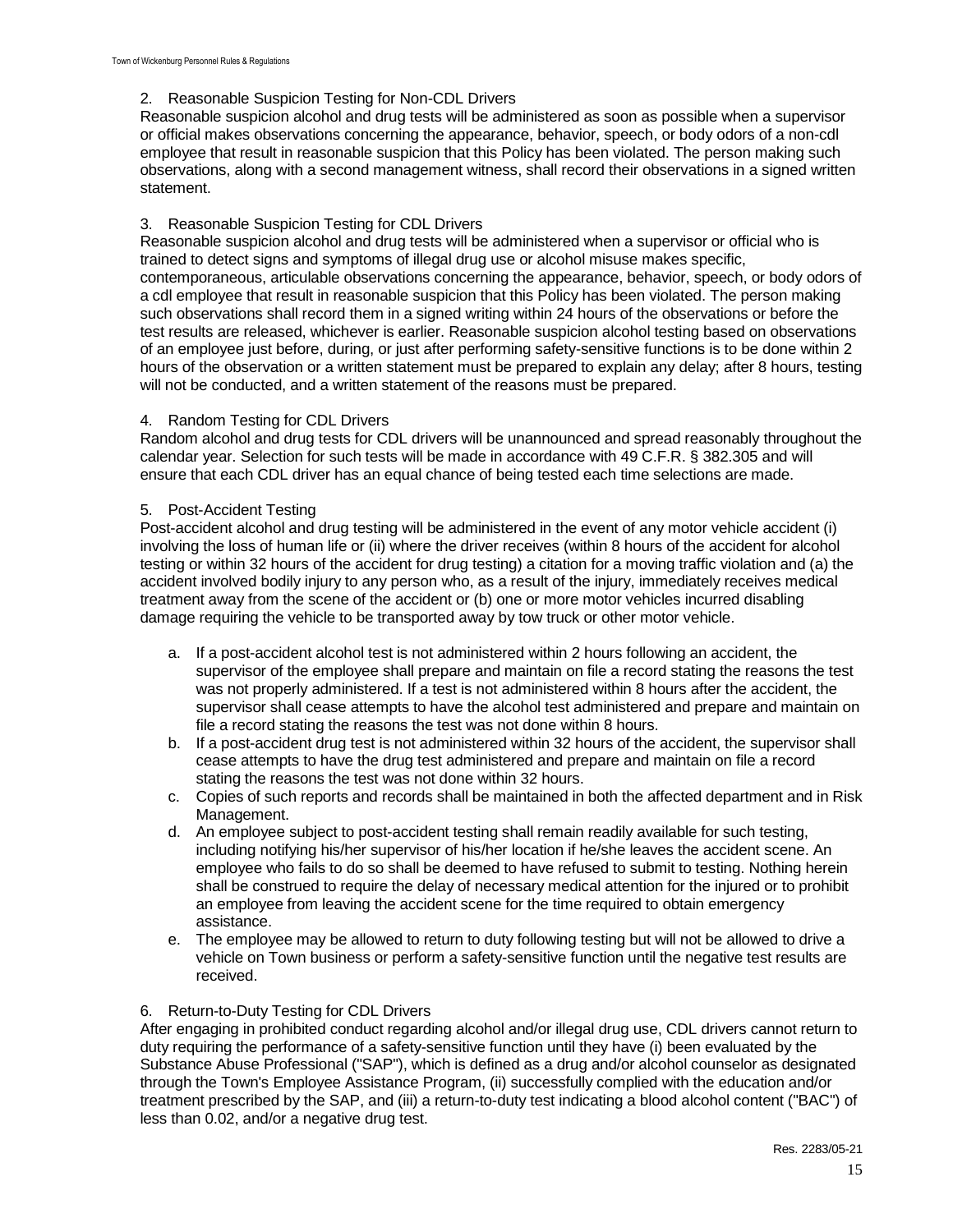# 7. Follow-up Testing for CDL Drivers

Following A determination that a CDL driver needs assistance in resolving problems associated with alcohol misuse or illegal drug use, that driver is subject to unannounced follow-up alcohol and/or drug testing as directed by the SAP. The driver shall be subject to a minimum of six follow- up tests for drugs and/or alcohol in the first 12 months following the driver's return to safety-sensitive functions. Follow-up testing shall not exceed 60 months from the date of the driver's return to duty.

## 8. Testing Procedures

Any drug testing or alcohol impairment testing will normally occur during, or immediately before or after, a regular work period and will be treated as work time. The Town will pay the actual costs for drug testing and alcohol impairment testing of its employees and prospective employees. The Town will pay reasonable transportation costs to current employees if tests are conducted at a location other than the employee's normal work site. Testing will be conducted by a Town selected and approved medical facility or laboratory.

The substances that may be tested for include (i) alcohol and (ii) drugs that are circumscribed by A.R.S., Title 13, Chapter 34, including Amphetamines, Cannabinoids (THC), Cocaine, Opiates, PCP, Barbiturates, Benzodiazepines, Methadone, Propoxyphene, and Oxcycodene and the drugs circumscribed by federal law, including marijuana metabolites, cocaine metabolites, amphetamines, opiate metabolites, PCP, and MDMA (ecstasy), and any substance considered unlawful under the schedules of the controlled substances section of the Comprehensive Drug Abuse Prevention and Control Act of 1970.

Drug or alcohol impairment tests may require an employee to provide a sample of blood, breath and/or urine.

To ensure the accuracy and fairness of the testing program, all testing will be conducted according to A.R.S. § 23-493.03 and Substance Abuse and Mental Health Services Administration guidelines where applicable. Testing will include a screening test; a confirmation test; the opportunity for a split sample; review by a medical review officer, including the opportunity for employees who test positive to provide any information that may be considered relevant to the test, such as a physician's prescription; and a documented chain of custody. Samples will be collected under reasonable and sanitary conditions. Samples will be collected, labeled, stored, and transported in a manner reasonably designed to preclude the possibility of contamination, adulteration, or misidentification.

All testing for CDL drivers will be conducted (i) in accordance with applicable federal requirements and (ii) using techniques, equipment, and laboratory facilities that have been approved by the U.S. Department of Health and Human Services.

# G. CONSEQUENCES OF VIOLATING THIS POLICY

# 1. General Town Employees

Any employee who tests positive for illegal drugs or above 0.04 BAC, who refuses to test, or who otherwise fails to participate in this Policy to the Town's satisfaction may be subject to discipline up to and including termination.

Following a BAC of 0.02 or greater, but less than 0.04, the employee will be sent home on administrative leave with pay for a minimum of 24 hours and must retest prior to returning to duty. If upon retest, the employee has a BAC greater than 0.02, the employee may be subject to discipline up to and including termination.

Upon request, employees who test positive may explain the positive test result in a confidential setting.

The appropriate level of discipline will be determined on a case-by-case basis at the Town's discretion and may include treatment or rehabilitation under terms established by the Town. The Town may reassign an employee in any particular job classification or position after the employee, either voluntarily or as the result of a positive alcohol or drug test, seeks treatment or rehabilitation, unless otherwise required by law.

Res. 2283/05-21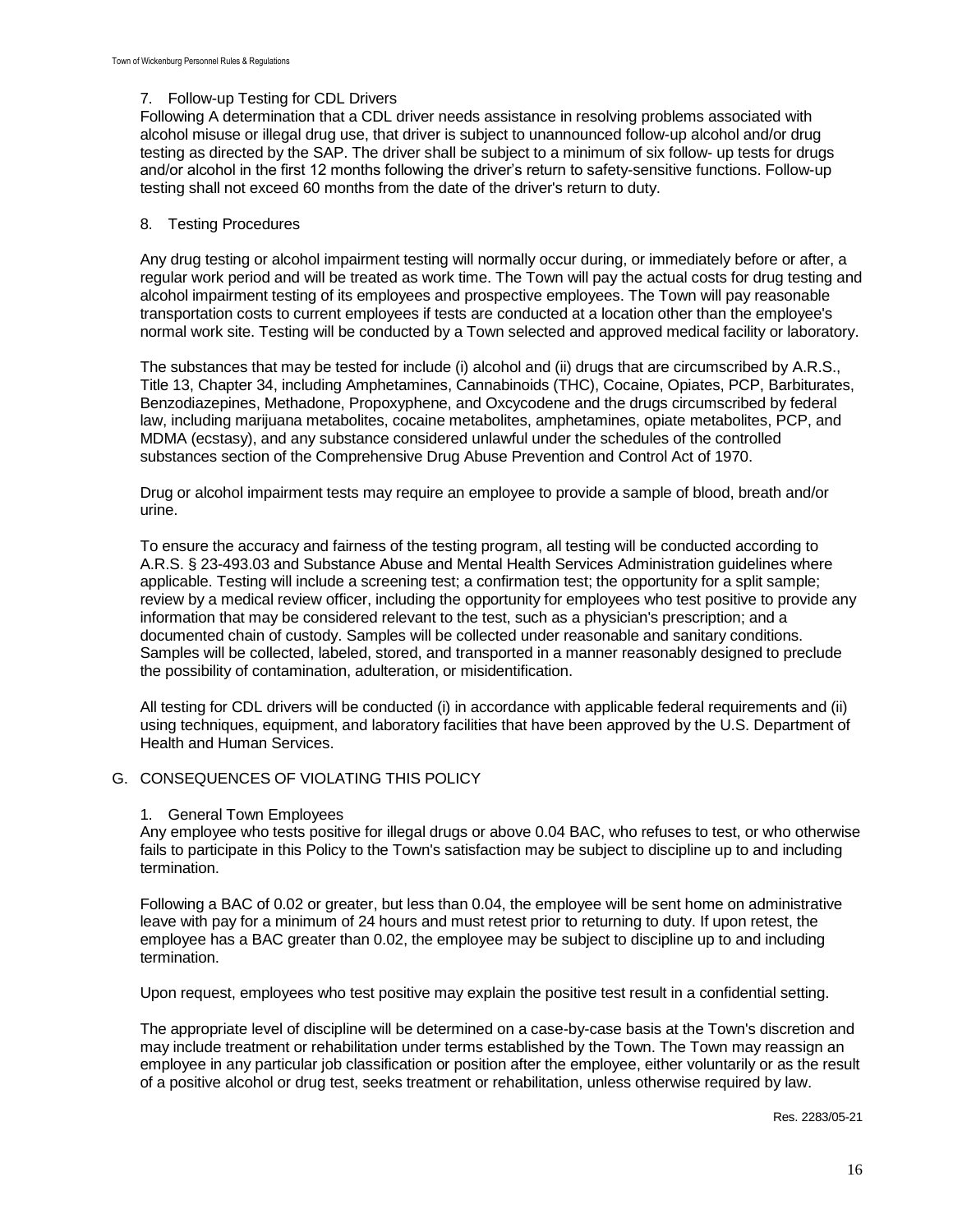## 2. CDL Drivers

Any CDL driver who tests positive for illegal drugs or alcohol above 0.04 BAC or who refuses a test will immediately be removed from safety-sensitive functions and referred to an SAP. Such driver may not return to safety-sensitive functions until an SAP has performed an evaluation and the driver has completed any recommended treatment as well as submitted to and tested negative on a return-to-duty test.

Following a BAC of 0.02 or greater, but less than 0.04, a CDL driver will immediately be removed from safety-sensitive functions until the start of the driver's next regularly scheduled duty period, but not less than 24 hours following administration of the test, and a negative alcohol impairment test.

CDL drivers who violate this Policy shall be subject to the civil and/or criminal penalty provisions of 49 U.S.C. 521(b) and may be subject to discipline up to and including termination.

# 3. Prospective Employees

Any prospective employee who tests positive or refuses to test may have the offer of employment withdrawn and the Town may refuse to hire him/her (Except for those in non-safety-sensitive positions who are a medical marijuana cardholder and test positive for marijuana as a qualified patient). An applicant who is not hired because of a positive test result may not reapply for a period of 6 months, except that applicants for police who test positive will remain ineligible for rehire.

# H. ASSISTANCE

The Town recognizes that alcohol and drug abuse and addiction are treatable illnesses. The Town also realizes that early intervention and support improve the success of rehabilitation. To support its employees, this Policy:

- 1. Encourages employees to seek help if they are concerned that they or their family members may have a drug and/or alcohol problem.
- 2. Offers assistance with drug and alcohol problems to all eligible employees and their family members through the Employee Assistance Program.

If you have a problem with drugs and/or alcohol and wish to undertake rehabilitation, you may request a leave of absence for this purpose, which may be covered leave under the Family and Medical Leave Act, ADA or other laws under certain circumstances. It is your responsibility to seek help before the problem adversely affects your work performance or results in a violation of this Policy. If you need assistance in seeking this help, you may contact the Employee Assistance Program. No one will be discriminated against for undertaking rehabilitation.

Treatment for alcoholism and/or other drug use disorders may be covered by the employee benefit plan. However, the ultimate financial responsibility for recommended treatment belongs to the employee.

#### I. CONFIDENTIALITY; RESULTS

All information received by the Town through the drug- and alcohol-free workplace program is confidential communication and will be maintained in separate confidential records. Access to this information is limited to those who have a legitimate need to know in compliance with relevant laws, including without limitation A.R.S. § 23-493.09, and management policies. Tested employees have the right to obtain their written test results if they request them.

#### J. SHARED RESPONSIBILITY

A safe and productive drug- and alcohol-free workplace is achieved through cooperation and shared responsibility. Both employees and management have important roles to play.

All employees are required to not report to work or be subject to duty while their ability to perform job duties is impaired due to on- or off-duty use of alcohol or drugs.

In addition, employees are encouraged to:

- 1. Be concerned about working in a safe environment.
- 2. Support fellow workers in seeking help.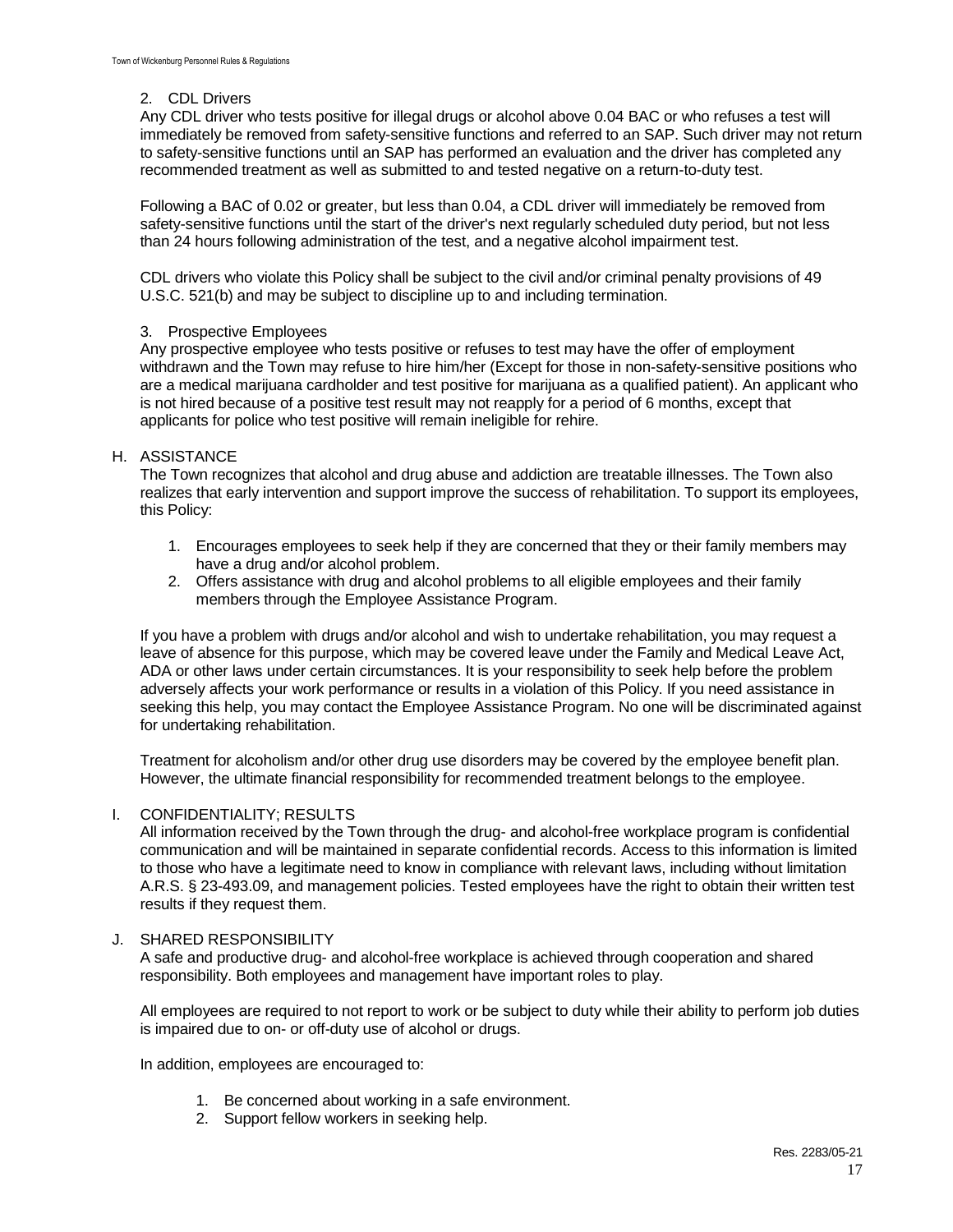- 3. Use the Employee Assistance Program.
- 4. Report dangerous behavior to their supervisor.

It is the supervisor's responsibility to:

- 5. Inform employees of this Policy.
- 6. Observe employee performance.
- 7. Investigate reports of dangerous practices.
- 8. Document negative changes and problems in performance.
- 9. Counsel employees as to expected performance improvement.
- 10. Refer employees to the Employee Assistance Program.
- 11. Clearly state consequences of Policy violations.

#### K. COMMUNICATION

Communicating this Policy to both supervisors and employees is critical to its success. To ensure all employees are aware of their role in supporting our drug- and alcohol-free workplace program:

- 1. All employees will receive a written copy of this Policy.
- 2. All CDL drivers shall sign a statement certifying that they have received a copy of this policy.
- 3. This Policy will be reviewed in orientation sessions with new employees.
- L. OTHER LAWS

This Policy will be construed in accordance with federal, state and local laws, including without limitation, the Americans with Disabilities Act, the Family Medical Leave Act and the OMNIBUS Transportation Employee Testing Act of 1991.

## **Section 10. Federal Motor Carrier Safety Administration ("FMCSA") Clearinghouse** (Res. 2271/08-20)

- A. General. This section applies to all Commercial Driver Licensed (CDL) employees and is in addition to the provisions of Section 9 above. If any provision of Section 9 conflicts with this section or the provisions of 49 CFR Part 382, the provisions of this section and 49 CFR Part 382 shall apply. The Town and all CDL employees are federally mandated to comply with the reporting requirements of the FMCSA Clearinghouse under 49 CFR Part 382.
- B. Consent to Clearinghouse Reports. CDL employees shall provide the necessary consent for the Town to perform clearinghouse queries, including electronic authorization for all full queries. If a CDL employee fails to provide such consent, then the CDL employee is unable to perform safety-sensitive functions under federal law and the CDL employee will be removed from duty. The refusal to provide consent shall also be considered a violation of this policy and the CDL employee may be subject to disciplinary action, including termination.
- C. The Human Resources Director is responsible for ensuring that drug and alcohol testing required by 49 CFR Part 382 is performed in compliance with that regulation.
- D. The Human Resources Director shall prepare educational materials to comply with 49 CFR §382.601. The Human Resources Director shall provide the educational materials to each CDL employee prior to the start of alcohol and controlled substances testing and to each CDL employee subsequently hired or transferred into a position requiring driving a commercial motor vehicle.
- E. The Human Resources Department is responsible for making queries required by the Drug and Alcohol Clearinghouse as set forth in 49 CFR §382.701, for compliance with the reporting requirements set forth in 49 CFR §382.705

Res. 2271/08-20 Res. 2283/05-21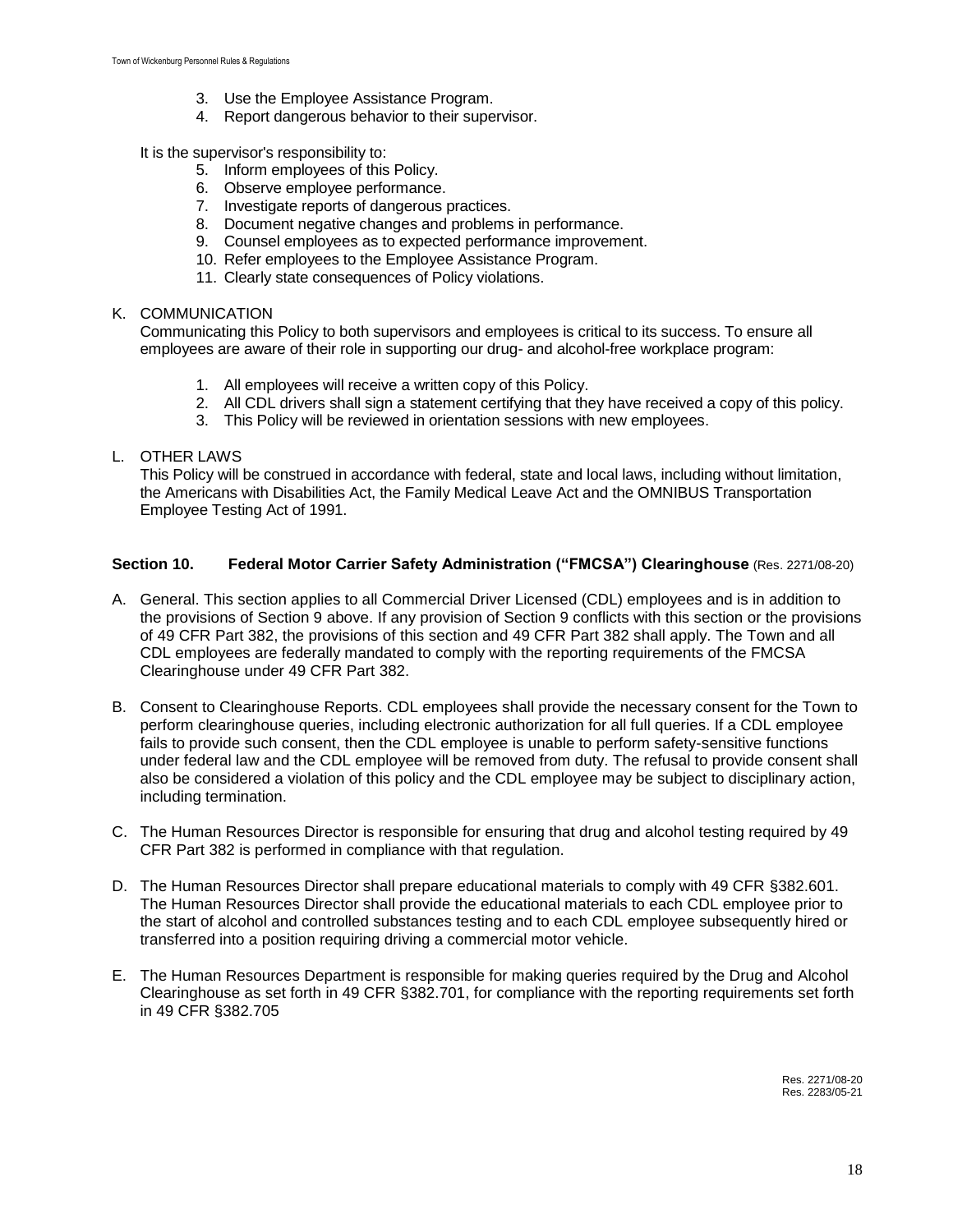# **RULE 4. APPLICATIONS AND APPLICANTS**

### **Section 1. EMPLOYMENT PREFERENCE**

In filling new positions or vacancies in the classified service, and when feasible, an announcement shall first be posted in at least three (3) separate buildings occupied by Town employees, one of which shall be the Town Hall. Existing members of the classified service shall have preference if all other employment factors are equal. The Human Resources Director, along with the appropriate department head, shall within fifteen (15) days after posting, determine if one or more qualified and existing employees are available to fill the position from within the classified service. If no existing employee is determined to qualify for the position, then and in that event, the procedure set forth in the remaining sections of Rule 4 shall be followed.

# **Section 2. ANNOUNCEMENTS**

All positions available in the classified service shall be publicized by publishing an advertisement in a newspaper of local circulation, and by posting announcements in the Town Hall on official bulletin boards and by such other methods as the Human Resources Director deems advisable. The announcements shall specify the title and pay of the class for which the examination is announced, the nature of the work to be performed, preparation desirable for the performance of the work class, the manner of making applications and other pertinent information.

# **Section 3. APPLICATION FOR EMPLOYMENT**

All candidates for employment must apply through the Human Resources Director and complete a proper application form for employment. Applications shall be made as prescribed on the position announcements. Application forms shall require information covering training, experience and other pertinent information. The person submitting the application must sign all applications.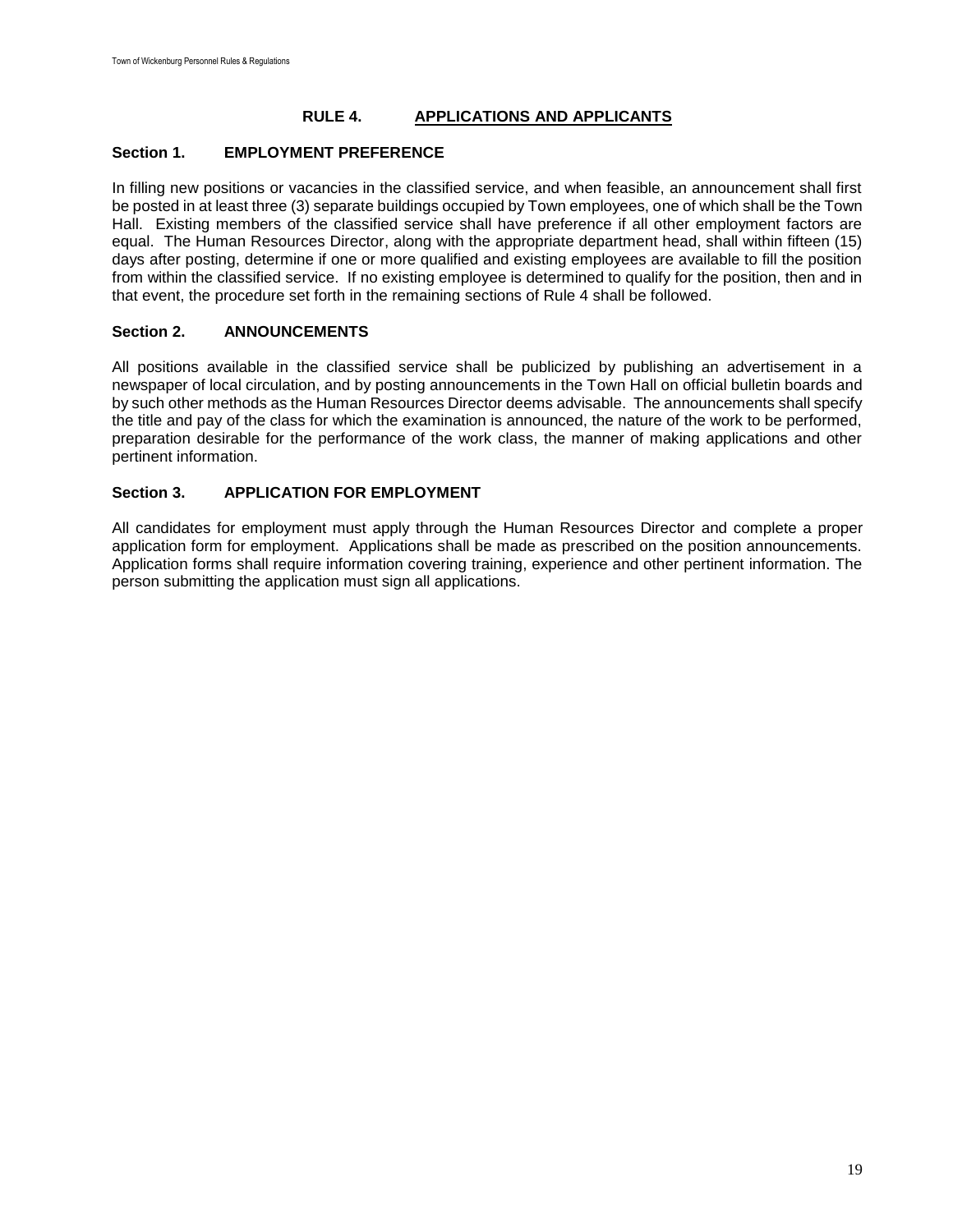# **RULE 5. CLASSIFICATION**

## **Section 1. PREPARATION OF PLAN**

The Human Resources Director or a person or agency employed for that purpose, shall ascertain and record the duties and responsibilities of all positions in the classified service and shall recommend a classification plan for such positions. The classification plan shall consist of classes of positions in the classified service defined by class specifications, including job titles. The classification plan shall be so developed and maintained that all positions substantially similar with respect to duties, responsibilities, authority, and character of work are included within the same class, and that the same schedules of compensation may be made to apply with equity under like working conditions to all positions in the same class.

#### **Section 2. ADOPTION, AMENDMENT AND REVISION OF PLAN**

The classification plan shall be adopted and may be amended from time to time by the Town Council. At the time of consideration, any interested party may appear to be heard. Amendments and revisions of the plan may be suggested to the Town Council by any interested party and shall be submitted to the Town Council through the Human Resources Director.

# **Section 3. ALLOCATION OF POSITIONS**

Following the adoption of the classification plan, the Human Resources Director, with the advice of the department heads concerned, shall allocate every position in the classified service to one of the classes established by the plan.

# **Section 4. NEW POSITIONS**

When a new position is created, the classification plan shall be amended to provide therefore, and an appropriate employment list shall be established for such position.

#### **Section 5. RECLASSIFICATION**

Positions, the duties of which have changed materially so as to necessitate reclassification, shall be allocated by the Town Council with the advice of the Human Resources Director and department heads concerned, to a more appropriate class, whether new or already created. Reclassifications shall not be used for the purpose of avoiding restrictions concerning demotions and promotions.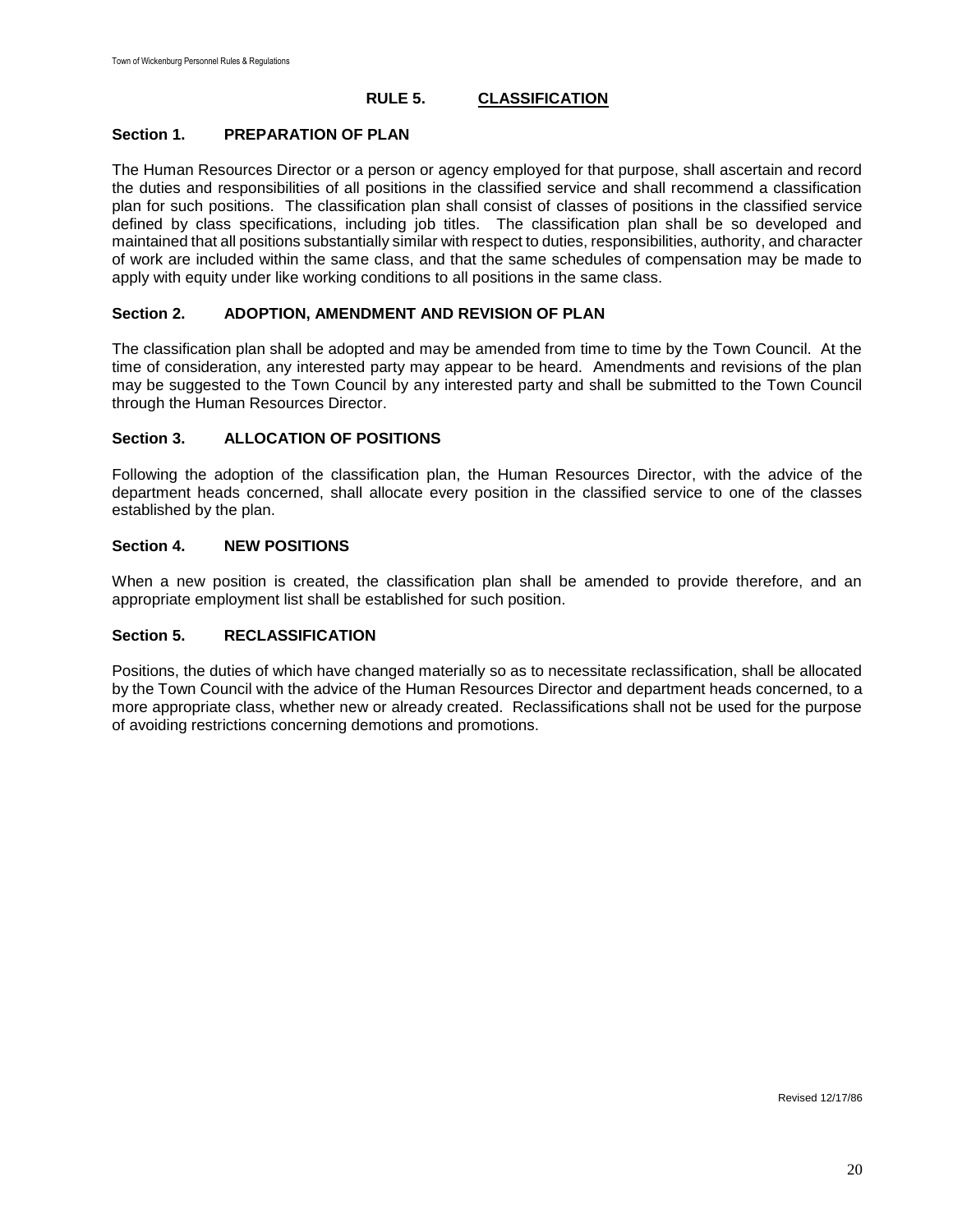# **RULE 6. EXAMINATIONS**

# **Section 1. NATURE AND TYPES OF EXAMINATIONS**

The selection and techniques used in the examination process shall be impartial, of a practical nature, and shall relate to those subjects which fairly, without discrimination or favoritism, measure the relative capacities of the persons examined to execute the duties and responsibilities of the class to which they seek to be appointed. Examinations shall consist of validated selection techniques, which will test fairly the qualifications of candidates. A reasonable accommodation will be offered to an otherwise qualified individual with a disability if necessary.

# **Section 2. PROMOTIONAL EXAMINATIONS**

Promotional examinations may be conducted whenever, in the opinion of the Human Resources Director, the needs of the service require. Only permanent or probationary employees who meet the requirements set forth in the promotional examination announcements may compete in promotional examinations.

## **Section 3. NOTIFICATION OF EXAMINATION RESULTS**

Each candidate in an examination shall be given written notice of the results thereof, and if successful, the candidate's final earned score and/or rank on the employment or promotional list shall also be provided.

Revised 05/18/00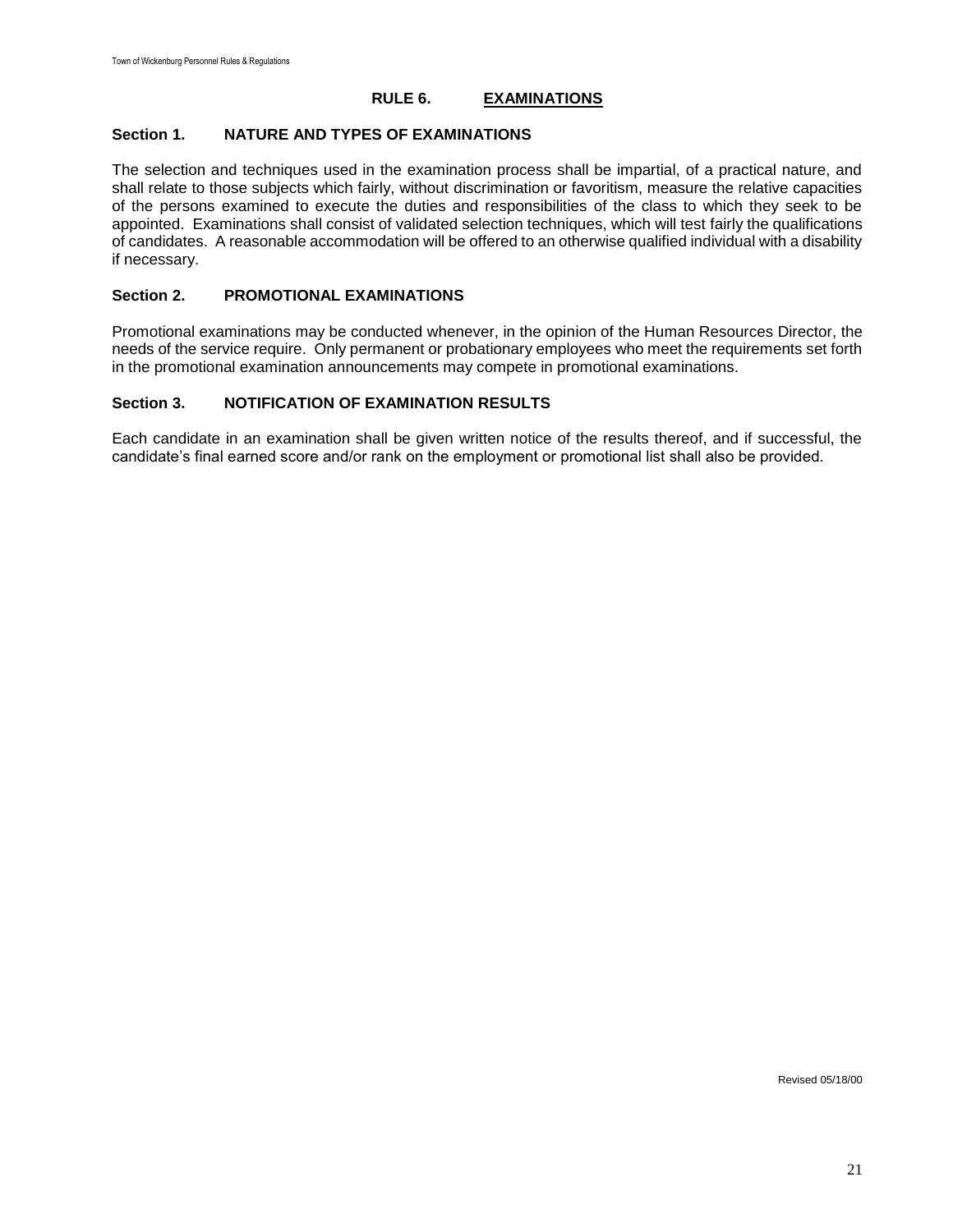# **RULE 7. EMPLOYMENT LISTS**

## **Section 1. EMPLOYMENT LISTS**

As soon as possible after the completion of an examination, the Human Resources Director shall prepare and keep available, an employment list consisting of the names of candidates who qualified in the examination, arranged in order of final scores or ranks from the highest to the lowest qualifying score.

## **Section 2. DURATION OF LISTS**

Employment lists shall remain in effect for one (1) year, unless sooner exhausted, and may be extended, prior to their expiration dates, by action of the Human Resources Director for additional periods, but in no event shall an employment list remain in effect for more than two (2) years.

# **Section 3. REMOVAL OF NAMES FROM LISTS**

The name of any person appearing on an employment or promotional list shall be removed by the Human Resources Director upon written request by the eligible person, if the eligible person fails to respond to a notice of certification mailed to the last known address, or for any of the reasons specified in Rule 3, Section 2, of these rules. The names of persons on promotional employment lists who resign from the service shall automatically be dropped from such lists.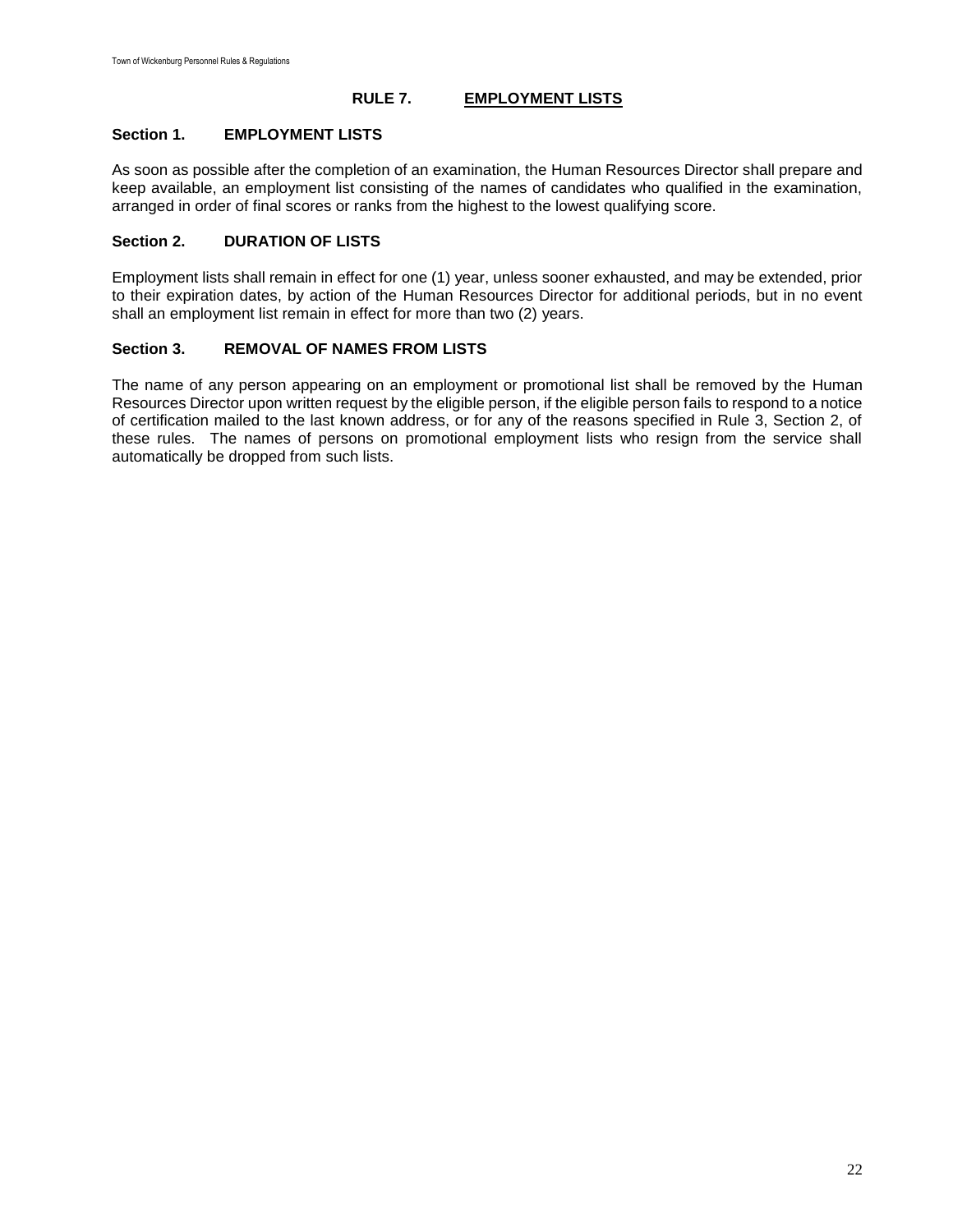# **RULE 8. METHOD OF FILLING VACANCIES**

## **Section 1. TYPES OF APPOINTMENT**

All vacancies in the classified service shall be filled by transfer, promotion, demotion, re-employment, reinstatement, or from eligible certified by the Human Resources Director from an appropriate employment list, if available. In the absence of persons eligible for employment in these ways, provisional appointments may be made.

## **Section 2. PROVISIONAL APPOINTMENT**

In the absence of there being an individual on appropriate employment lists who is willing to accept appointment, a provisional appointment may be made by the Human Resources Director of a person meeting the minimum training and experience qualifications for the position. Upon satisfactory completion of probation, the provisional appointee shall become a permanent employee.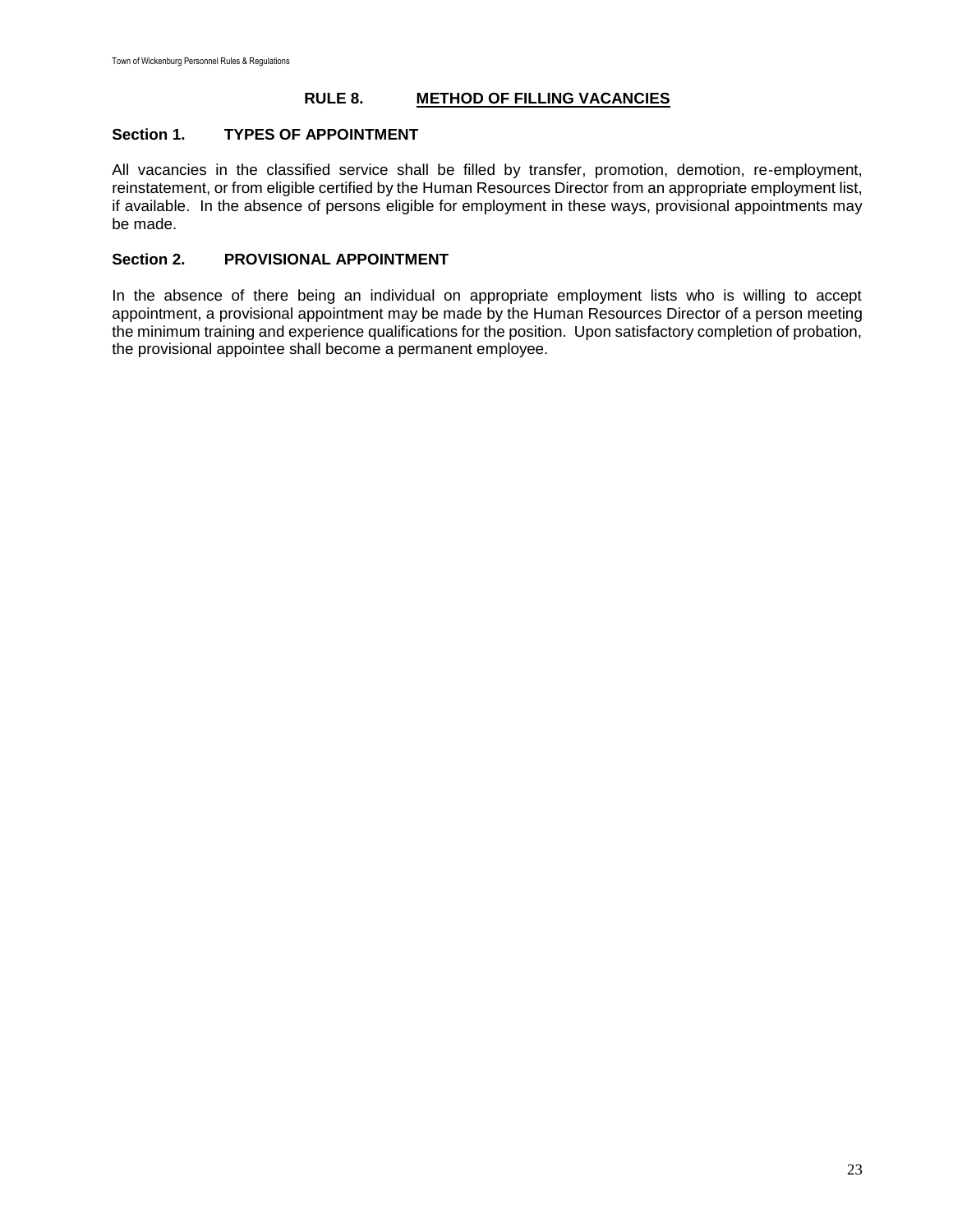# **RULE 9. PROBATIONARY PERIOD**

#### **Section 1. REGULAR APPOINTMENT FOLLOWING PROBATIONARY PERIOD**

All original appointments and/or reappointments shall be tentative and subject to a probationary period of six (6) months for all employees, except employees of the fire department and police department, who shall be subject to a probationary period of one (1) year of actual service, provided however, that the Human Resources Director may establish a longer probationary period for specified classes of employees or for individual employees. Employees transferring or promoting will only serve a ninety (90) day probationary period for all employees, except employees of the police department and fire department, who will serve a six (6) month probationary period. At the end of the probationary period, the Human Resources Director shall enter into the employee's personnel record, his or her decision to either retain the employee or to dismiss the employee. In the case of employees that require a certification, license, or other credential as a requisite to the practicing of their profession of occupation, the probationary period shall not commence until said certification, license or other requisite credential has been obtained by the employee.

#### **Section 2. EXTENSION OF PROBATION**

Probation may be extended one (1) time for a maximum period of ninety (90) days with the approval of the Human Resources Director.

# **Section 3. OBJECT OF PROBATIONARY PERIOD**

The probationary period shall be regarded as a part of the testing process and shall be utilized for closely observing the employee's work and for securing the most effective adjustment of a new employee to the position.

## **Section 4. REJECTION OF PROBATION**

During the probationary period, his or her supervisor may reject an employee after approval of the Human Resources Director, without cause and without right of appeal. Probationary status without right of appeal is continuous until the employee is notified that they have successfully completed probation or is terminated during or at the end of probation. Notification of rejection in writing shall be forwarded to the probationer and a copy filed with the probationer's file.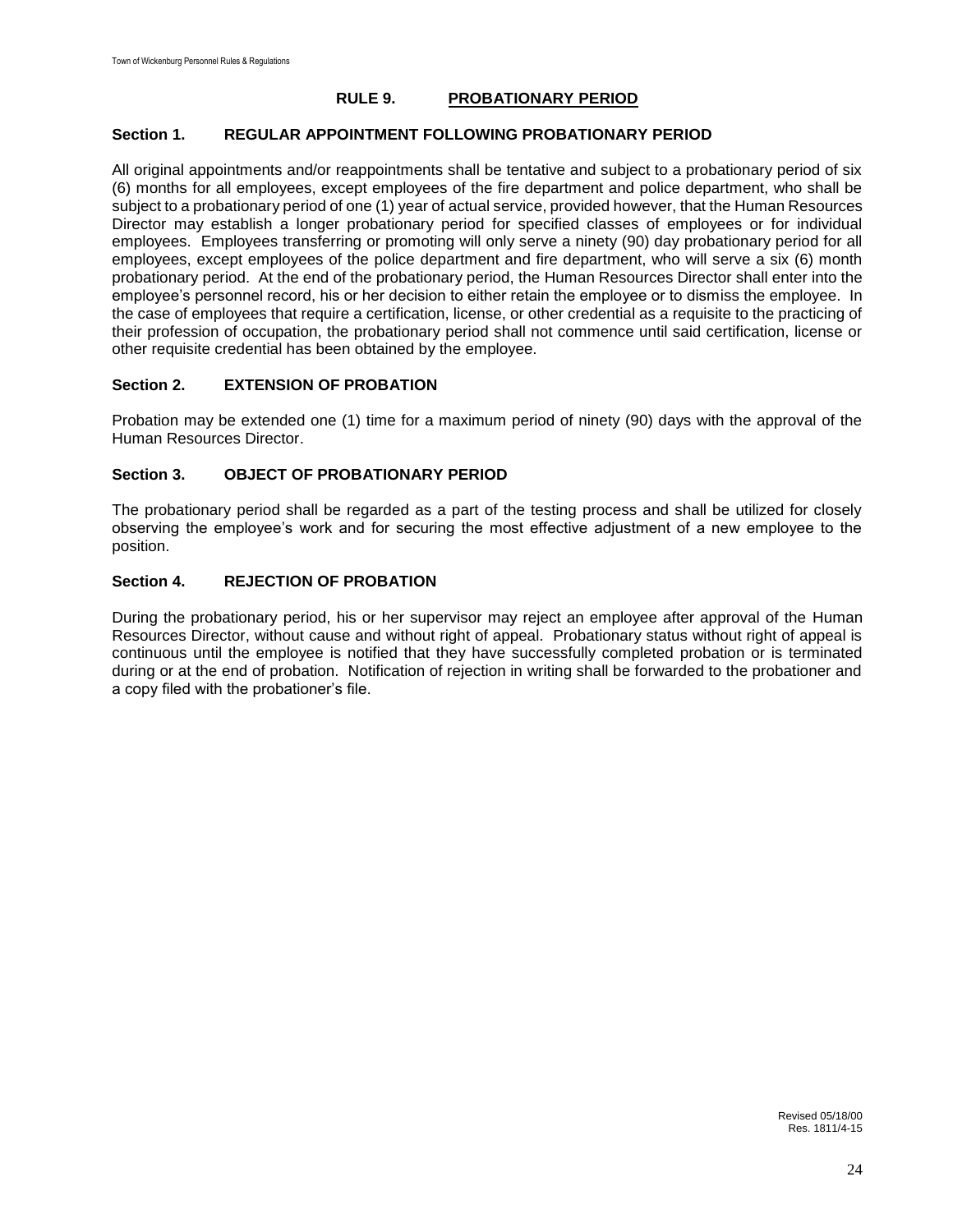## **RULE 10. ATTENDANCE AND LEAVES**

#### **Section 1. ATTENDANCE**

Employees shall be in attendance at their work in accordance with the rules regarding hours of works as indicated in Subsections "A" and "B" below, holidays and leaves. All departments shall keep daily attendance records of employees, which shall be reported to the Human Resources Director in the form and on the dates the Human Resources Director, shall specify. An absence of an employee from duty, including any absence for a single day or part of a day, that is not authorized by a specific grant of leave of absence under the provisions of these rules shall be deemed to be an absence without leave. Any such absence shall be without pay and may be subject for disciplinary action. In the absence of such disciplinary action, any employee who absents him or herself for three (3) consecutive days without leave shall be deemed to have resigned. Such action may be reconciled by a subsequent grant of leave if the conditions warrant.

All full time employees shall be allowed to cease work for a lunch period to be specified by department heads and shall not be paid for that time. The lunch period will ordinarily last from thirty (30) to sixty (60) minutes depending on Department Policy. Exceptions to this rule will be for employees who are required to be on active standby during their designated lunch period, they shall be compensated for their time.

Rest breaks of ten (10) to fifteen (15) minutes may be granted at individual Department Head's discretion as a principle of sound personnel management, not as a right of employment. Break time may not be taken at the beginning or end of a work shift, immediately before or after lunch, be applied towards an alternative work schedule, or be used as leave time from the job. Break time is calculated as the time an employee is not working; non-work related travel time included, and does not mean the time spent at the place where the break is taken.

- A. Town Hall Employees: The working hours for all Town Hall employees shall be 7:00 a.m. to 6:00 p.m., Monday through Thursday, with one (1) hour off for lunch. Absence on a scheduled workday will be charged as ten  $(10)$  hours of leave.  $\mathbb O$
- B. Police and Fire Employees: The working hours for the Police and Fire Department will be such that they will have twenty-four (24) hour coverage for the Town. Employee hours and shifts will be set by the Departments.  $\mathbb{R} \square$
- C. Public Works and Parks, Recreation & Facilities Departments  $\mathbb{R}$  Employee hours and days worked will be set by the department to provide adequate coverage for all projects, events and activities including activities on the weekend. (Res. 1731)

Res. 1519/5-06 **Res. 1527/6-06** Res. 1623/10-09 Res. 1731 / 01-14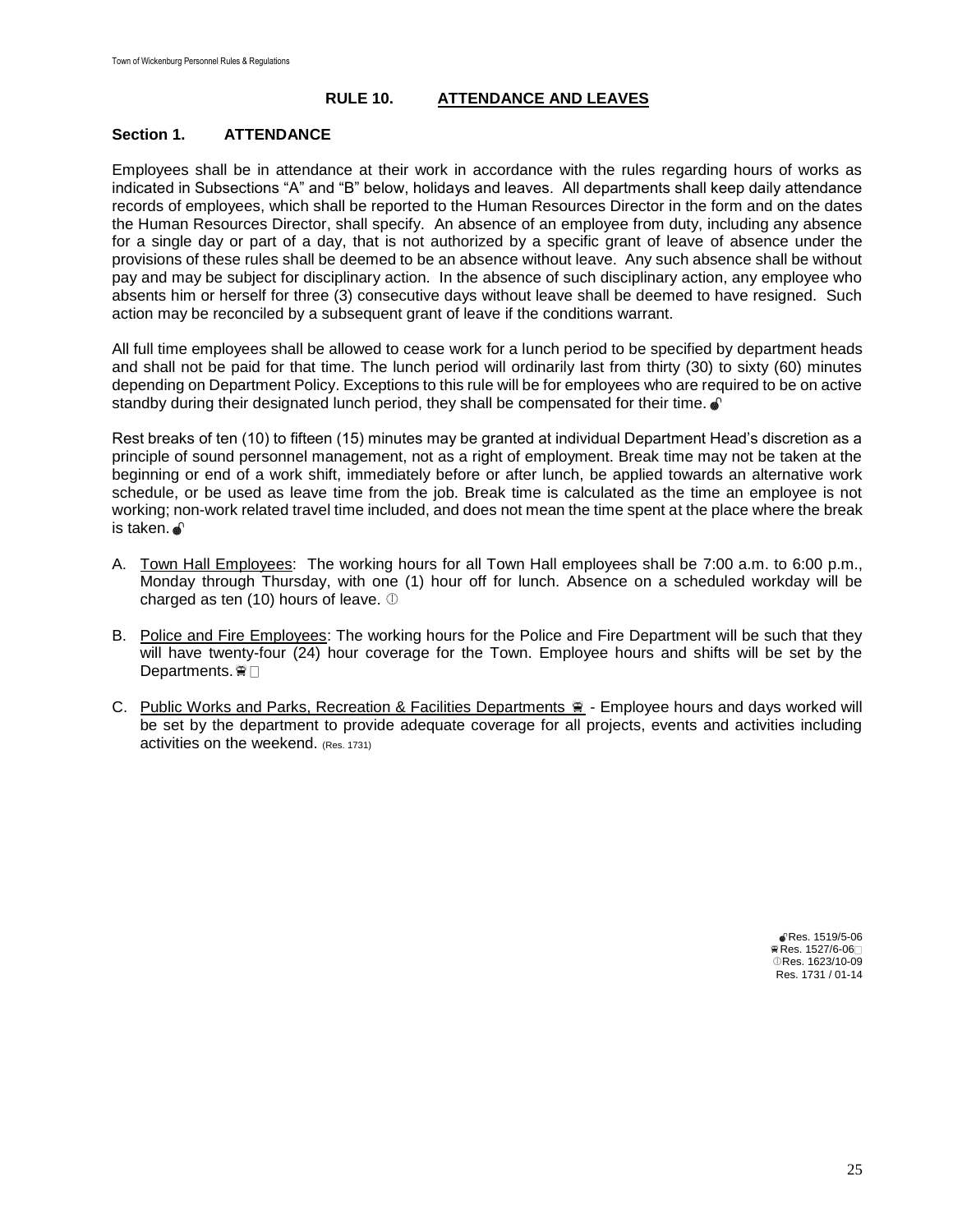# **Section 2. ANNUAL VACATION LEAVE &**

Vacation time will be granted to full-time permanent employees upon the employee submitting a five (5) day written notice to the department head. The time at which an employee shall take his or her vacation shall be determined by the Department Head with due regard for the wishes of the employee and particular regard for the need of their service. Employees may be granted vacation upon shorter notice if special circumstances are shown and at the discretion of the department head or Town Manager. Vacation entitlement is based upon full-time years of service and time worked as follows:  $\mathbf{\hat{x}}$ 

| <b>YEARS OF SERVICE</b>                     | <b>ANNUAL VACATION</b><br><b>ENTITLEMENT</b> | <b>ANNUAL VACATION</b><br><b>ENTITLEMENT</b><br>(24-HOUR SHIFT FIRE<br><b>DEPARTMENT EMPLOYEES)</b> |
|---------------------------------------------|----------------------------------------------|-----------------------------------------------------------------------------------------------------|
| After First Six (6) Months                  | 40 Hours                                     | 60 Hours                                                                                            |
| After First (1 <sup>st</sup> ) Year         | 40 Hours                                     | 60 Hours                                                                                            |
| After Second (2 <sup>nd</sup> ) Year        | 80 Hours                                     | 120 Hours                                                                                           |
| After Fifth (5th) Year                      | 120 Hours                                    | 180 Hours                                                                                           |
| After Sixth (6th) Year                      | 128 Hours                                    | 192 Hours                                                                                           |
| After Seventh (7th) Year                    | 136 Hours                                    | 204 Hours                                                                                           |
| After Eighth (8th) Year                     | 144 Hours                                    | 216 Hours                                                                                           |
| After Ninth (9th) Year                      | 152 Hours                                    | 228 Hours                                                                                           |
| After Tenth (10 <sup>th</sup> ) Year        | 160 Hours                                    | 240 Hours                                                                                           |
| After Fifteenth (15th) Year                 | 176 Hours                                    | 264 Hours                                                                                           |
| After Twentieth (20 <sup>th</sup> ) Year    | 200 Hours                                    | 300 Hours                                                                                           |
| After Thirtieth (30 <sup>th</sup> ) Year    | 208 Hours                                    | 312 Hours                                                                                           |
| After Thirty-First (31 <sup>st</sup> ) Year | 216 Hours                                    | 324 Hours                                                                                           |
| After Thirty-Second (32nd) Year             | 224 Hours                                    | 336 Hours                                                                                           |
| After Thirty-Third (33rd) Year              | 232 Hours                                    | 348 Hours                                                                                           |
| After Thirty-Fourth (34th) Year             | 240 Hours                                    | 360 Hours                                                                                           |

Salaried employees' vacation days shall be converted into vacation hours and shall be credited to each employee upon successful completion of the six (6) month probation. Beginning July 1, 2013, vacation will be accrued each pay period and will appear on the paystub. Employees will have one year to reduce their vacation to a maximum of 240 hours and 336 hours for 24-hours shift fire department employees at any time on their paycheck. After June 30, 2014 employees will lose any vacation in excess of 240 hours/336 for 24-hour shift fire department employees. Earned vacation posted through the previous pay period will be paid upon termination of employment. No vacation leave will be paid, if an employee does not successfully complete their probationary period. ☼ (Res 1731)

An employee may be paid for his or her vacation days that he or she has accumulated in excess of 80 hours which have been earned. During any fiscal year, an employee shall be entitled to only four payments for earned vacation.  $\mathfrak{B}$  (Res 1731)

Employees are encouraged to take vacation in at least weekly increments to enjoy the full benefits of rest. However, vacation time may be requested in no less than one-hour increments and may be granted at the discretion of the Department Head. Employees may, but shall not be required to, donate some or all of his or her credited vacation days to an employee who has exhausted his or her sick leave and credited vacation leave, and one (1) day has lapsed during which time the employee remains sick or disabled and is not entitled to salary or wages from the Town.

> Res. 1568/3-3-08 *Res.* 1593/10-20-08 ☆Res. 1687/10-12 ☼ Res. 1699/07-01-13 Res. 1731 / 01-14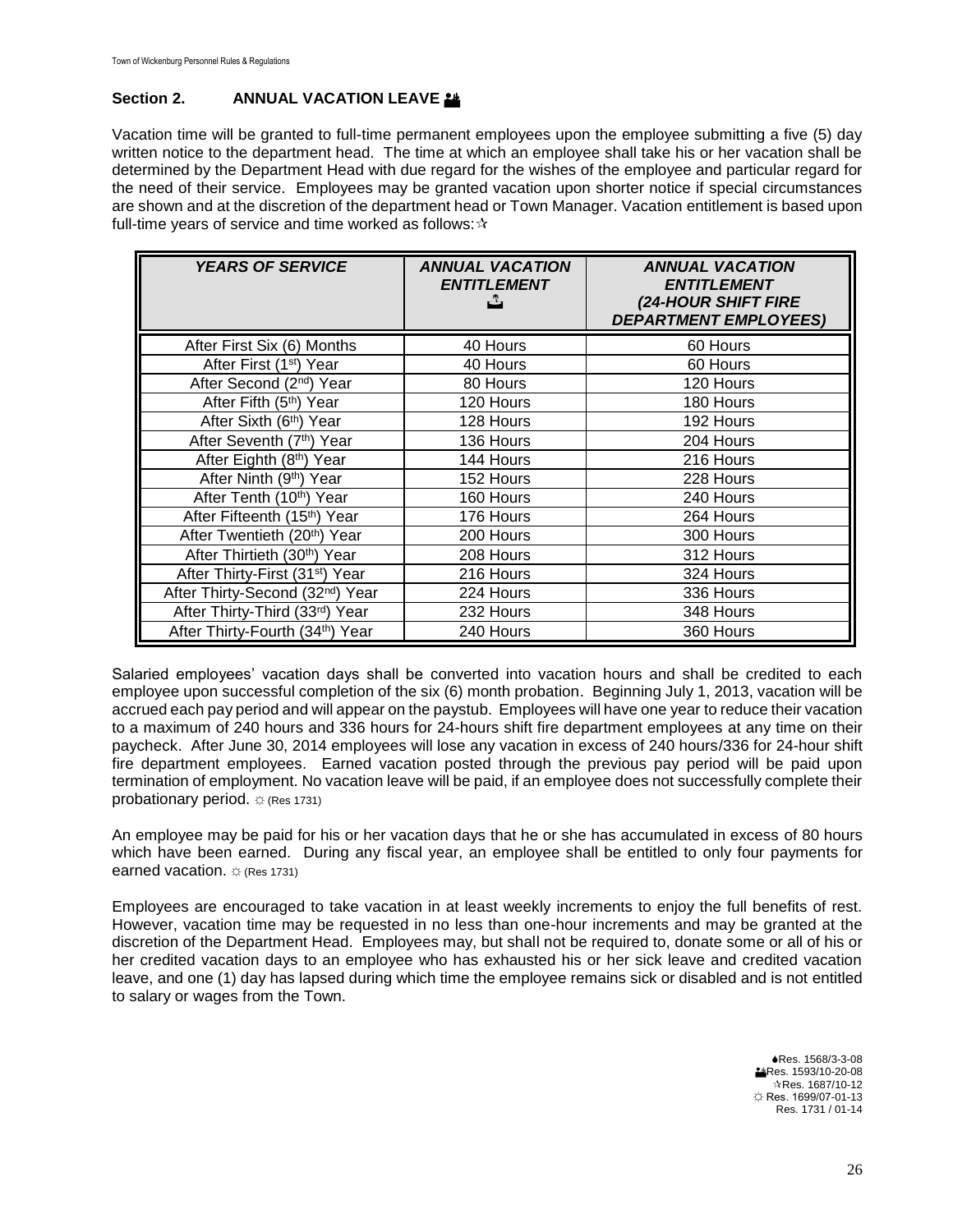# **Section 3. SICK LEAVE**

A. Requirements for Taking Sick Leave

Sick leave, with pay, shall be available for use by employees who have been in the employment of the Town for ninety days or more. Full-time permanent employees accrue sick leave from the date of employment, and at the rate of eight (8) hours per month and 11.2 hours per month for 24-hour shift fire department employees and said accrued sick leave shall be credited each pay period. Part-time, temporary and seasonal employees accrue sick leave from the date of employment at a rate of one hour for every thirty hours worked. No sick leave with pay will be available for use by the employee during the first ninety days of employment.

Sick leave shall not be considered a privilege which an employee may use at his or her own discretion, but shall be allowed only in case of necessity and employee's or employee's family member's actual mental or physical illness, injury, or other health condition; or need for diagnosis, care, or treatment of a mental or physical illness, injury or health condition; or need for preventative medical care; or to meet dental appointment. Sick leave for doctors or dentist appointments shall be requested, in writing, at least twelve (12) hours in advance of the appointment, if known. Employees who use sick time for illness of family members may use up to three (3) working days without requiring a physician's certificate by giving the same notice as outlined below. More than three (3) working days may be granted subject to approval by immediate supervisor and Human Resources Director prior to use. Employees who have or whose spouse, child or parent has a serious health condition as defined in Section 16 may be eligible for Family and Medical Leave of Absence, pursuant to Section 16. Such employees must follow the procedures set forth in Section 16 in order to receive Family and Medical Leave.Sick leave may also be used for a public health emergency or due to domestic violence, sexual violence, abuse or stalking for The employee or employee's family member, as set forth in A.R.S. § 23-373.

To receive compensation while absent on sick leave, the employee shall notify his or her immediate supervisor or the Human Resources Director prior to the time set for the beginning of his/her daily duties. When absent for more than three (3) successive working days, the employee shall be required to file a physician's certificate with the Human Resources Director stating the nature of illness or injury or in the case of domestic violence, sexual violence, abuse, stalking or public health emergency the employee shall be required to file reasonable documentation, as set forth in A.R.S. § 23-373(G). A request form for sick leave must be filled out immediately upon the employee's return to work. One (1) day per year of sick leave may be used as personal leave at the discretion of the employee, without disclosure of the reason, with advance notice given and subject to approval of the employee's immediate supervisor. Accrued sick time cannot be paid upon termination of employment. Employees may accumulate a maximum of 960 hours of sick leave. Part-time, temporary and seasonal employees may accrue no more than 40 hours of sick leave per fiscal year.

# **Section 4. USE OF DONATED LEAVE**

An employee returning from military leave taken pursuant to Section 6 of this Rule may receive up to two (2) weeks of donated vacation leave, compensatory time and Sick A, as long as the employee has exhausted all his or her other leave opportunities.  $\triangle$ 

An employee not working due to sickness or injury, shall be allowed to use donated vacation leave, compensatory time and Sick A, at the rate of pay of the employee receiving the donated leave, from one or more other Town employees, but only after all of the following conditions have been met:  $\mathcal \cdot$ 

> Res. 1549/6-07 Res. 1642/8-10 Res. 1593/10-20-08 Res. 1731 / 01-14 Res. 1787 / 11-14 Res. 2045 / 5/17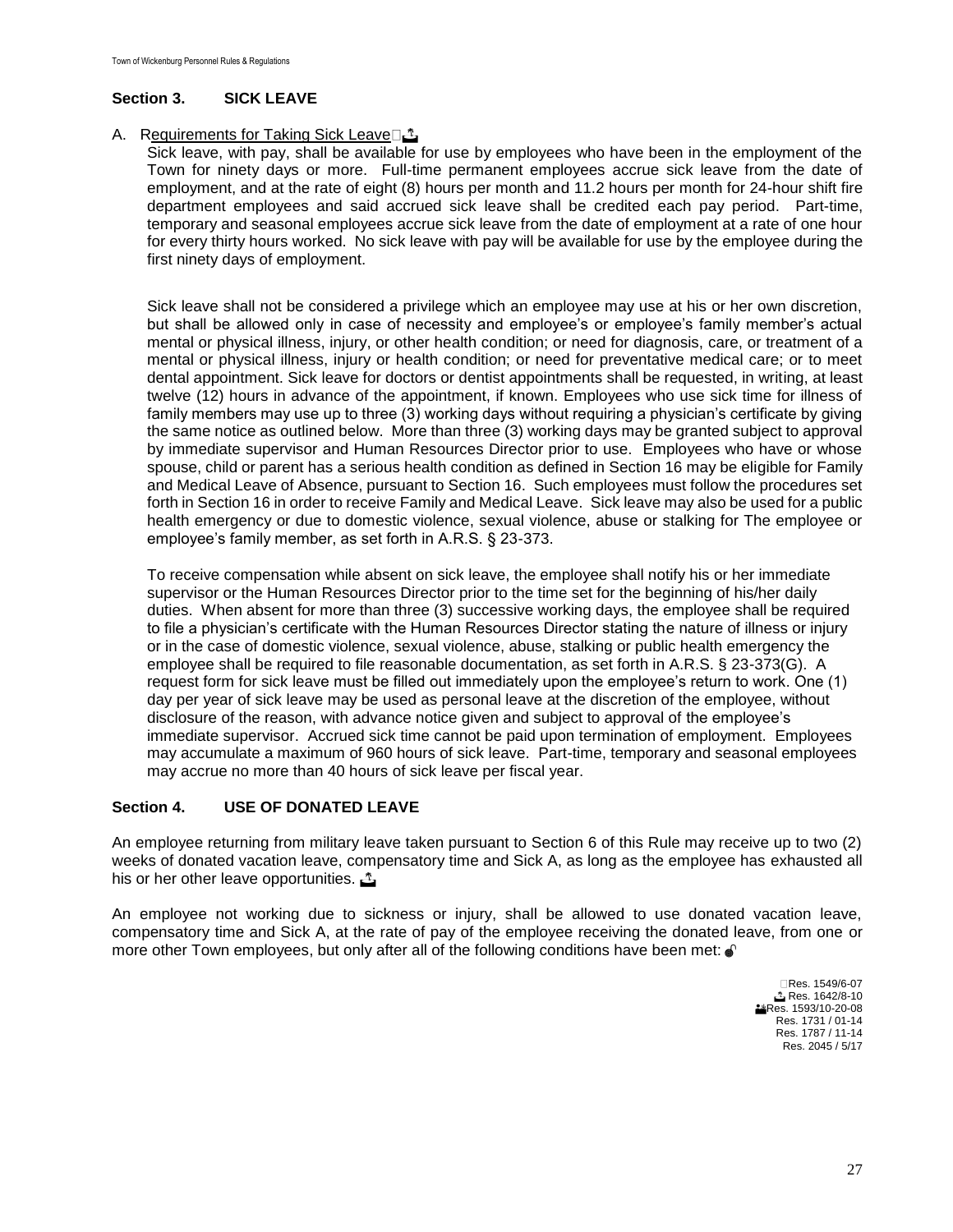- A. The employee demonstrates the need for additional leave to the satisfaction of the Town's Human Resources Director, who may require a physician's certificate.
- B. The absent employee has exhausted, at least one (1) day earlier, all salary, wages, all of his or her sick leave pay and all of his or her credited vacation leave pay.
- C. The employee is not drawing Workmen's Compensation Insurance or disability benefits under the Social Security Act.
- D. The employee has been employed at least one hundred eighty (180) days by the Town prior to becoming sick or disabled, and is not under suspension or has not been terminated from his or her employment with the Town.

# **Section 5. LOSS OF BENEFITS FOR EXTENDED ILLNESSES**

Employees who are off work because of illness or injury and have exhausted all of their wages or salary, sick leave, credited vacation leave, and donated vacation leave shall be considered an "Employee Without Benefits" as that term is defined in Rule 1 of these *Personnel Rules and Regulations.*

# **Section 6. MILITARY LEAVE** (Res. 1642/8-10) (Res. 2166 – 08/18)

- A. IN GENERAL Leaves of absence for military, reserve or National Guard duty are granted to full-time regular and part-time regular employees in accordance with Federal and State law. Pursuant to ARS § 38-610, as amended, employees shall be granted military leave without loss of time, pay or efficiency rating for a period not to exceed thirty (30) days in any two consecutive years. If an employee's military leave exceeds thirty (30) days in any two consecutive years, the employee shall be granted leave of absence without pay in accordance with Federal and State law. For the purposes of this section "year" means the fiscal year of the United States Government.
- B. USE OF PAID MILITARY LEAVE An employee shall not be charged military leave time for days on which the individual would not otherwise be scheduled for work.
- C. NOTICE If an employee is called to active military duty or to Reserve or National Guard training or if an employee volunteers for the same, the employee should notify his/her supervisor and submit copies of the military orders to him/her as soon as practicable.
- D. REINSTATEMENT An employee's eligibility for reinstatement after military duty or training is completed is determined in accordance with applicable federal and state laws.
- E. VACATION ACCRUALS An employee shall continue to accrue annual vacation leave in the manner set forth in Section 2 of this rule during the time that the employee is on military leave.

# **Section 7. MATERNITY/PATERNITY LEAVE**

Maternity and paternity leave may be granted to employees under the terms, conditions and regulations as set forth in the Family and Medical Leave provisions set forth in Section 15 of this Rule (10).

# **Section 8. LEAVE WITH PAY**

Leave with pay for sufficient cause (including illness) may be granted to permanent employees of the Town upon determination by the Human Resources Director, up to and including five (5) consecutive working days or ten (10) total working days in any twelve (12) month period. More extended periods of leave with pay may not be granted except by express approval of the Town Council.

#### **Section 9. JURY LEAVE**

All classified employees of the Town who are called or with the Town during the period of such service or while necessarily being present in court as a result of such call, the Town will pay the difference between jury pay and the employee's pay so as to maintain regular rate of pay. The Town may request employee to be excused from jury duty.

# **Section 10. SUBPOENA LEAVE**

All classified employees of the Town shall be entitled to be exempt from their duties with the Town when required to appear in Court as a witness under a subpoena. If the Court appearance is on Town business, the employee will be reimbursed at full salary for work hours missed.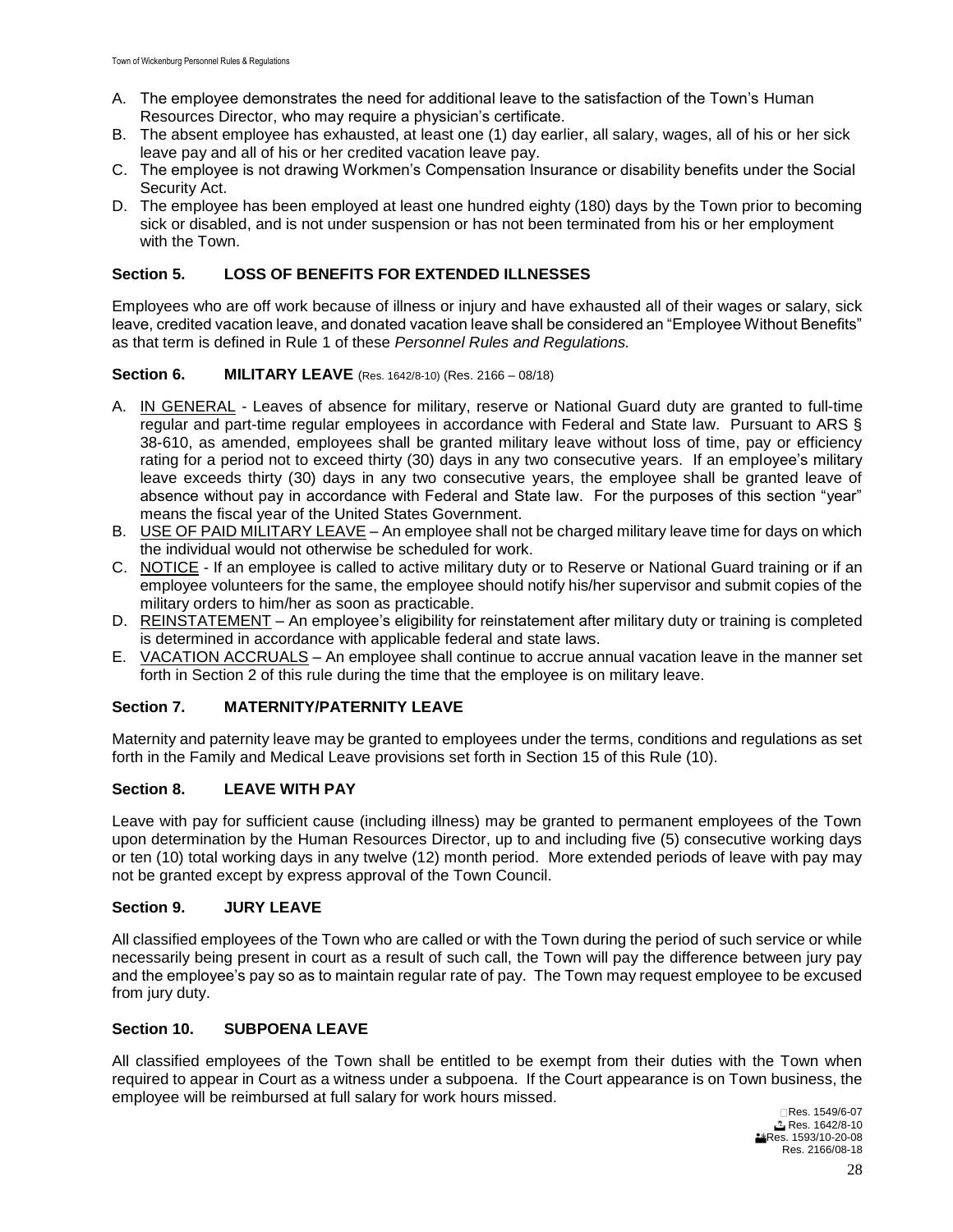# **Section 11. ADMINISTRATIVE LEAVE**

The Town Manager may place an employee on Administrative Leave for a reasonable period to permit an Administrative Investigation or to allow for due process in dismissal proceedings. Employees on Administrative Leave shall receive his/her regular salary. All regular leave and benefits shall continue to accrue during the Administrative Leave. During any Administrative Leave, the employee shall stay available during regular work hours for possible contact by the Town. The employee shall provide a telephone number by which he or she can be reached during business hours.  $\bullet$ 

# **Section 12. FUNERAL LEAVE**

In the event of a death in the immediate family, time off with pay to attend the funeral shall be granted. This shall consist of one (1) to four (4) days depending on the circumstances, within the period commencing with the date of death and ending with the day after the funeral; and be granted by arrangement with the Human Resources Director; provided, however, that the maximum is three (3) days for a death occurring in-state and four (4) days maximum for a death outside of the state, with the fourth  $(4<sup>th</sup>)$  day being considered a travel day. Additional leave time may be considered depending on the circumstances with prior approval of the Human Resources Director and shall be charged to the employee's vacation time. Immediate family is defined as spouse, children, grandchildren, mother, grandmother, father, grandfather, sister, or brother of employee or spouse. Time off without pay to attend a funeral of a more distant relative or friend may be allowed with prior approval of the Human Resources Director.

# **Section 13. MISCELLANEOUS LEAVE**

In cases of special hardships, or in other cases not provided for in these regulations, the Human Resources Director may grant short-term leaves. The off on general election days will be in accordance with Arizona State Law (A.R.S. §16-402).□

## **Section 14. HOLIDAYS**

Full-time employees of the Town shall be entitled holidays as determined annually by the Town Manager. The holiday schedule shall be finalized no later than November 20<sup>th</sup> for the following calendar year. When an employee works through a holiday as one of their normal working days, the employee will be paid at the regular rate of pay for the actual hours worked in addition to the holiday pay. Part-time employees shall be entitled to half the number of hours designated for their Department, provided they work during the holiday pay-period.

# **Section 15. FAMILY AND MEDICAL LEAVE OF ABSENCE POLICY**

- A. FAMILY AND MEDICAL LEAVE:
	- 1. Town of Wickenburg employees employed for twelve (12) months or more (consecutive or nonconsecutive) AND who have worked at least 1,250 hours in the preceding year, may qualify for a maximum of twelve (12) weeks of leave per year for one (1) or more of the following reasons:
		- The birth of the employee's child and in order to care for the child during the first year of birth;
		- The adoption of a child by the employee, or the placement of a child with the employee for foster care, and in order to care for the child during the first year of placement; or,
		- To care for a spouse, child or parent who has a serious health condition or due to the employee's own serious health condition.

Where employment has not been consecutive, an employee is eligible if the break in service has been no longer than seven (7) years unless; 1) the break in services resulted from an employee's fulfillment of National Guard or Reserve military service; and, 2) where a written agreement exists concerning the employer's intention to rehire the employee after the break in service. For purposes of calculating the 1,250 hours-within-12-month requirement, the town will count the time an employee would have worked but for the employee's fulfillment of National Guard or Reserve military obligations.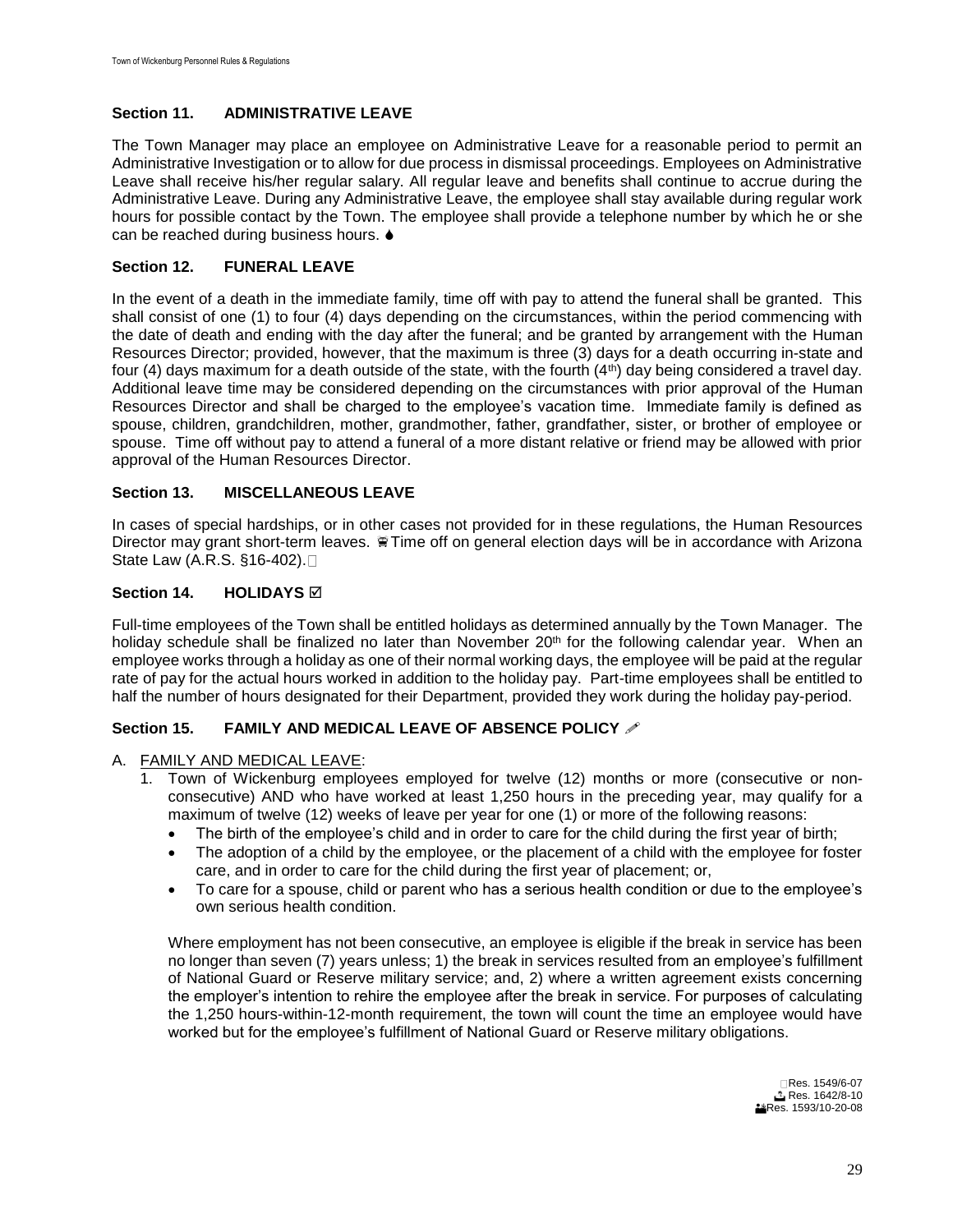Eligible employees shall concurrently deplete their Family and Medical Leave (FMLA) together with accrued leave, donated leave or approved injury leave. Where an employee would normally be required to work overtime but cannot do so because of an FMLA-qualifying condition, then the employee may be charged FMLA leave for the hours not worked.

- 2. Serious Health Condition For purposes of FMLA, a "serious health condition" entitling an employee to FMLA leave means an illness, injury, impairment or physical or mental condition that involves inpatient care as used in this policy or continuing treatment by a health care provider as used in this Policy.
	- a. The term "incapacity" means inability to work, attend school or perform other regular daily activities due to the serious health condition, treatment therefore or recovery therefrom.
	- b. The term "treatment" includes, but is not limited to, examinations to determine if a serious health condition exists and evaluations of the condition. Treatment does not include routine physical examinations, eye examinations or dental examinations. A regimen of continuing treatment includes, for example, a course of prescription medication (e.g. an antibiotic) or therapy requiring special equipment to resolve or alleviate the health condition (e.g. oxygen). A regimen of continuing treatment that includes taking over-the-counter medications such as aspirin, antihistamines, or salves; or bed-rest, drinking fluids, exercise, and other similar activities that can be initiated without a visit to a health care provider, is not, by itself, sufficient to constitute a regimen of continuing treatment for purposes of FMLA leave.
	- c. Conditions for which cosmetic treatments are administered (such as most treatments for acne or plastic surgery) are not "serious health conditions" unless inpatient hospital care is required or unless complications develop. Ordinarily, unless complications arise, the common cold, the flu, ear aches, upset stomach, minor ulcers, headaches other than migraine, routine dental or orthodontia problems, periodontal disease, etc., are examples of conditions that do not meet the definition of a serious health condition and do not qualify for FMLA leave. Restorative dental or plastic surgery after an injury or removal of cancerous growths are serious health conditions provided all the other conditions of this regulation are met. Mental illness or allergies may be serious health conditions, but only if all the conditions of the section are met.
	- d. "Inpatient Care" means an overnight stay in a hospital, hospice or residential medical care facility, including any period of incapacity or any subsequent treatment in connection with such inpatient care.
	- e. "Continuing Treatment" means a serious health condition involving continuing treatment by a health care provider includes any one (1) or more of the following:

Incapacity and Treatment means a period of incapacity of more than three (3) consecutive, full calendar days, and any subsequent treatment or period of incapacity relating to the same condition, that also involves:

- i. Treatment two (2) or more times, within thirty (30) days of the first day of incapacity, unless extenuating circumstances exist, by a health care provider, by a nurse, under direct supervision of a health care provider, or by a provider of health care services (e.g. physical therapist) under orders of, or on referral by, a health care provider; or,
- ii. Treatment by a health care provider on at least one (1) occasion, which results in a regimen of continuing treatment under the supervision of the health care provider.

**Res. 1519/5-06**  Res. 1642/8-10 Res. 1568/3-3-08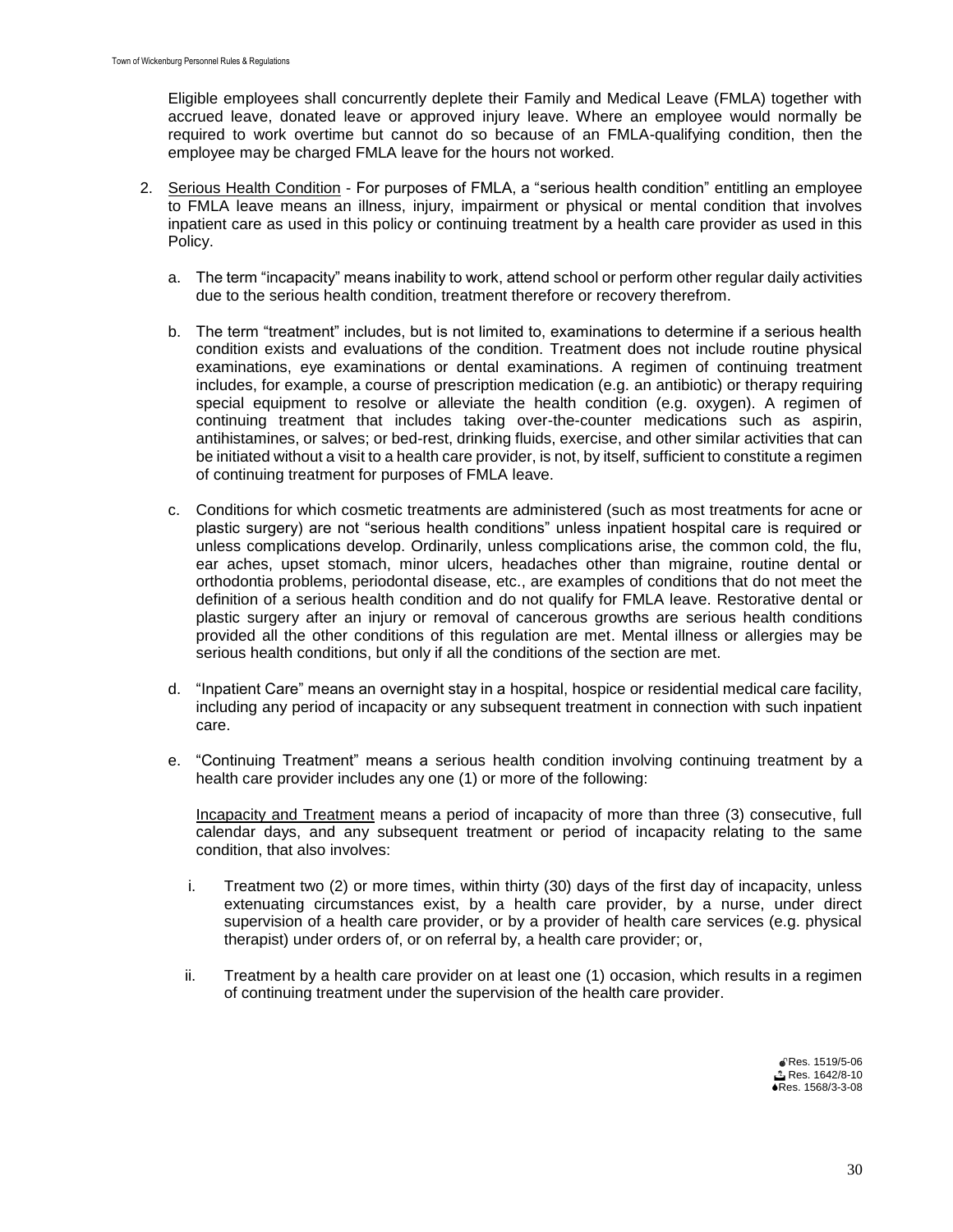The requirement for treatment by a health care provider means an in-person visit to a health care provider. The first (or only) in-person treatment visit must take place within seven (7) days of the first day of incapacity. Whether additional treatment visits or a regimen of continuing treatment is necessary within the thirty (30) day period shall be determined by the health care provider. The term "extenuating circumstances" means circumstances beyond the employee's control that prevent the follow-up visit from occurring as planned by the health care provider.

- 3. Chronic Conditions
	- a. Any period of incapacity or treatment for such incapacity due to a chronic serious health condition. A chronic serious health condition is one which (1) requires periodic visits, defined as at lest twice a year, for treatment by a health care provider, or by a nurse under direct supervision of a health care provider; (2) continues over an extended period of time, including recurring episodes of a single underlying condition; and, (3) may cause episodic rather than a continuing period of incapacity (e.g. asthma, diabetes, epilepsy, etc.).
	- b. A period of incapacity which is permanent or long-term due to a condition for which treatment may not be effective. The employee or family member must be under the continuing supervision of, but need not be receiving active treatment by, a health care provider. Examples include Alzheimer's, a severe stroke, or the terminal stages of a disease.
	- c. Any period of absence to receive multiple treatments, including any period of recovery therefrom, by a health care provider or by a provider of health care services under orders of, or on referral by, a health care provider for: (1) restorative surgery after an accident or other injury; or (2) a condition that would likely result in a period of incapacity of more than three (3) consecutive, full calendar days in the absence of medical intervention or treatment, such as cancer (chemotherapy, radiation, etc.) severe arthritis (physical therapy), or kidney disease (dialysis).
	- d. Absences attributable to incapacity under paragraph (b) or (c) of this section qualify for FMLA leave even though the employee or the covered family member does not receive treatment from a health care provider during the absence, and even if the absence does not last more than three (3) consecutive, full calendar days. For example, an employee with asthma may be unable to report for work due to the onset of an asthma attack or because the employee's health care provider has advised the employee to stay home when the pollen count exceeds a certain level. An employee who is pregnant may be unable to report to work because of severe morning sickness.
- 4. Leave Request Procedure An employee requiring leave must submit a written request to his or her supervisor stating the reason for the leave and the expected beginning and ending date of the leave. When the need for leave is foreseeable, such as an expected birth or adoption or for a planned medical treatment, the employee must request leave at least thirty (30) days before the leave period is expected to begin. However, when such advance notice is not possible, a leave request shall be submitted as soon as practicable before the beginning of the leave. (In the event of a medical emergency, leave may be requested orally as soon as reasonably possible by either the employee or a responsible family member if the employee is unable to make the request, provided that the employee should submit a written leave of absence request as soon as he or she is able). A failure to provide adequate notice prior to a requested leave date may result in postponement of the date on which leave may begin.  $\mathscr S$  Calling in "sick" without further information is not sufficient to trigger

FMLA leave protections. When leave is anticipated for the purposes of medical treatment, the employee should consult with his/her supervisor and make a reasonable effort to schedule the leave, including intermittent or reduced schedule leave, so as not to unduly disrupt normal business operation. When leave is requested due to a serious health condition of the employee or a family member, the Town reserves the right, for justifiable cause, to require the employee to attempt to reschedule medical treatment relating to the condition, subject to the ability of the health care provider to reschedule the treatment and the approval of the health care provider to any modification of the treatment schedule.

> Revised 3/1/04/Res. 1448  $R$ es. 1687/10-12 **Ø Res. 1688/12-12**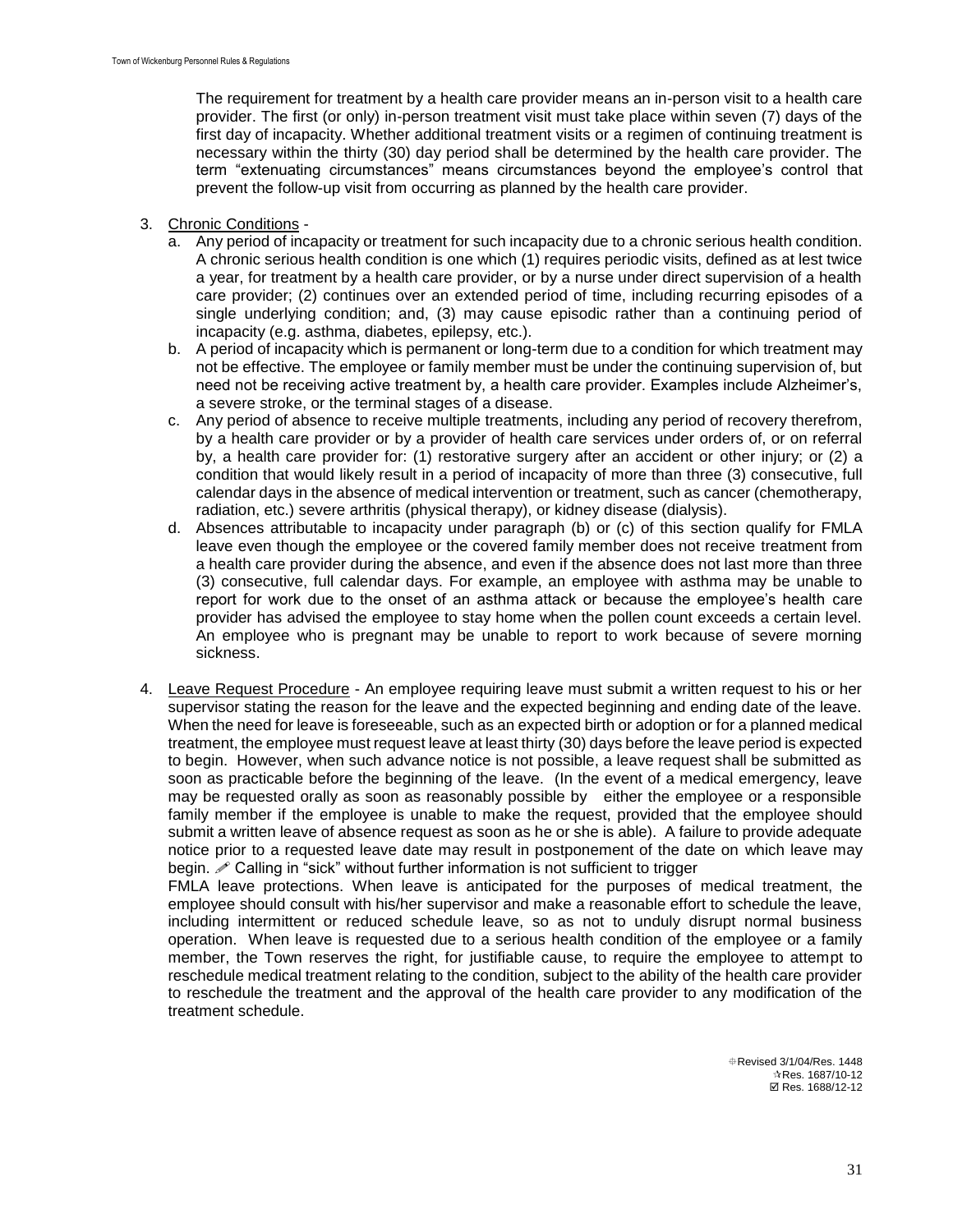- 5. Medical Certification For leave due to a serious medical condition of the employee or a family member, the Town requires the submission of a medical certification signed by the licensed health care provider treating the employee or affected family member.  $\mathscr I$  This certification shall be provided before leave is possible, but in no event within five (5) business days after the employee notifies the Town of the need for FMLA leave. While the town may contact an employee's health care provider directly (with employee's consent), in no event shall the employee's direct supervisor make such contact. The Town also reserves the right to require medical recertification from time to time during the leave period, but not more than once every thirty (30) days if the minimum duration of the condition is longer than thirty (30) days. The town further reserves the right to obtain a second medical opinion with respect to any medical certification provided on behalf of an employee or family member. The necessary certification forms will be provided upon receipt of the employee's Leave Of Absence request. A failure to complete and submit an adequate medical certification form in a timely manner may result in denial or postponement of the leave or denial of continuation of the leave.
- 6. Pay Status An employee going on leave must utilize all accrued and unused sick leave and vacation as part of his or her leave period, and will receive all normal and customary pay for sick leave and vacation time used,  $\mathscr I$  unless this is a Worker's Compensation Leave, then they have the option of using leave time. However, if these benefits are exhausted prior to the end of the leave, the remainder of the leave will be without pay. Sick leave and vacation benefits will not continue to accrue during leave periods.
- 7. Benefits The Town will make its normal contributions for health insurance premiums for an employee on approved leave at the same rate and in the same manner paid while the employee is present at work. For paid portions of a leave, premium payments, which are the employee's responsibility, will be deducted from pay in the normal manner. Any portion of insurance premiums that are the employee's responsibility during unpaid leave must be paid on the date payroll premium deductions are normally made. A failure to make required insurance premium payments while on leave might result in the loss of insurance coverage. The Town also reserves the right to recover all insurance premium payments on behalf of an employee during leave in the event the employee fails to return to work following the expiration of his or her leave period unless the failure to return is due to a continuation, recurrence, or onset of a serious health conditions or other circumstances beyond the employee's control.
- 8. Return From Leave An employee returning to work upon the expiration date of his or her leave will be reinstated to the previous position held or to an equivalent position with the same pay and benefits. Upon return from a leave due to the employee's serious health condition, the employee must provide a medical certification that the employee is physically able to resume work prior to being reinstated. If, at any time during a leave, an employee determines that he or she will not return to work upon the expiration of the designated leave period, the supervisor should be advised of the fact in writing as soon as possible. Reinstatement following a leave may be denied if (1) The employee's position is eliminated or a layoff occurs during the leave period; (2) Leave is fraudulently obtained; (3) The employee fails to return to work after using his or her twelve (12) weeks of leave entitlement during the leave year; or, (4) For any other reason permitted by law.

Res. 1519/5-06 Revised 3/1/04/Res. 1448 Res. 1527/6-06 Res. 1549/6-07 Res. 1568/3-3-08 Res. 1616/7-09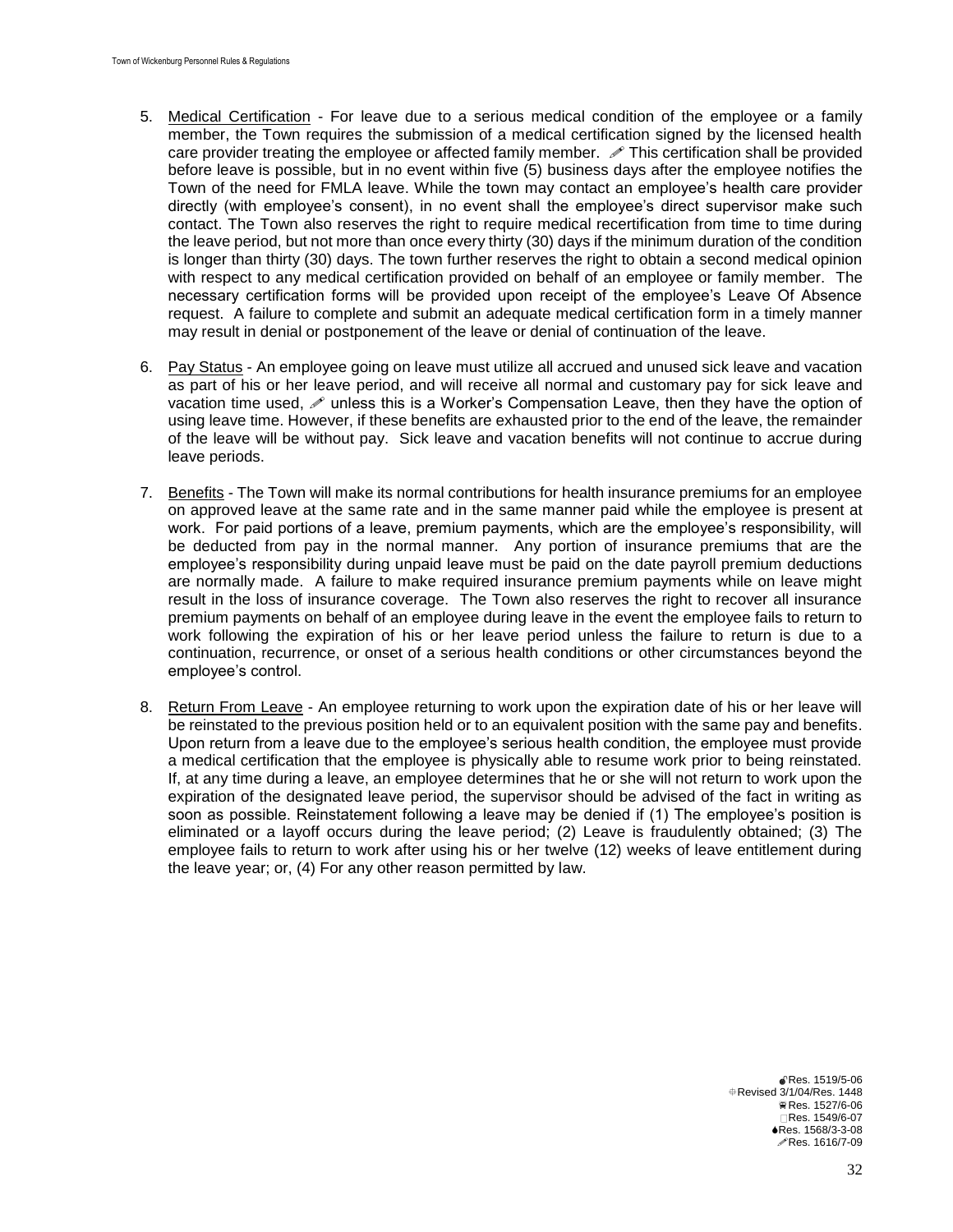# **B. MILITARY CAREGIVER LEAVE ✔**

Eligible employees shall be granted job protection for a cumulative total of up to twenty-six (26) weeks (or the corresponding number of work hours) of military caregiver leave in a single twelve (12) month period based on a per-service member, per-injury entitlement. For example, an eligible employee may take twenty-six (26) weeks in a twelve (12) month period to care for a covered service member and then may take another twenty-six (26) weeks in another twelve (12) month period to care for the same service member with a subsequent injury or illness or to care for another covered service member. Employees are limited to twenty-six (26) weeks of military caregiver leave when leave is requested to care for multiple service members in a single twelve (12) month period. If an employee does not use the full twenty-six (26) weeks in a single twelve (12) month period, the remaining workweeks are forfeited. The "single twelve (12) month period" for military caregiver leave begins on the first day the employee takes leave and ends twelve (12) months after that date. Military caregiver leave is available to care for the employee's spouse, son, daughter, parent or next of kin whose serious illness or injury is due to his or her military service. The Town may seek reasonable documentation of the familial relationship.

#### C. QUALIFYING EXIGENCIES FOR NATIONAL GUARD AND RESERVES PERSONNEL AND FAMILY  $\mathscr S$

Families of National Guard and Reserves active or retired personnel on active duty may also be granted leave to manage their affairs for qualifying exigencies. Qualifying exigencies are:

- 1. Short term deployment;
- 2. Military events and related activities;
- 3. Childcare and school activities;
- 4. Financial and legal arrangements;
- 5. Counseling;
- 6. Rest and recuperation (limited to five (5) days of leave for each instance);
- 7. Post-deployment activities;
- 8. Additional activities where the Town and employee agree to the leave.

Qualifying exigency leave is not available for those on active duty or call to active duty status in support of a contingency operation as a member of the regular armed forces.

The town may require employees to provide a copy of the military member's active duty orders or other military-issued documentation that indicates that the covered military member is on active duty (or has been notified of an impending call or order to active duty) in support of a contingency operation, and the dates of the active duty services. The town may also require employees to support a request by providing a certification that contains a description of the facts qualifying the exigency leave, the approximate dates the leave will begin and end, and if the leave involves a third party then appropriate contact information for the third party and description of the meeting.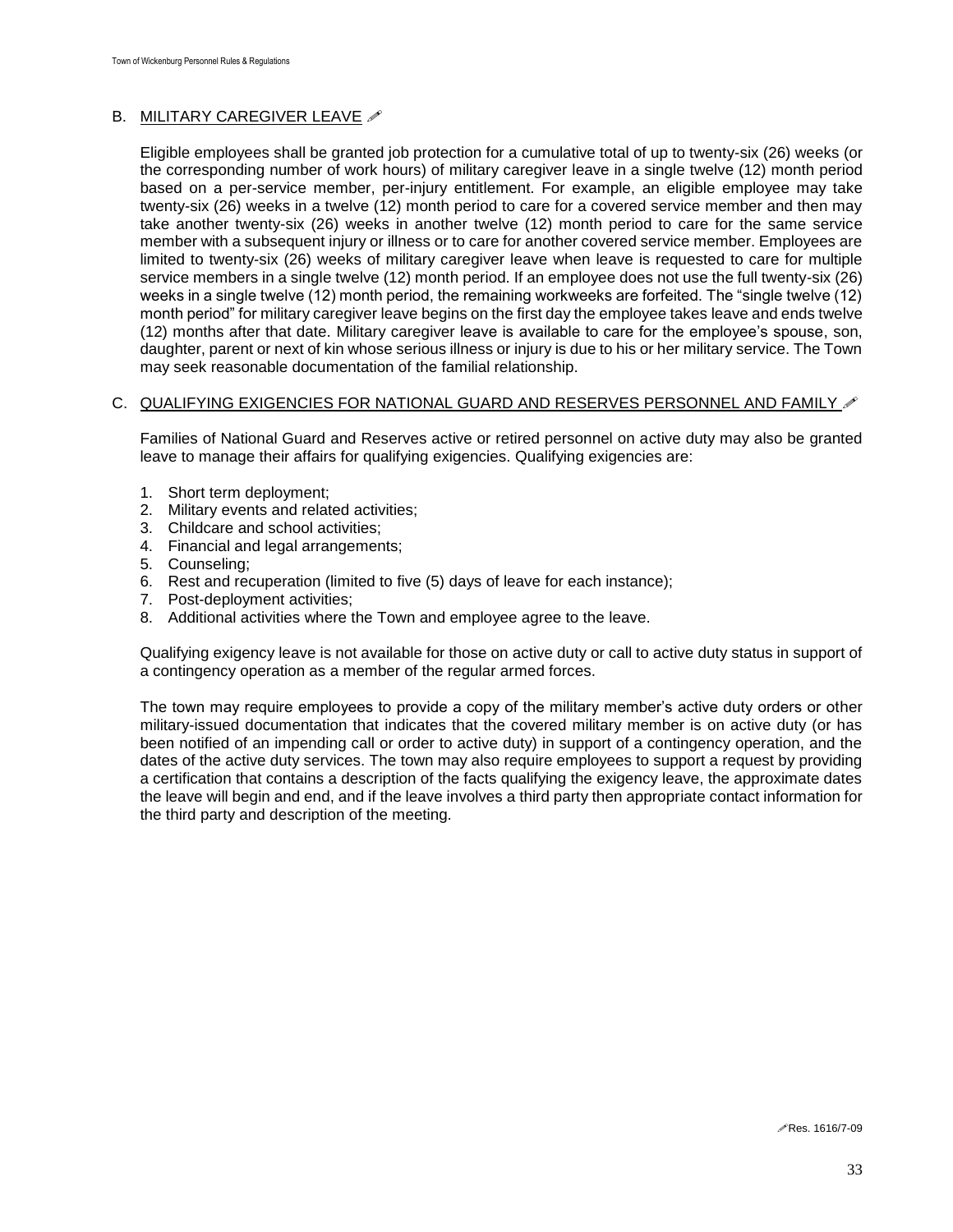## **RULE 11. DISCIPLINE SYSTEM** (Res. 2301)

#### **Section 1. DISCIPLINE SYSTEM**

Effective discipline is a positive process when its purpose is to train or develop by instruction. Whenever appropriate, training is encouraged as a means of improving employee productivity and effectiveness through positive and constructive methods. However, improper employee conduct shall be considered good cause for disciplinary action.

Each supervisor shall have the responsibility and authority, with the approval of the Department Head, to administer appropriate discipline to his or her subordinates using a positive progressive discipline process as a corrective measure.

The employment of any individual by the Town depends upon acceptable conduct and satisfactory work performance. Failure to meet these standards of conduct and work performance is sufficient grounds for disciplinary action up to and including termination of employment.

Nothing in this policy changes the status of probationary, temporary seasonal or unclassified employees, who are not eligible for the disciplinary system.

#### **A. Performance Improvement**

The Town recognizes that performance issues can often be resolved before they become disciplinary issues if they are addressed early. Supervisors are encouraged to discuss performance issues with their employees as they occur. These issues may include attendance and tardiness, appearance, safety, and other forms of employee conduct.

The supervisor should follow the following steps to make the employee aware of the performance problem and to initiate corrective action.

- 1. Document the performance issue and correct procedure in a brief memo addressed to the employee.
- 2. Meet with the employee to review the memo and the situation. Explain the concerns clearly to ensure that the employee understands the performance problem and the correct behavior.
- 3. Listen to the employee's explanation of the situation and determine whether there are mitigating circumstances.
- 4. Develop an action plan that outlines how the employee will change his or her behavior, and how the supervisor will observe that the change has taken place. Establish a time frame in which the changes should take place.
- 5. Briefly document the conversation and the action plan and maintain in the department files.

This process is not required before disciplinary action is initiated. There are employee issues that should immediately be dealt with as disciplinary issues. The intent of this process is to simply provide a means of correcting problems before they become major.

#### **B. Grounds for Disciplinary Action**

The following list includes those actions that are a basis for disciplinary action. This list is not intended to be all-inclusive but is illustrative of the types of actions that lead to disciplinary action.

- 1. The employee's performance does not meet expectations.
- 2. The employee has been abusive in his or her language, or has threatened or caused physical harm to others.
- 3. The employee has violated an official regulation or order, has failed to obey any reasonable directions given him/her by the supervisor or other responsible Town Official, or has violated any provision of this Personnel Rules.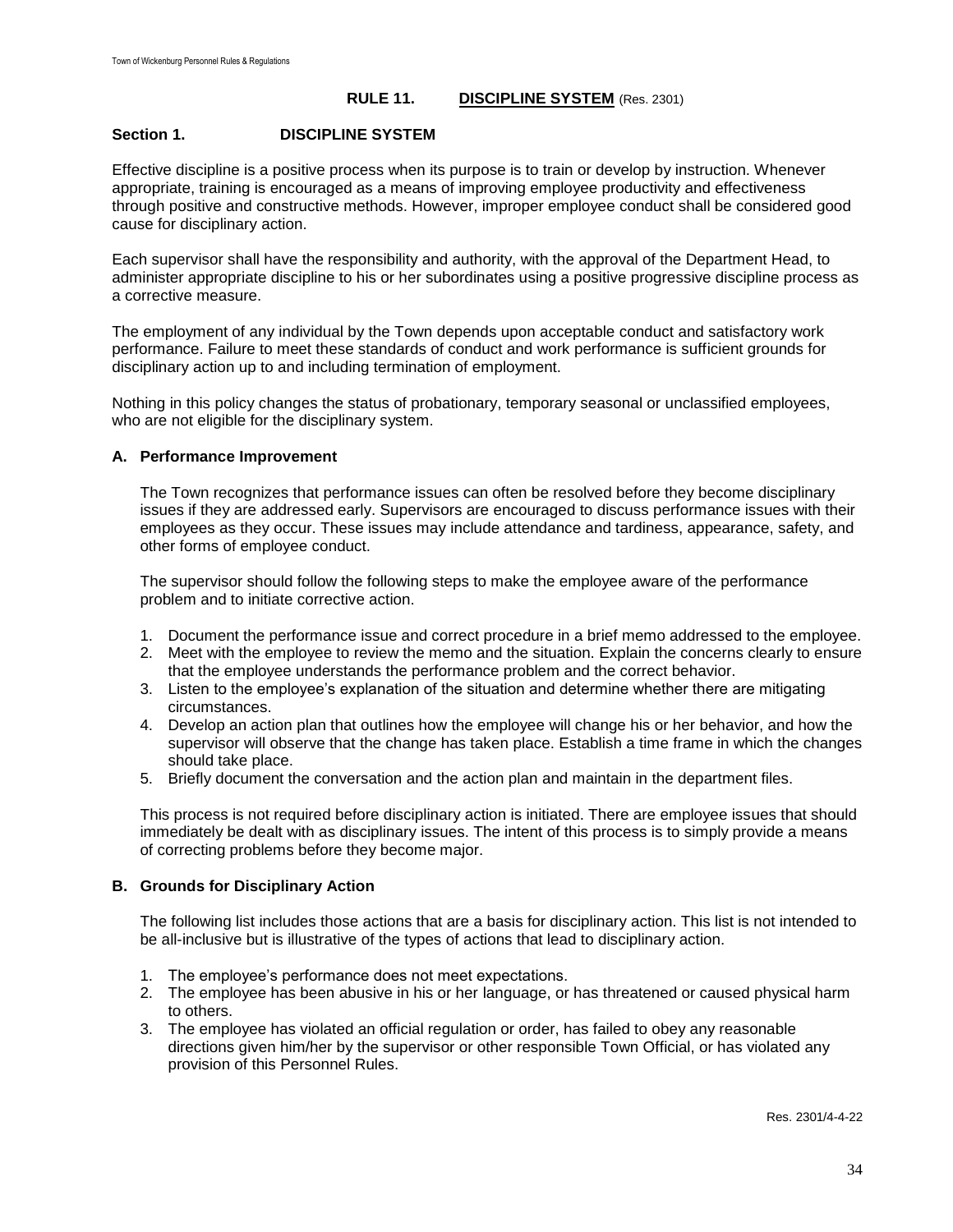- 4. The employee has been found under the influence of alcohol or drugs while on duty. The employee has violated the alcohol and substance abuse education, awareness, treatment and prevention program.
- 5. The employee has been convicted of a felony or has engaged in any activity which would violate State or Federal criminal statutes.
- 6. The employee has provided false or misleading information in any document, report, or statement related to his or her employment with the Town. This includes but is not limited to the employment application and related materials, complaints and grievances.
- 7. The employee has caused damage to Town property or waste of Town supplies, through negligence or willful misconduct.
- 8. The employee is unsafe to himself or herself, to other employees or to the public in the performance of his or her duties and responsibilities.
- 9. The employee has been inexcusably absent, has failed to receive prior approval for any absence or has abandoned his or her position.
- 10. The employee has taken any action that discriminates against another person on the basis of race, color, sex, religion, national origin, age, disability, or any other legally protected status.
- 11. The employee has engaged in improper political activities.
- 12. The employee has engaged in conduct, either during or outside of regular hours that causes discredit to the Town.
- 13. The employee has taken any action or actions that prevent him or her from doing his or her assigned duties.
- 14. The employee has violated any state or federal laws prohibiting discrimination in the work place, including creating a hostile or harassing environment due to a person's race, color, sex, religion, national origin, age, disability, or any other status legally protected by state or federal law.

# **C. Disciplinary Meeting**

Prior to taking any disciplinary action, the Department Head shall meet with the employee. This meeting shall be an opportunity for the Department Head to present and discuss with the employee the charges subject to disciplinary action. The following guidelines shall apply to this meeting.

- 1. The employee shall be provided written notice of the disciplinary charges, as well as the date and time of the meeting, at least 24 hours in advance. The employee may submit a written response to the disciplinary charges in lieu of attending the meeting. If the employee chooses to submit a written response in lieu of attending the meeting, the employee shall submit the written response to the Department Head at or before the time set for the meeting.
- 2. During the meeting, the Department Head shall describe the disciplinary charges and any other issues that have bearing on the situation.
- 3. The employee shall be given the opportunity to respond to the disciplinary charges and to provide any additional information the employee believes to be relevant to the charges.
- 4. The Department Head shall prepare a written record of the meeting, summarizing the charges and responses of the employee.
- 5. The employee may have a representative attend the meeting with him/her as an observer. In the Police Department, the representative shall be a member of the Department and shall not be an attorney, in accordance with A.R.S. §38-1101. In all cases, the representative shall not be allowed to participate in the meeting.

The Department Head may impose discipline at any time after the conclusion of the meeting by providing the employee a written Notice of Discipline outlining the charges and the basis for the discipline. The Notice of Discipline shall also explain to the employee his/her right to appeal as applicable.

Res. 2301/4-4-22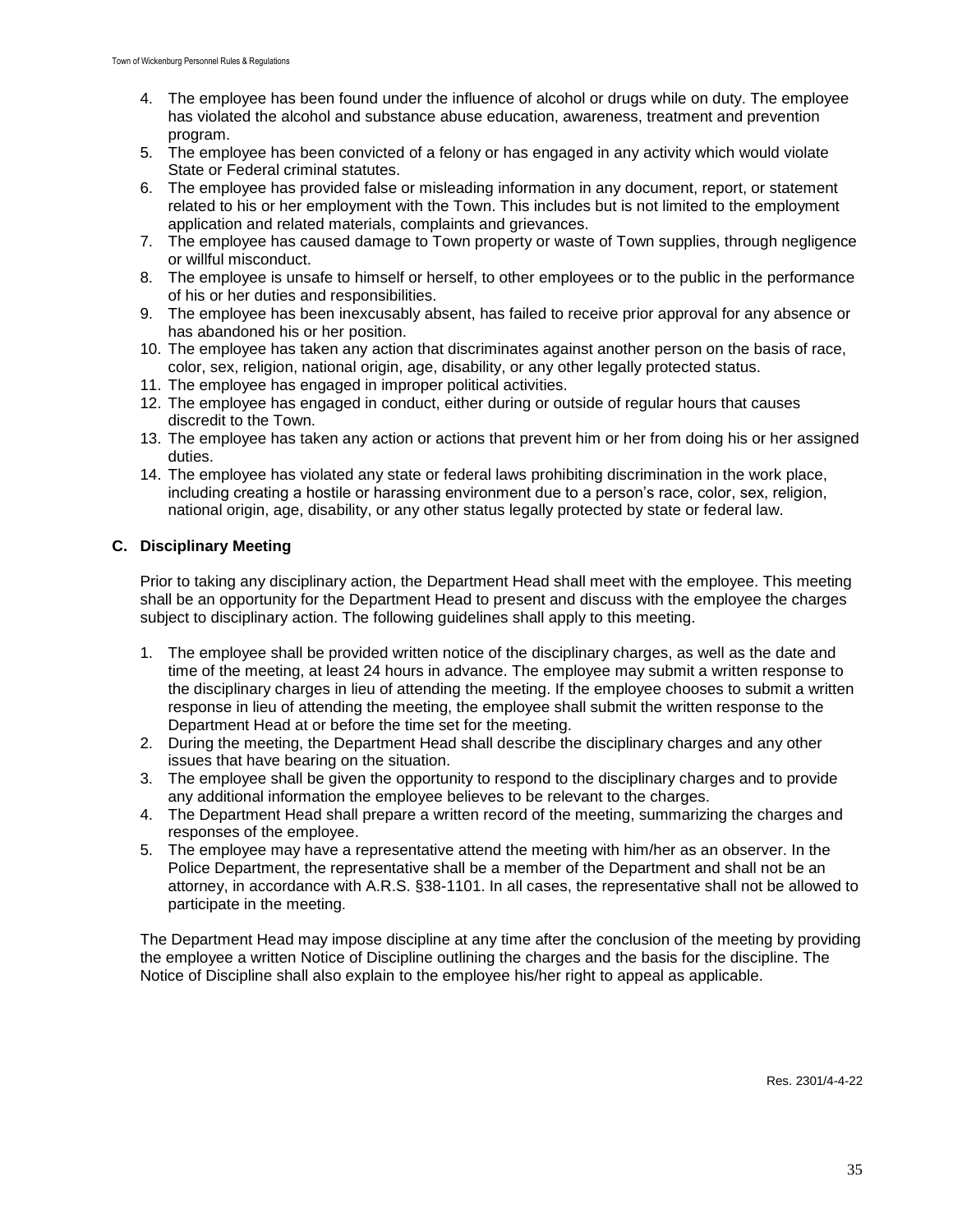# **D. Types of Discipline**

The material below describes types of discipline that may be taken to correct and discipline employees. All of these actions must be preceded by the informal disciplinary hearing outlined above. The intent of this material is to describe typical disciplinary actions but is not intended to limit the range of possible disciplinary actions.

- 1. **Written Reprimand.** Where the offense is minor in the view of the Department Head or for a first offense, a written reprimand may be appropriate. The reprimand will be written to and discussed with the employee. The reprimand will briefly describe the offense and the corrective action. The employee will be asked to sign the reprimand to acknowledge its receipt. A copy of the reprimand will be placed in the employee's official personnel file.
- 2. **Training/Retraining.** Where the offense is a result of misunderstanding, the best corrective action may be training or retraining. The offense and the corrective action will be documented in a memo from the Department Head to the employee. The employee will be asked to sign the memo to acknowledge its receipt. A copy of the memo will be placed in the employee's official personnel file.
- 3. **Demotion.** The Department Head may demote an employee whose performance does not meet expectations, or for disciplinary purposes. Written notice of the demotion and the reasons for the demotion shall be given the employee within three (3) days after the effective date of the demotion. The employee shall be asked to sign this notice and it shall be filed in the employee's official personnel file.
- 4. **Suspension without Pay.** The Department Head may suspend an employee without pay from his or her position at any time for a disciplinary purpose. Suspension without pay shall not exceed thirty (30) calendar days. The offense and the rationale for the suspension without pay shall be documented in a memo discussed with the employee. The employee should be asked to sign and acknowledge receipt of the memo. A copy of the memo shall be placed in the employee's official personnel file.
- 5. **Termination of Employment.** An employee may be discharged for cause at any time by the Department Head. Reasons for the discharge shall be recorded in a memo delivered to the employee and placed in the employee's official personnel file.

A Department Head shall not implement a demotion, suspension without pay or termination of an employee without review and approval of the intended action by the Human Resources Director. The Human Resources Director shall consult with the Town's attorney and shall advise the Town Manager of the intended action before approving any such action.

# **E. Appeals from Termination, Demotion and Suspension without Pay**

This policy provides the rights and procedures for employees to appeal decisions of the Department Head to terminate their employment, demote them to a lower level position, or to suspend them without pay.

A full-time classified employee who has completed his/her probationary period may appeal an action resulting in termination, demotion or unpaid suspension. An employee who fails to complete the initial introductory period has no right of appeal. An at-will employee does not have the right to appeal under this policy.

# **F. Appeal Procedure**

Under this procedure, appeals must be filed in writing with the Human Resources Director within five business (5) days of the employee's receipt of the Notice of Discipline from the Department Head. The appeal shall state in detail the facts upon which it is based, the people and departments involved, and the remedy requested. Failure to file a written appeal within the time period prescribed shall constitute a waiver by the employee of further appeal of the disciplinary action.

Res. 2301/4-4-22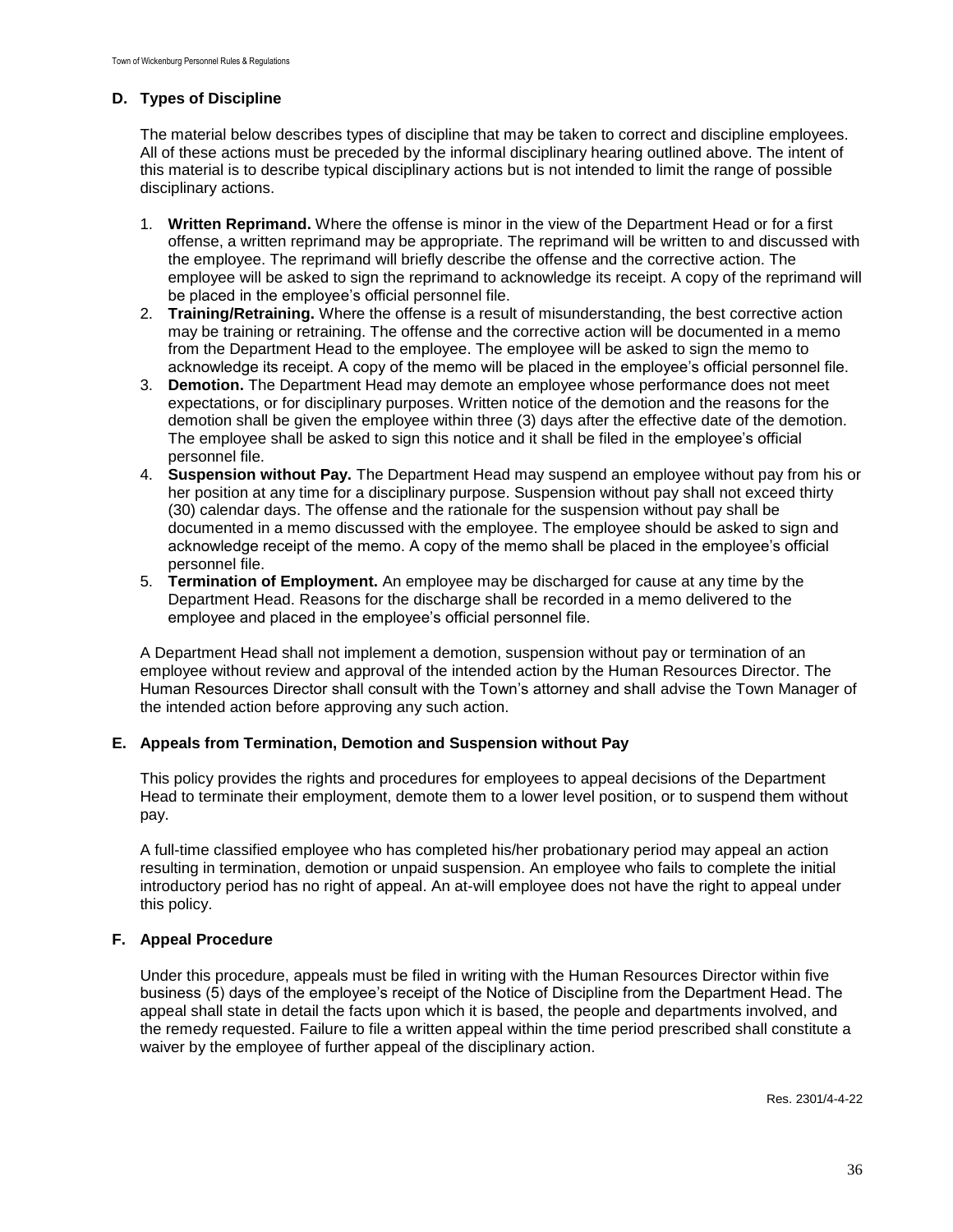The Human Resources Director shall notify the Department Head of the appeal. No answer to the appeal is necessary. However, if the Department Head chooses to file an answer, the Human Resources Director shall make a copy available to the employee.

The Town Manager shall appoint a Hearing Officer to hear the appeal. The discretion and standard of review for the Hearing Officer shall be as follows: (1) Determine whether the Town acted in an arbitrary or capricious manner in concluding whether it possessed cause to discipline the employee and (2) determine whether the discipline administered was so severe as to be shocking to the Hearing Officer's sense of fairness. The Hearing Officer is hereby empowered to grant or refuse extensions of time, to set procedures for the hearing, to preside over the hearing, to take testimony and receive exhibits, and to rule on motions or objections at the hearing.

After conducting the hearing, the Hearing Officer shall prepare and submit to the Town Manager and Human Resources Director a report of the testimony and exhibits received at the hearing, the Hearing Officer's findings based on the testimony and exhibits, and the Hearing Officer's recommendation(s) relative to the disciplinary action taken by the Department Head. The Hearing Officer shall deliver to the Town Manager all records of the hearing including any and all recordings and transcripts, if any, of the hearing.

The Human Resources Director shall distribute copies of the Hearing Officer's report to the employee and the Department Head. If either the employee or Department Head disagrees with the Hearing Officer's report and/or recommendation(s), the party may submit to the Town Manager, within five (5) business days after receipt of the Hearing Officer's report, a written statement addressing the points which the party disagrees with the Hearing Officer in the report. The Town Manager may adopt the Hearing Officer's report and recommendation in its entirety, may modify it, or may decide the case on the record with or without taking additional evidence. The Town Manager shall render his/her decision within twenty (20) business days of receipt of the Hearing Officer's report. The Town Manager's decision shall be final.

#### **G. Continuance of Hearing**

The hearing may be continued at the request of either the employee or the Department Head. Requests to continue the hearing must be submitted to the Human Resources Director in writing at least five (5) days before the hearing date. The Human Resources Director shall notify all concerned parties of the continuance.

Failure of the appellant to comply with these guidelines and failure to appear at the time and place of the hearing may result in dismissal of the appeal.

#### **H. Nature of the Hearing**

The employee may represent himself or herself or be represented by legal counsel or anyone else of his or her own choosing. The Department Head may also represent him or herself or be represented by the Town Attorney's office or by other legal counsel approved by the Town Attorney.

The hearing shall be informal, and technical rules of evidence and court procedure shall not apply, except that irrelevant, immaterial, or unduly repetitious material may be excluded by the Hearing Officer. Evidence protected by the rules of privilege recognized by law may also be excluded. The Hearing Officer shall make a determination whether the action taken by the department was arbitrary or capricious.

#### **I. Witnesses**

The Hearing Officer may issue subpoenas to compel attendance of any person and the production of any books, papers or other materials related to the investigation or the hearing.

The Hearing Officer may exclude from the room any witness not at the time under examination.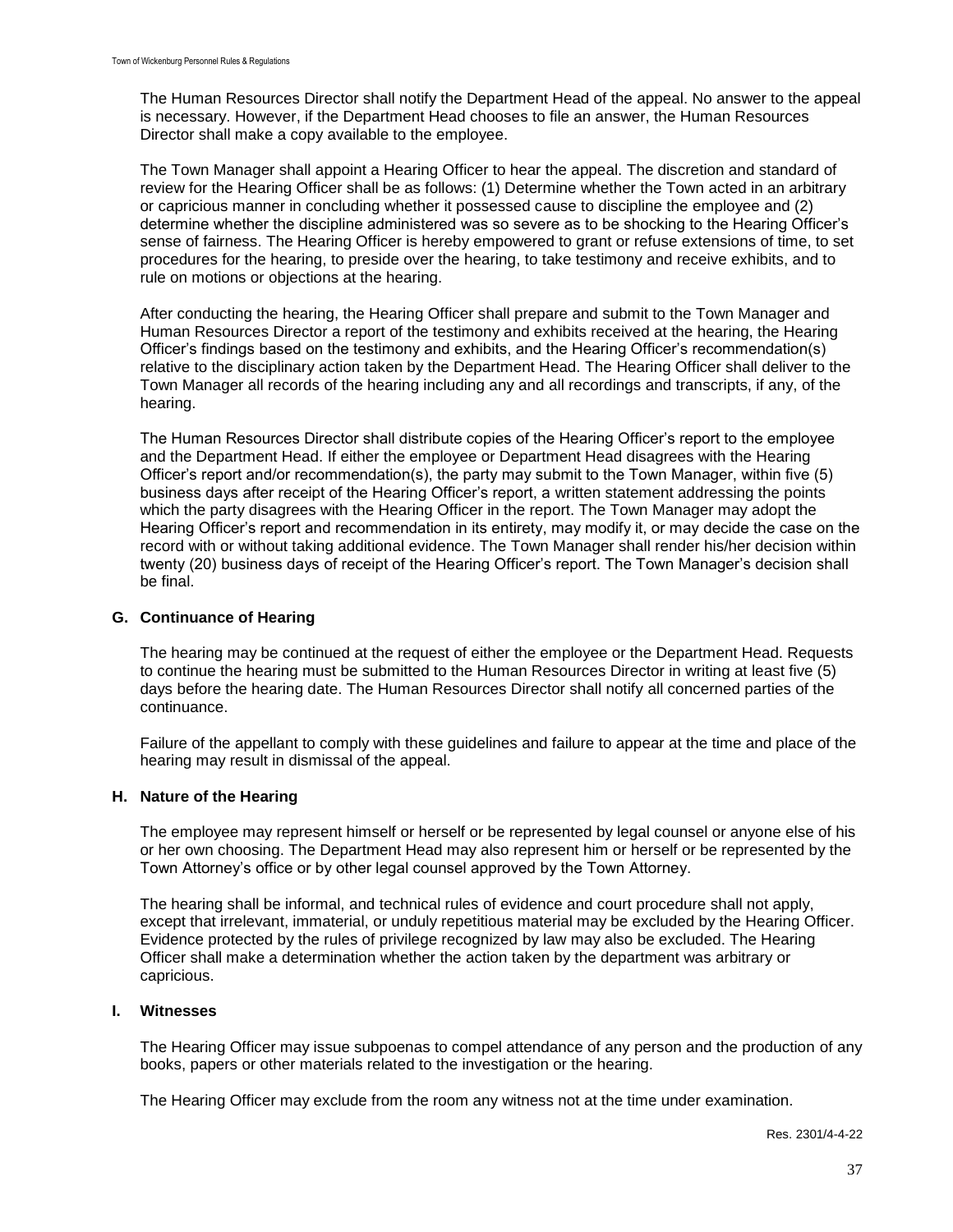#### **J. Withdrawal of an Appeal**

The employee may submit a written request to withdraw an appeal any time. The request shall be submitted to the Human Resources Director.

#### **K. Decision by the Town Manager**

If the Town Manager determines that the action appealed from was arbitrary or capricious, the order shall be revoked or modified. Otherwise, the disciplinary action shall be affirmed.

The Town Manager shall have the power to direct appropriate remedial action, and shall do so, after considering just and equitable relief to the employee and the best interests of the Town and the public.

The findings and decisions of the Town Manager shall be final.

#### **Section 2. Grievance Procedures**

The purposes of this grievance procedure are:

- 1. To promote improved employer-employee relations by establishing grievance procedures on matters for which appeal or hearing is not provided.
- 2. To afford an employee a systematic means of obtaining further consideration of problems.
- 3. To ensure that efforts are made to settle grievances as near as possible to their origin.
- 4. To provide that grievances shall be handled as informally as possible.

#### **A. Matters Subject to Grievance Procedure**

Any classified employee shall have the right to appeal any decision affecting his or her employment, with the exception of disciplinary terminations, demotions and unpaid suspensions, which may be appealed as provided in the Disciplinary System procedures.

#### **B. Informal Grievance Procedure**

Any employee who has a problem or complaint should first try to settle it through discussion with his or her immediate supervisor. This step should be taken without undue delay. If, after this discussion, he or she does not believe the problem has been satisfactorily resolved, he or she shall have the right to discuss it with his or her supervisor's Department Head. Every effort should be made to find an acceptable solution by informal means.

# **C. Formal Grievance Procedure**

Issues that cannot be resolved through the informal grievance procedure may be taken to the formal procedure. The levels of review in the formal grievance procedure follow the chain of command and are listed below:

1. **First Level of Review.** The grievance shall be presented in writing to the employee's immediate supervisor. The immediate supervisor shall review the grievance and shall render his or her decision and rationale in writing to the employee. The immediate supervisor shall deliver this material to the employee within fifteen (15) business days of receiving the grievance.

If the employee does not agree with his or her supervisor's decision, or if no answer has been received within fifteen (15) business days, the employee may present the grievance in writing to his or her Department Head. Failure of the employee to take further action within ten (10) business days after receipt of this decision or the lapse of fifteen (15) business days will close the grievance.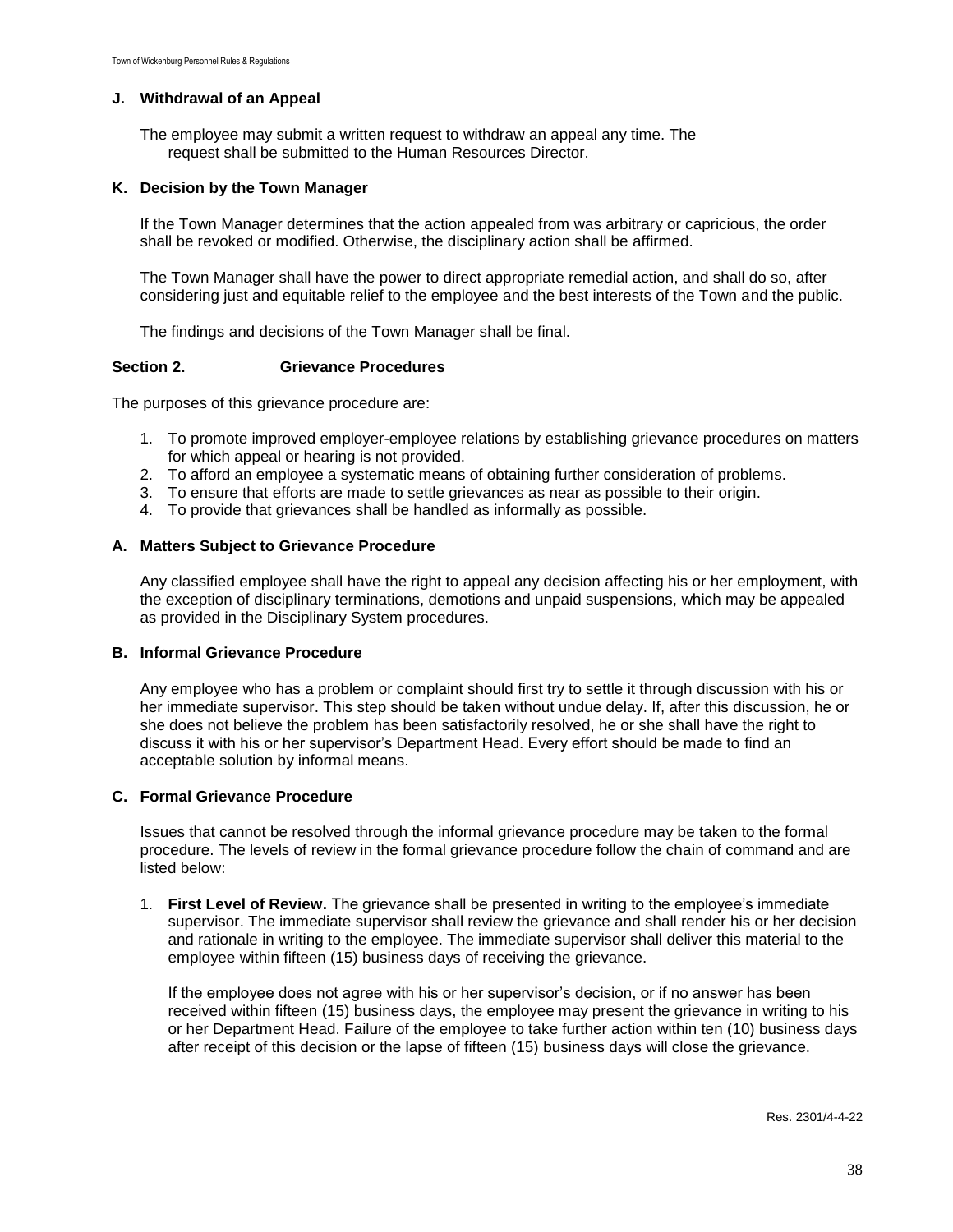2. **Next Level of Review.** The next level of review shall be to the Department Head. Once the grievance is received, the Department Head shall review the material and conduct the appropriate investigation. He or she shall render his or her decision in writing, and shall return them to the employee within fifteen (15) business days of receiving the grievance.

If the employee does not agree with the decision, or if no answer has been received within fifteen (15) business days, he or she may present the grievance in writing to the Town Manager or his/her designee. Failure of the employee to take further action within ten (10) business days after the receipt of this decision or the lapse of fifteen (15) business days will close the grievance.

3. **Town Manager.** The Town Manager may designate an investigator to collect information, conduct the investigation and make recommendations. The investigator may be anyone the Town Manager chooses, except the supervisor or Department Head to whom the grievance was previously submitted. The Town Manager may also choose to handle the grievance directly.

Once he or she has been appointed, the investigator shall have thirty (30) days to complete the investigation. The investigator shall present his or her findings and recommendations to the Town Manager as soon as possible following this thirty (30) day period.

The Town Manager may approve or deny the recommendations of the investigator, closing the grievance. The Town Manager may also modify the recommendations or direct other actions to investigate the grievance. The decision of the Town Manager is final and may not be appealed.

#### **D. Conduct of Grievance Procedure**

The time limits specified above may be extended by mutual agreement of the employee and management. The employee may be allowed to use a reasonable amount of work time to prepare for the grievance. Reasonable shall be defined by the Department Head and shall not unduly disrupt the normal operations of the department.

Once a grievance has been dropped, either through direct action or by inaction, the grievance cannot be reinstated. Once the grievance process has been concluded and a decision has been made by the Town Manager, the grievance cannot be reopened.

Employees shall be free from retaliation for using the grievance procedures.

Res. 2301/4-4-22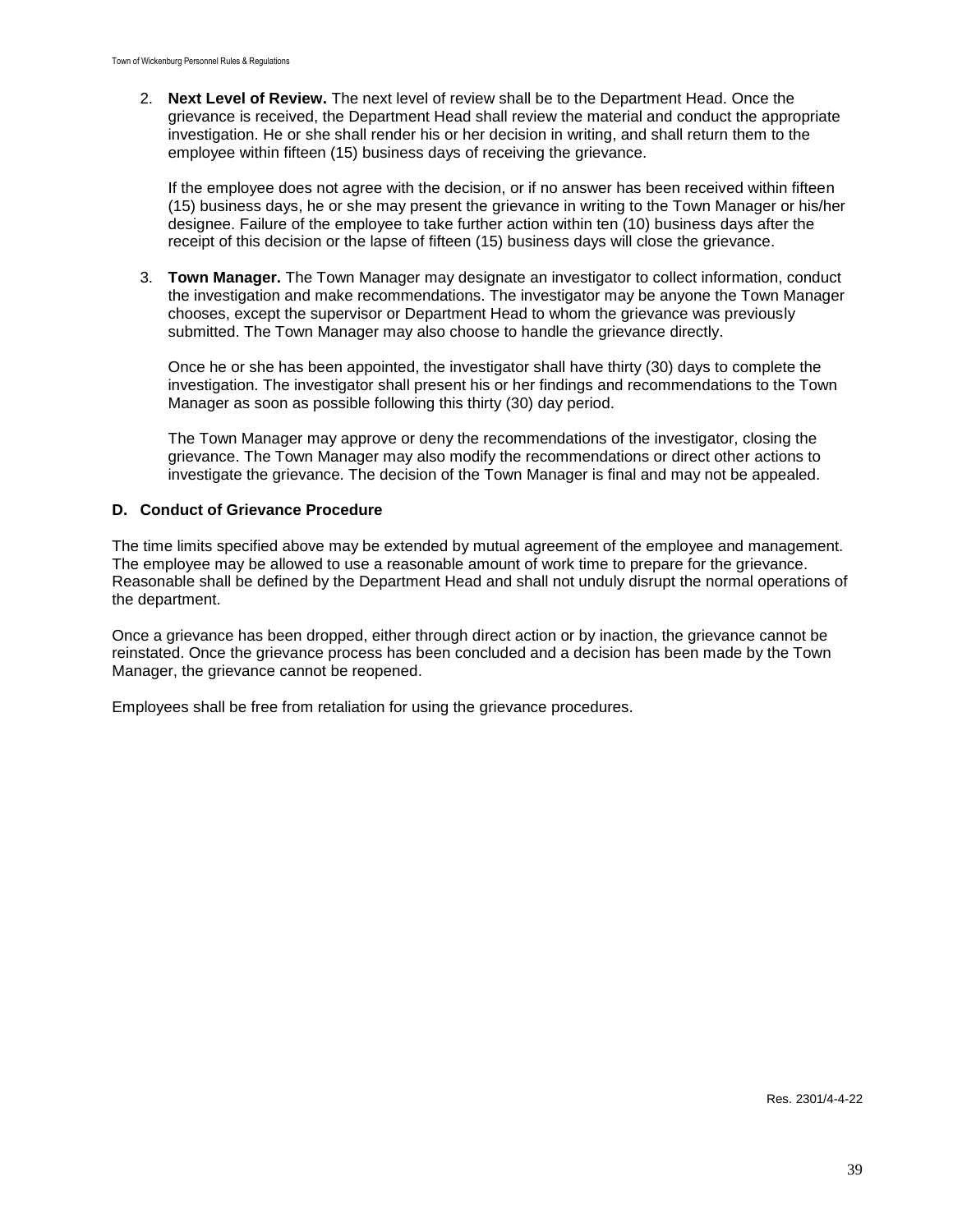# **RULE 12. COMPENSATION**

## **Section 1. PREPARATION OF PLAN**

The Human Resources Director or the person or agency employed for that purpose shall prepare a pay plan covering all classes or positions in the classified service. In arriving at salary rates or ranges, consideration shall be given to prevailing rates of pay and consideration of working conditions for comparable work in other public and private employment, to current costs of living, to suggestions of department heads, to the Town's financial condition and policies, and to other relevant factors. The Human Resources Director, or the person or agency employed for that purpose, shall thereafter make such further studies of the pay plan as may be requested by the Town Council.

# **Section 2. ADOPTION OF PLAN**

The pay plan shall be adopted and may be amended from time to time by action of the Town Council. At the time of consideration, any interested party may appear and be heard. Amendments and revisions of the plan may be suggested to the Town Council by any interested party or the Human Resources Director and shall be submitted to the Town Council through the Human Resources Director. Ω

# **Section 3. ON-CALL (STANDBY) AND CALL-BACK STATUS** (Ord. 2258 / 03-16-20)

Nonexempt employees may be required to be available and/or to work outside the regular schedule. The two types of status and pay related to those circumstances are on-call (standby) and call-back.

Exempt employees are paid a salary that reflects the full responsibility of the position, including being on-call or being called back to work, and are not eligible to receive on-call or call-back pay.

On-call (standby) and call-back status is permitted to only approved departments and positions as deemed necessary by the Town Manager.

- A. On-Call (standby) status
	- 1. On-call (standby) status is a designated shift within any twenty-four (24) consecutive hours. Such shifts may vary in beginning and ending times from department to department and are subject to change by administrative decision as dictated by workload needs. On-call shift hours usually coincide with regular shift hours. Any employee may be assigned to an on-call status, which requires the employee to be accessible, available, and able to report for duty if called.
	- 2. Department heads are responsible for determining the need for on-call availability and for assigning employees to on-call status. The supervisor of the employee assigned to on-call status shall maintain a roster of all qualified employees who may be requires to be on-call. An equitable rotation policy shall be followed in requiring employees to be on-call. Employees will be given at least 2 weeks' notice to the assigned on-call duty unless agreed upon by the assigned employee or under circumstances where the town's operations demands necessitate shorter notice.
	- 3. Employees must be available to respond twenty-four (24) hours per day and serve as the primary after-hours contact to dispatch. Employees are provided an on-call phone. If phoned, the initial call must be answered, if not answered the call must be returned immediately, but no later than five (5) minutes. If a physical response if required, the employee must respond to the designated site within thirty (30) minutes of original notification. If an employee is unable to fulfill the duty of on-call they must notify their supervisor immediately.
	- 4. To transfer on-call duty to another employee, the employee must receive written approval from a supervisor.
- B. On-call (standby) pay
	- 1. On-call pay may be provided at \$1.75 per hour of non-hours worked or scheduled. The employing department will choose a single level of on-call pay that will be provided to all non-exempt employees in on-call status.
	- 2. On-call pay is paid as a base hourly rate and is not subject to overtime requirements.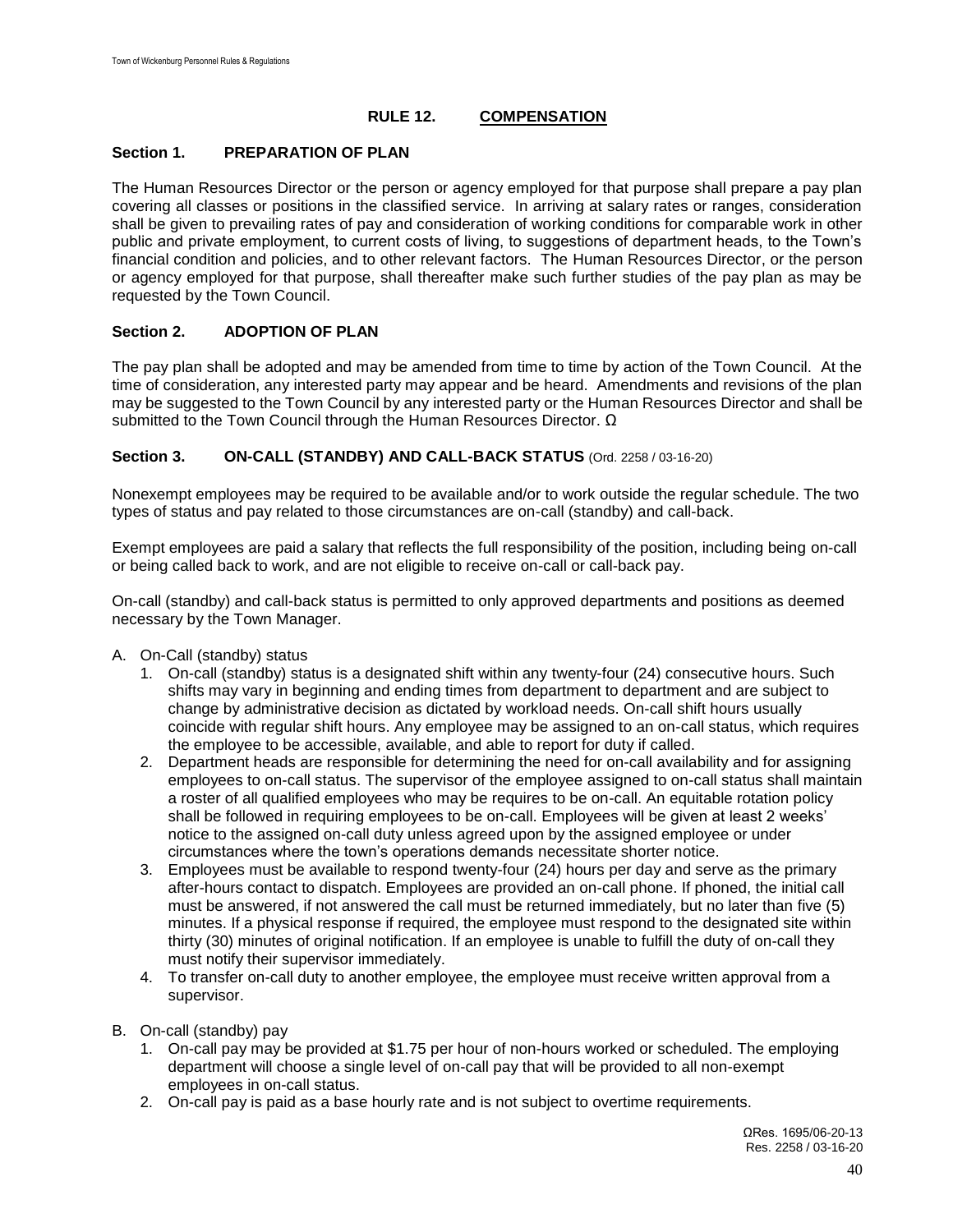#### C. Call-back status

- 1. When an employee is called back to work at any time not previously scheduled, the employee is in call-back status.
- 2. De minimus time worked, less than fifteen (15) minutes, and that which does not require physically responding will be considered already compensated under the responsibilities of on-call.

#### D. Call-back pay

A nonexempt employee who is called back to work from on-call status or otherwise at a time not previously scheduled shall receive call-back pay as follows:

- 1. A minimum of two (2) hours pay at base hourly rate. If actual hours worked meets the town's overtime requirement policy, then the employee is paid per the overtime requirement at one and onehalf (1 1/2) times their base hourly rate. Employees who are called back will receive a minimum of two (2) hours pay even if actual time worked on call-back is less than two (2) hours. After the first two (2) hours of time worked, credit may be given or allowed in increments of fifteen (15) minutes or to the closest quarter hour.
- 2. Actual hours worked for call-back purposes means only that time spent at the worksite. Time spent en route to or from the worksite is not included as time worked.
- 3. Compensatory time off may be used in lieu of pay for call-back time worked in accordance with compensatory time policies.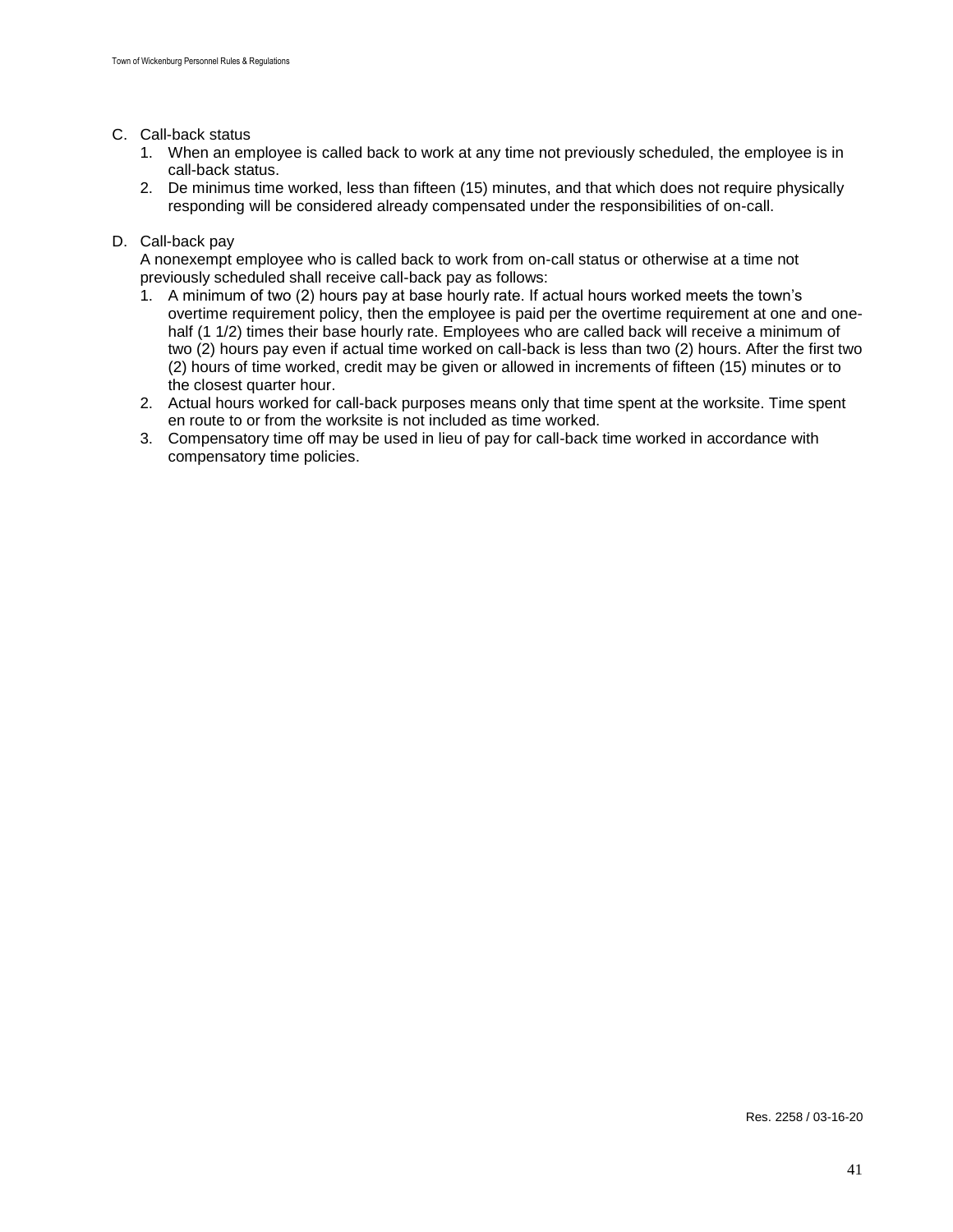# **RULE 13. PAY ADJUSTMENTS AND BENEFITS**

# **Section 1. APPLICATION OF RATES**

New employees shall be started at the minimum rate of the appropriate range of the appropriate pay grade as outlined on the salary schedule as adopted by the Town Council. Exceptionally well-qualified persons may be started at a higher rate of pay within the set pay range upon approval of the Human Resources Director. Upon successful completion of a six (6) month probationary period or three (3) month probationary period for current employees in new positions, an employee's rate of pay may be increased the amount designated in the annual budget and depending on the probationary evaluation. In order to give feedback on job performance and to set both long term and short term goals, employees will receive annual appraisals that may increase the rate of pay up to the amount designated in the annual budget and depending on the job appraisal scale.

- A. The Human Resources Director is limited to authorizing merit increases for Town employees in an amount established by annual adoption of the Town budget without the approval of the Town Council.
- B. The Human Resources Director, on an annual basis, may implement a cost of living adjustment to the established pay range salary schedule based on the Arizona Department of Economic Security's Cost of Living Index or as set by the Town Council during the budget.  $\Box$

# **Section 2. OTHER BENEFITS**

In consideration of greater responsibilities, education, experience and expertise required of them, along with their not being eligible to receive overtime compensation, all Key Personnel Employees as previously defined herein, shall be entitled to the following:

Town-paid life insurance premiums through the Town's group life insurance plan on each Key Personnel employee's life, commencing on said employee's date of employment in the policy amount of \$50,000. Certain employees including approved Key Employees, may receive a reimbursement for their personal mobile device provided they decide not to take a town mobile device and sign the Bring Your Own Device (BYOD) agreement. The reimbursement will be at 50% the rate of the town option. Approval by the Town Manager will be required to receive this reimbursement, which is a taxable benefit. Certain Key Personnel Employees may receive the benefit of a take-home vehicle with the approval of the Town Manager and it is a taxable benefit.  $\phi$ 

#### **Section 3. ADVANCEMENT**

No salary advancement shall be made so as to exceed any maximum rate established in the pay plan for the class to which the advanced employee's position is allocated. Advancements shall not be automatic, but shall depend on increased service value of an employee to the Town as exemplified by recommendations of the supervising official, length of service, performance record, special training undertaken, or other pertinent evidence, within the advancement policy established by the pay plan.

## **Section 4. TEMPORARY ASSIGNMENT OF PERSONNEL**

An employee assigned to perform all of the duties and assume all of the responsibilities of a higher classification, for a period of not less than four consecutive full work weeks, shall be designated as having a temporary position. An employee who is in a temporary assignment will receive a pay increase of 5% or the minimum of the salary range for the higher position, whichever is greater, but not to exceed the maximum of the salary range. In the case of a Department Head temporarily assuming the duties of another Department Head, the employee will receive a pay increase of 5%, but not to exceed the maximum of the salary range. Any assignment shall be approved by the Human Resources Director and include the period of time retroactive to the first day in the new pay period for the position. Upon completion of the temporary assignment, the employee will be returned to his/her former classification at the range and salary that would have been paid had the temporary assignment not occurred. (Res. 1839)

> Res. 1519/5-06 Res. 1549/6-07 ☼ Res. 1699/07-01-13 Res. 1839 / 07-20-15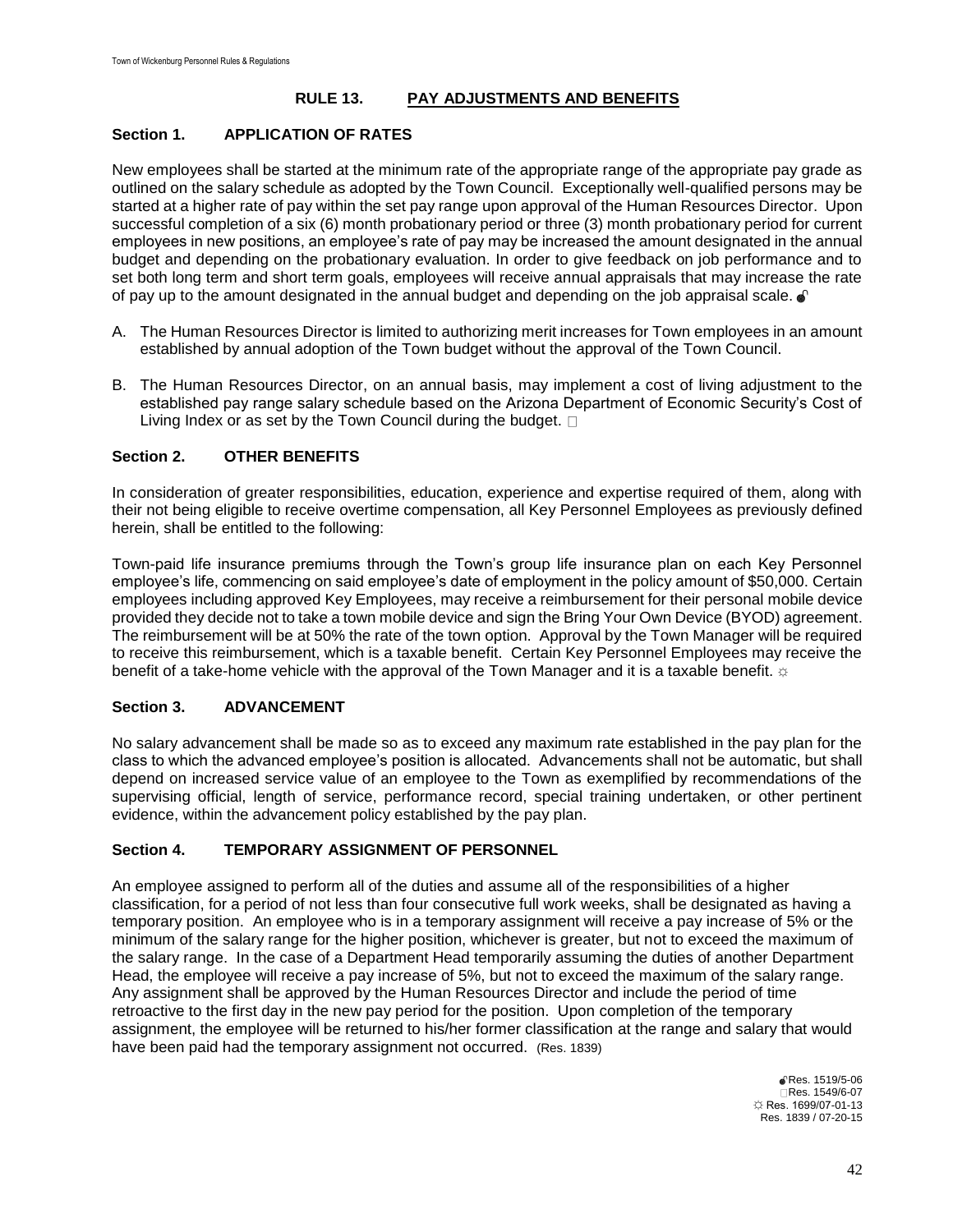# **Section 5. UNIFORM ALLOWANCE**

Clean, neat, and presentable uniforms in good repair are required of all uniformed personnel unless otherwise directed. Employees are required to wear appropriate clothing and personal protective equipment (PPE) that provide the necessary safety and functionality of their job as assigned. Safety boots, if appropriate, shall be worn with the uniform. Shirts shall be tucked in at all times. Uniform standards are established by the Department Head and based on budgetary restrictions. No employee shall wear a Town uniform while off duty, unless explicitly authorized to do so. The Town of Wickenburg identification card, if provided, is considered part of dress code guidelines and must be worn at all times. Upon termination of employment, employees are required to return any uniforms or articles of clothing with the Town of Wickenburg identified on the clothing. If they are not turned in by the time the final check is prepared, the cost of the missing uniforms will be subtracted until such time as the uniforms are turned into the Town.  $\uplus$ 

# **Section 6. SEPARATION FROM SERVICE**

All employees who separate from service shall return all Town property and equipment used in connection with Town business, including but not limited to all town purchased computers, laptops, cell phones, keys, identification badges, etc. All Town property should be returned to the employee's supervisor prior to the last day of active employment. If all property is not turned in by the time the final check is prepared, the replacement cost of the missing items will be subtracted from the employee's final check until such time as the property is returned to the Town.

> ☼ Res. 1699/07-01-13 Res. 1811/4-15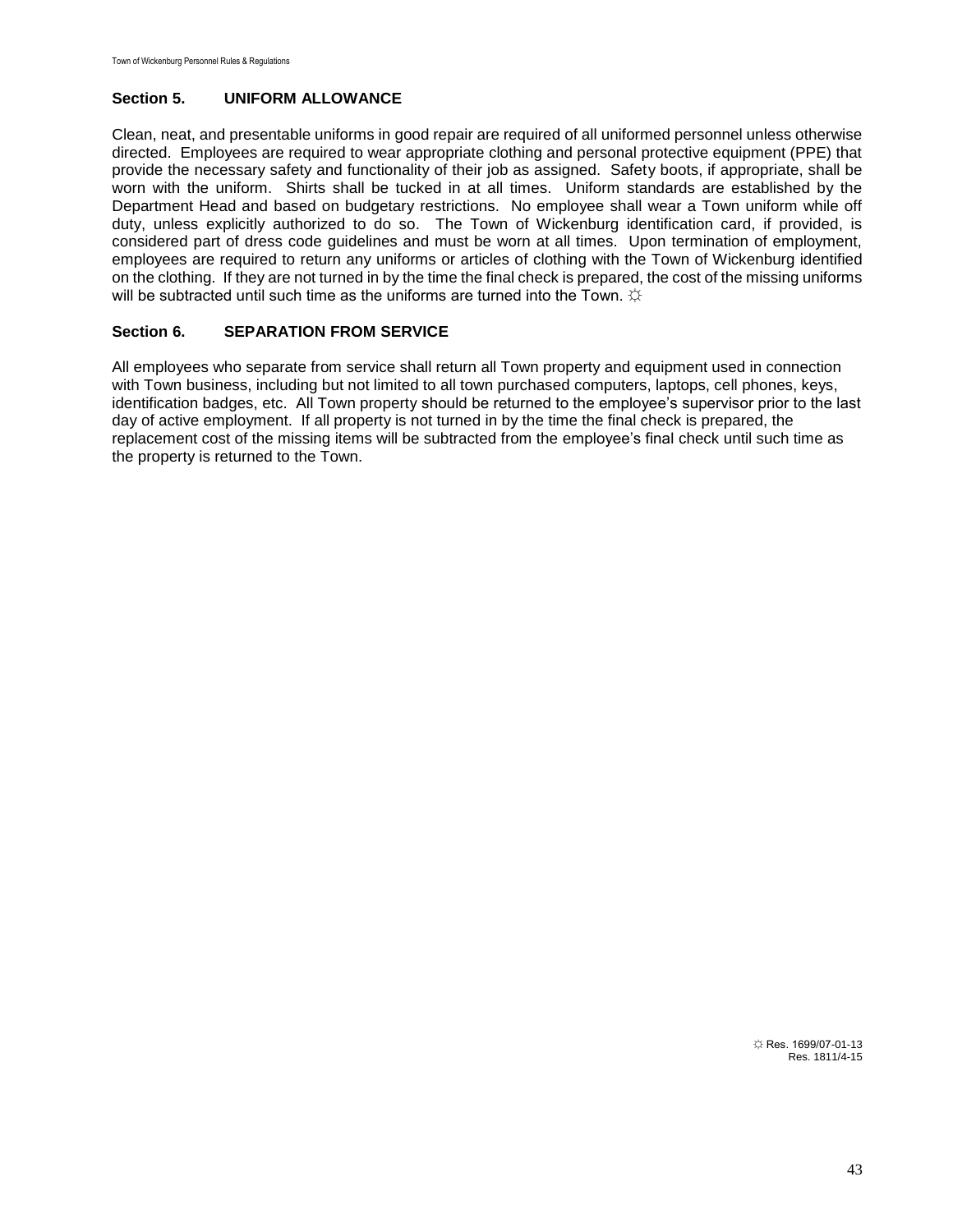#### **RULE 14. OVERTIME**

#### **Section 1. POLICY**

It is the Town's policy to avoid the necessity for overtime whenever possible. Overtime is strongly discouraged and requires the prior approval of the Human Resources Director (except for emergency conditions arising in public safety and other essential services). Overtime work may sometimes be necessary to meet emergency situations, seasonal or peak workload requirements, and Department Heads are responsible for the advance planning required to minimize the need for overtime. No officer or employee shall receive credit for any overtime unless authorized. Therefore, if in the judgment of the Department Head, work beyond the normal workweek is required, the Human Resources Director may authorize such work and the employee shall be credited with such overtime credit for each hour's work. In cases where an employee begins work one day and continues through the next day, all consecutive hours worked will be recorded on the date the employee started work.

#### **Section 2. OVERTIME COMPENSATION**

Whenever any person employed by the Town is required to render overtime service, that person may be compensated for such excess time at the rate of one and one-half  $(1/2)$  times the regular rate of pay at which such person is employed.

#### **Section 3. OVERTIME REQUIREMENT**

All overtime shall be paid within the pay period in which it was accumulated except for certified Fire Department personnel and certified Police Department personnel who have entered into an agreement with the Town. Certified non-exempt Fire Department personnel have an established work period of twenty-eight (28) days. The Town has claimed a FLSA 207(k) exemption to designate this work period. All hours worked over two hundred twelve (212) in a twenty eight (28) day work period will be compensated at one (1) and one-half (1/2) times their base hourly rate according to FLSA guidelines. Non-exempt certified Police Department personnel have an established period of forty (40) hours per week unless otherwise agreed to by the Town and the certified Police Department Officer(s) pursuant to A.R.S. § 23-392. Any such agreement shall have an established work period of fourteen (14) days and all hours worked over eighty (80) hours in a fourteen (14) day work period will be compensated at one (1) and one-half (1/2) times their base hourly rate according to FLSA guidelines. Otherwise, all hours worked by certified Police Department Officers overs forty (40) hours per week shall be overtime work. (Res. 2114)

#### **Section 4. HUMAN RESOURCES DIRECTOR RESPONSIBILITY**

Pursuant to the requirements of this rule, it is the responsibility of the Human Resources Director to record all overtime accrued for the employees of the Town.

#### **Section 5. SUPERVISORY AND ADMINISTRATIVE EMPLOYEES**

The overtime provisions of this Rule shall not apply to employees in a FLSA exempt capacity with the Town. The Town Council shall designate through a Resolution, the supervisory and administrative positions in Town employment.

> Revised 3/17/97 Revised 05/18/00 Res. 1519/5-06 Res. 1527/6-06 Res. 1593/10-20-08 Res. 1731 / 01-14 Res 1916 / 03-16 Res 2114 / 02-20-18 Res 2258 / 3-16-20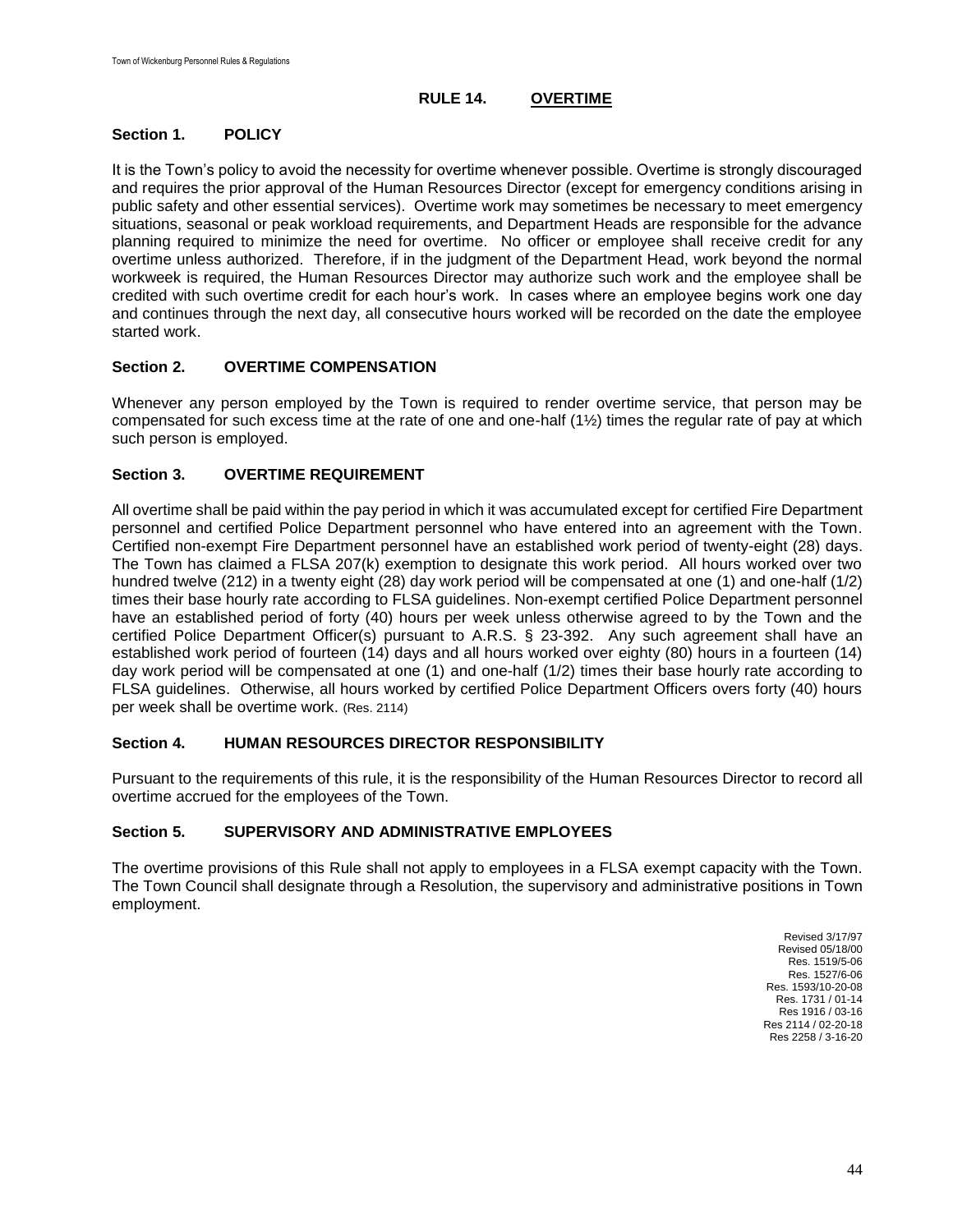# **Section 7. COMPENSATORY TIME**

Notwithstanding any other provisions of this Rule or any other provision of the Town's Personnel Rules and Regulations, full-time hourly employees, except the Fire Department, $\Box$  shall be allowed to accumulate compensatory time in an amount of hours not to exceed forty (40) hours from overtime worked. Lump sum payments for accrued compensatory time will only be paid upon termination of employment and must be paid at the regular rate earned by the employee at the time the employee receives payment. Any accumulated overtime in excess of forty (40) hours by an employee shall be paid in accordance with Sections 3 and 6 of this Rule. Compensatory time will be granted upon the employee submitting a twelve (12) hour advance written notice to the Supervisor.

> Res. 1549/6-07 **Res. 1593/10-20-08**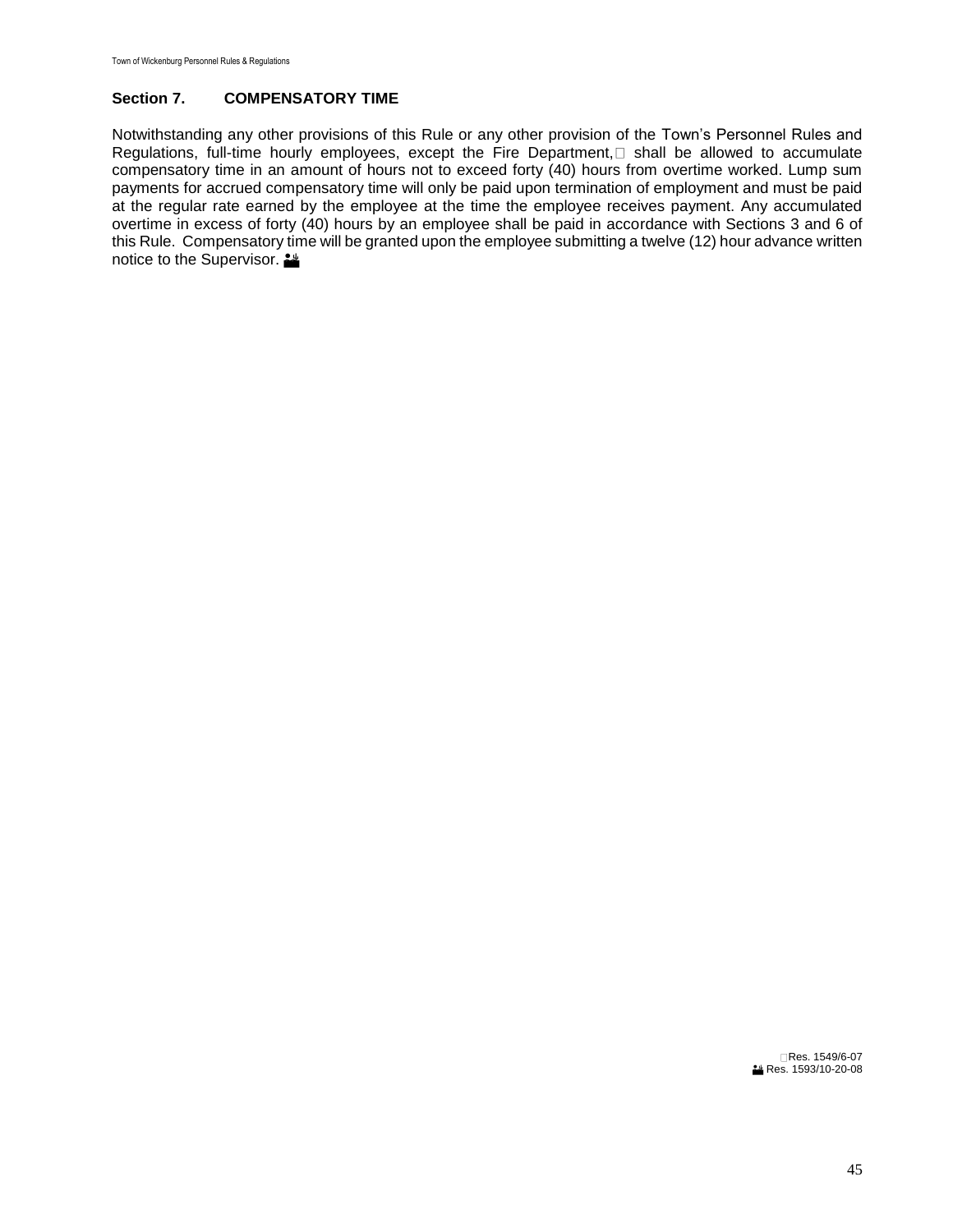#### **RULE 15. INSURANCE**

## **Section 1. GROUP INSURANCE PROGRAM**

Full-time permanent employees are covered under the Town's Group Insurance Program, commencing  $\mathbf G$ the first day of the month following thirty (30) days from the date of employment, which provides certain health, accident and life insurance coverage according to the plan in effect. Complete plan details are contained in the Certificate of Insurance on file in the Town Clerk's office. Employees may elect certain dependent coverage under this program at their own expense.  $\mathfrak{m}$  An employee shall not be eligible for coverage under the Town's Group Insurance Program until the first day of the month following thirty (30) days after the commencement of full-time employment with the Town and insofar as the provision is not inconsistent with the requirements of Title X of the Consolidated Omnibus Budget Reconciliation Act of 1985 (COBRA).

Employees, upon retirement shall cease to be covered under the Town's group insurance program along with their dependents, except for such rights and benefits said employees may be entitled to under Title X of the Consolidated Omnibus Budget Reconciliation Act of 1985, commonly referred to as "COBRA," and further, provided employees of the Town who have ten (10) or more years of service with the Town as of July 1, 2002 who retire with 25 years of service with the Town shall be entitled to continuation of employee coverage only, however, that the Town shall contribute no more than one hundred dollars (\$100) per month for such coverage. A written request for this benefit must be made prior to retirement from the Town and retiring employees must have continuous coverage with insurance starting on the first of the month after retirement. Coverage will cease upon written request by the retired employee, cancellation of insurance or death of retired employee. Once this benefit has been lost, due to not being enrolled in an insurance plan, this benefit cannot be restarted at a later date.  $\bullet$  (Res 1731 & 1749)

# **Section 2. WORKER'S COMPENSATION INSURANCE**

All Town employees are covered by Worker's Compensation Insurance at no cost to the employee. The coverage provides medical and hospitalization expense benefits, as well as partial payments in lieu of salary for workers injured on the job. Upon approval by the Human Resources Director, the employee shall be paid the difference between his/her normal base salary and Workers' Compensation payments. The employee's accrued sick leave hours shall be reduced by a ratio equaling the supplemental payments made by the Town. Payments shall begin concurrently with those of the Workers' Compensation payments. Employees shall not accrue sick or vacation time while on leave and collecting Worker's Compensation.

Employees shall not be required to use their sick time to attend Worker's Compensation doctor visits and doctor prescribed medical treatments that cannot be scheduled around the regular work schedule. Such scheduling must receive prior approval from the Supervisor and/or Department Head. Abuse of this benefit will be considered theft and shall result in disciplinary action being taken against the employee**.** 

# **Section 3. EMERGENCY AMBULANCE SERVICE:** Deleted

# **Section 4. ACCIDENTAL DEATH/DISMEMBERMENT COVERAGE DURING COMMUTE TO/FROM THE WORKPLACE**

All permanent full-time Town employees are covered under the Town's accidental death and dismemberment insurance policy, which provides coverage for accidental death, or dismemberment incidents, which occur during said employees, commute to or from his or her workplace. Details of said coverage are included in the Town's Certificate of Insurance on file in the Town Clerk's Office.

> ■ Res.1434/8-03  $\times$  Res. 1448/3/1/04 Res. 1471/2-05 Res. 1549/6-07 Res. 1568/3-3-08 Res. 1648/3-11 Res. 1731 / 01-14 Res 1749 / 06-14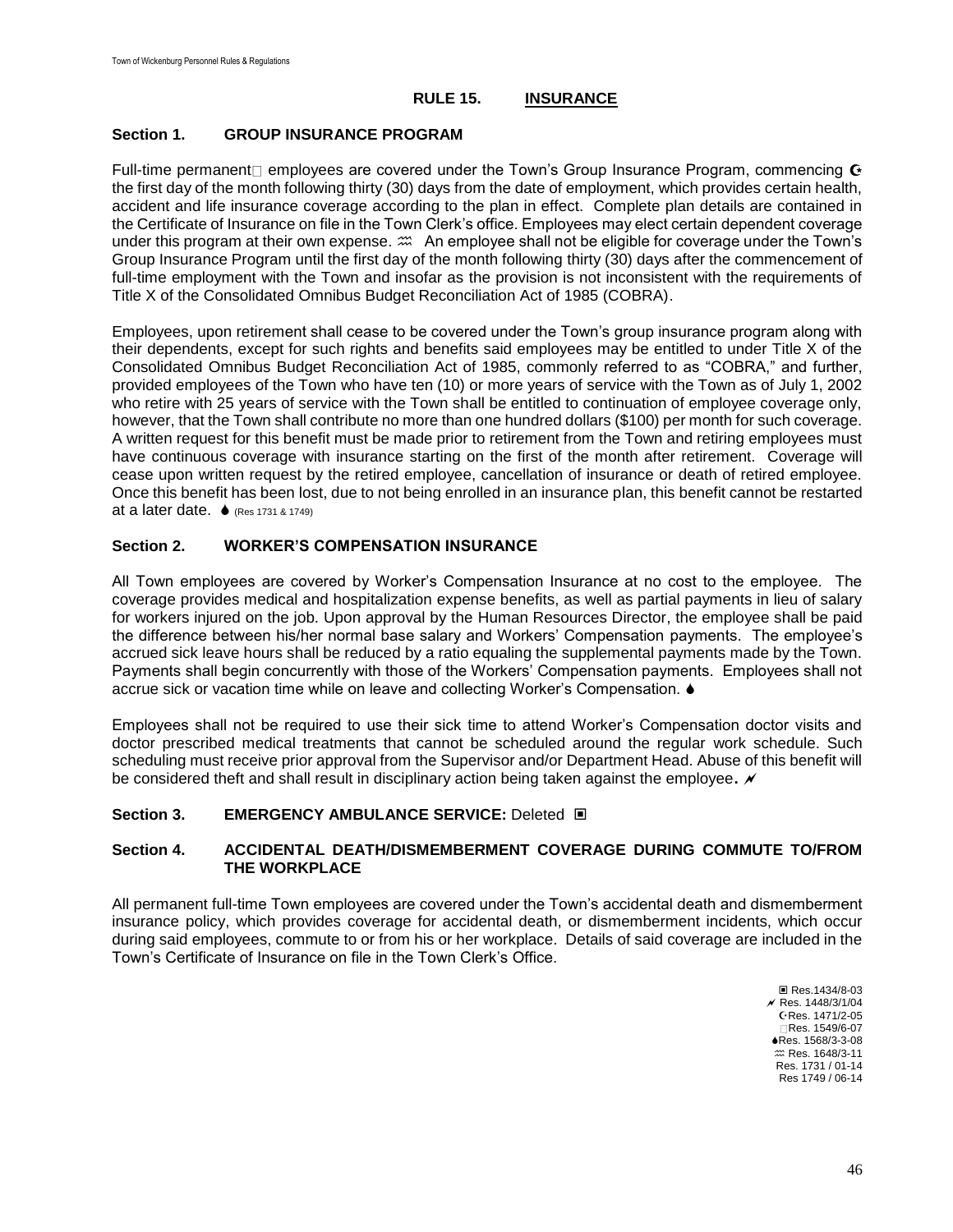#### **RULE 16. TRAVEL** (Res. 2193)

Employees, public officers, members of any Boards, Commissions, Committees or private citizens, when traveling on authorized Town business as a delegated representative of the Town of Wickenburg, are eligible to receive reimbursement of travel expenses, according to the following schedule:

#### **Section 1. REIMBURSEMENT FOR USE OF PRIVATE VEHICLES OUTSIDE WICKENBURG AREA** (Res. 2193)

Employees traveling on approved Town business are encouraged to utilize a Town of Wickenburg fleet vehicle. Use of personal vehicles is allowed only with the prior approval of the applicable Department Director. When one or more persons travel to the same meeting or event, every attempt shall be made to travel in one vehicle and therefore, reimburse one mileage allowance.

If a Town car is not available and prior approval has been obtained from the applicable Department Director, the Town will reimburse the use of the employee's personal vehicle at the current federal mileage rate per mile. Reimbursement equal to that allowable under the Internal Revenue Service Regulations may vary from year to year (contact the Finance Department for the current-year rates.)

If a Town car is available and the employee makes the personal choice to use his/her personal vehicle, the mileage rate will be 40% of the federal mileage rate per mile. The choice to use one's personal vehicle must be approved by the applicable Department Director. The employee must submit a Google map with the destination address en route from the Town of Wickenburg Town Hall, attached to the travel authorization and expense form.

When a personal vehicle is used for out-of-state travel in lieu of traveling by air (personal trips are not mileage-reimbursable), the most direct route from the Town of Wickenburg will be used for vehicle mileage. The employee must submit a Google map with the destination address en route from Town of Wickenburg Town Hall, attached to the travel authorization and expense form. However, the total reimbursable cost for transportation shall not exceed the cost of discounted airfare.

Note: All employees are required to carry property levels of insurance to be authorized to drive a privatelyowned vehicle on Town business. It is a personal choice of the employee to travel by vehicle in lieu of air travel and/or use a Town vehicle; therefore, any travel problems created by this choice are the responsibility of the employee. The Town mileage reimbursement in this situation covers insurance costs and if an accident does occur on Town business in the employee's personal car, the employee's insurance will be fully responsible.

# **Section 2. REIMBURSEMENT FOR USE OF COMMERCIAL CARRIERS**

Actual out-of-pocket expenses shall be reimbursed when a commercial carrier is used. Prior authorization for the use of the commercial carrier shall be obtained from the Town Manager or reimbursement shall not be made. Air travel shall be at tourist class when available.

## **Section 3. PER DIEM ALLOWANCE** (Res. 2193)

The purpose of this policy is to provide a clear and consistent guideline for the approval and payment of per diem meal allowance, for employee that are on business away from his or her designated post of duty.

The post of duty is defined as the place where the employee spends the largest portion of his or her regular work day or working time, or the work place to which he or she returns upon completion of special assignments.

Meal allowances are only authorized for business travel greater than 50 miles from the Town of Wickenburg. The Town's per diem is set at \$59 regardless of location and the reimbursement of meals and incidental expenses shall not exceed the daily amount. The daily meal allowance amounts are inclusive of tips and will be reviewed periodically for adjustments up or down.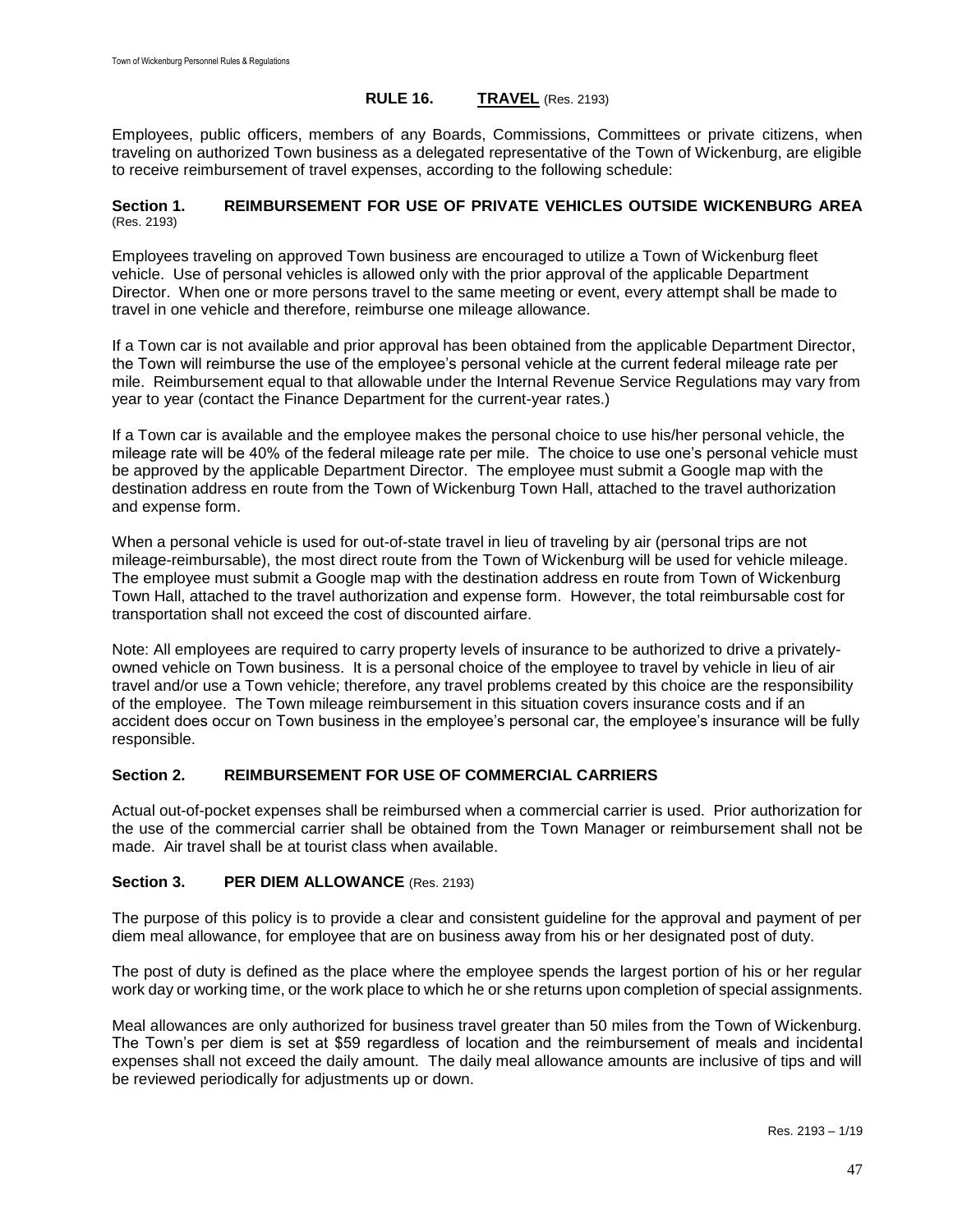The daily per diem rate is allocated to the three meals using the following breakdown:

|                  | <b>Full Days</b> | <b>Travel Days</b> |
|------------------|------------------|--------------------|
| <b>Breakfast</b> | \$14.00          | \$10.50            |
| Lunch            | \$15.00          | \$11.25            |
| Dinner           | \$30.00          | \$22.50            |

When a traveler is eligible for a full day's allowance, the amount expended for any particular meal will be left to his or her discretion. Meals included in conference or seminar registration fees, or meals provided at no additional cost, are not eligible for meal allowance and will be deducted from the total daily meal allowance. If circumstances, such as dietary needs, make it necessary to forego the provided meal, then the traveler may claim up to the maximum meal allowance. In such cases, a receipt and a written explanation is necessary. To be reimbursed for any meal, the employee must provide receipts and show where and when the trip began and ended. Alcoholic beverages are non-reimbursable.

If the job requirements for a particular day take an employee out of the 50-mile area during normal mealtime, he or she may be eligible for per diem meal allowance.

- If an employee is required to leave home before the start of their normal scheduled shift or before 6:00 AM to make a work appointment, meeting or assignment out of the 50-mile area, he or she is eligible for breakfast per diem meal allowance or reimbursement.
- If an employee is required to be out of the 50-mile area for a work appointment, meeting or assignment during the entire normal lunch period (11:00 AM to 2:00 PM) he or she is eligible for lunch per diem meal allowance.
- If an employee is scheduled to arrive at home after 6:00 PM due to a work appointment, meeting or assignment out of the 50-mile area, he or she is eligible for dinner per diem meal allowance.

An employee is eligible for a daily meal allowance while in an overnight or multi-day travel status for official job-related duties. The IRS defines an overnight status as being away from home at a great distance or long enough to require substantial sleep or rest to meet the demands of work. An employee is eligible for up to 75 percent of the daily meal allowance on actual travel days (arrival and departure days), and 100 percent of the daily meal allowance on full days in between.

Any exceptions to the above policy must be approved by the Department Director and Town Manager.

# **Section 4. PROCEDURE**

Claims for mileage allowance and/or per diem must be made at least two weeks before travel. At no time will reimbursement be allowed for any alcoholic beverages. All claims for travel expenses shall be submitted to the Town on the forms provided by the Town. Failure to request the travel, mileage and per diem a week in advance will result in denial of request.  $\phi$ 

> ☼ Res. 1699/07-01-13 Res. 2193 – 1/19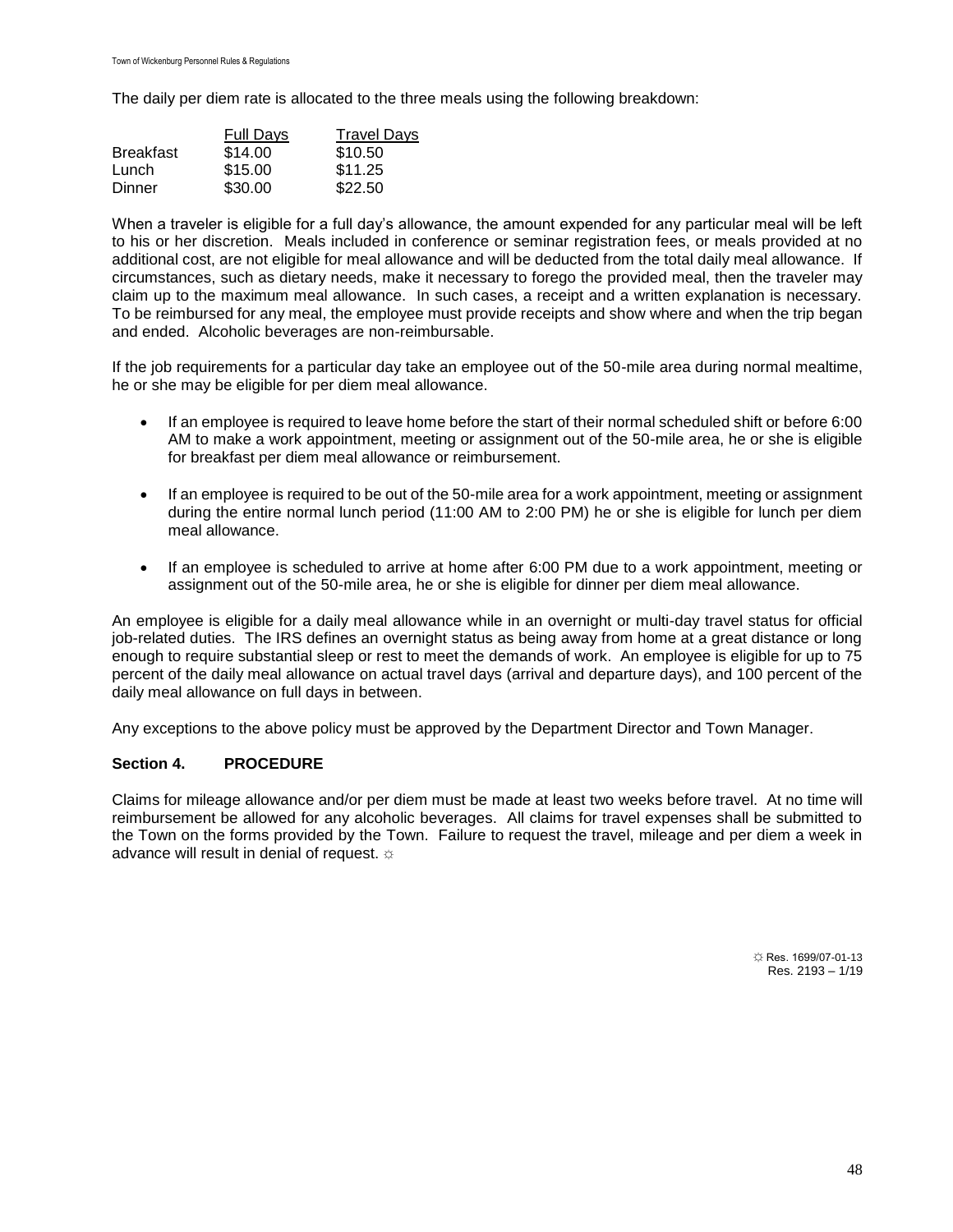## **RULE 17. TUITION REFUND**

The Town will refund 100% of tuition costs, including books, to any employee for a "job related" program of study from an accredited educational institution upon satisfactory completion (earning a grade of 3 or better on a 1 to 5 system). The employee must request, in writing, approval of the course's job relation prior to registration in the class and/or program. The request shall be approved by the Town Manager prior to registration in order to receive a tuition refund. The tuition refund will not be paid until the following fiscal year to provide for budgeting of the expense. A refund is made only after the employee:

- A. Submits a "fee statement" and any transcriptions showing the costs of the course and the grade received; and,
- B. Fills out an evaluation of the course.

If an employee is discharged from employment by the Town or otherwise terminated his employment with the Town within three (3) years following completion of the course, the employee shall reimburse the Town for the tuition, including books. If the employee leaves employment within one year of the tuition refund, they shall reimburse the Town 100% of the costs. If the employee leaves employment within two years of the tuition refund, they shall reimburse the Town 75% of the costs. If the employee leaves employment within three years of the tuition refund, they shall reimburse the Town 50% of the costs.  $\alpha$ 

G The Town will pay upfront the tuition for attending the Police Academy for a Reserve Officer upon request by the Chief of Police and approval by the Town Manager. If the Reserve Officer terminates his/her reserve status with the Town prior to completing twelve (12) months after date of certification, the Reserve Officer shall reimburse the Town for the cost of tuition.

The Town will refund the cost of tuition and books for students attending Emergency Medical Technicians (EMT) classes after one (1) year of continuous service with the Town.

> Res. 1471/2-05 ☼ Res. 1699/07-01-13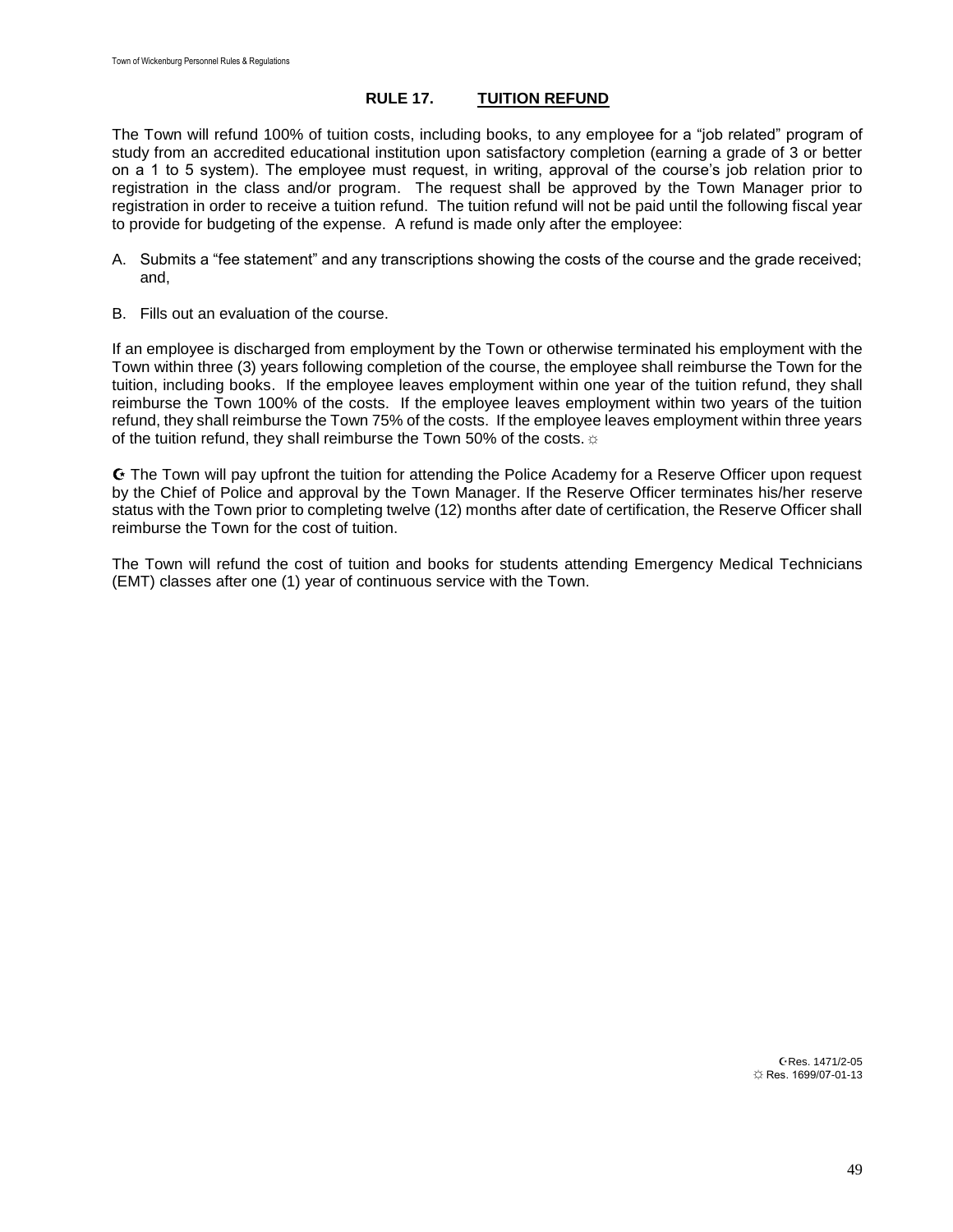# **RULE 18. RETIREMENT**

The Arizona State Retirement System or the Public Safety Personnel Retirement System covers all full-time permanent  $\Box$  employees and other employees who meet the requirements of the retirement system. Details of the employee's obligations and benefits under the State Retirement System are on file with the Human Resources Director's Office.

> Revised 07/18/02 Res. 1474/2-05 Res. 1549/6-07 Res 1787 / 11-14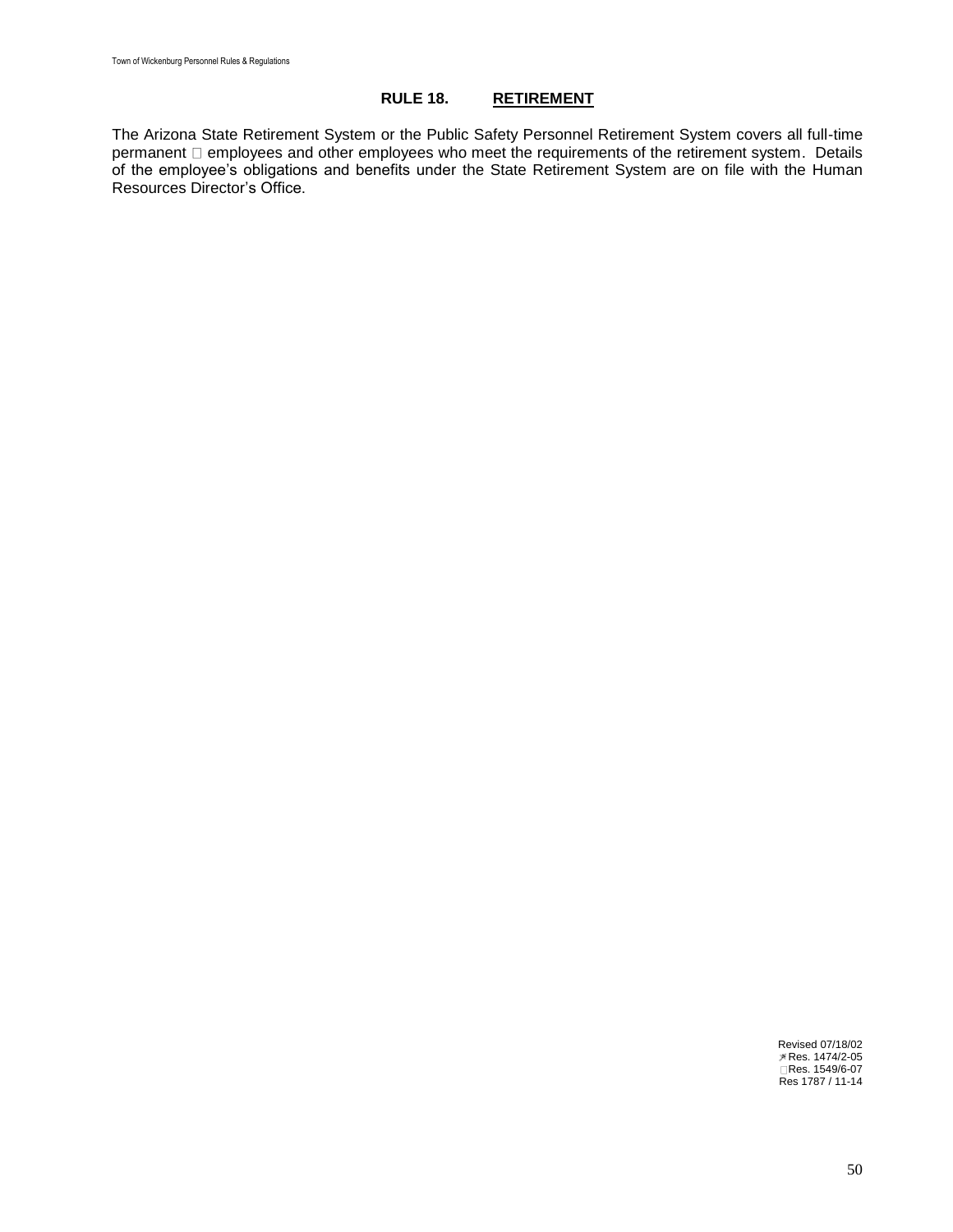## **RULE 19. TRANSFER, PROMOTION & REINSTATEMENT** (Res. 2301)

#### **Section 1. TRANSFER**

No person shall be transferred to a position for which the person does not possess the minimum qualifications. If the transfer involves a change from one department to another, both department heads must consent thereto, unless the Human Resources Director orders the transfer for purposes of economy of efficiency. Transfer shall not be used to effectuate a promotion, demotion, advancement, or reduction, each of which may be accomplished only as provided in these rules.

# **Section 2. PROMOTION**

Insofar as consistent with the best interests of the service, vacancies shall be filled by promotion from within the classified service. If, in the opinion of the Human Resources Director, a vacancy in the position could be filled better by an open recruitment instead of promotion, then the Human Resources Director shall arrange for such recruitment and examination for the preparation of an employment list.

#### **Section 3. REINSTATEMENT**

With the approval of the Human Resources Director and the department head concerned, a permanent or probationary employee who has resigned with a good record may be reinstated within two years of the effective date of resignation to a vacant position in the same or comparable class. Upon reinstatement, the employee, for all purposes, shall be considered as though he received an original appointment.

> Res. 1568/3-3-08 Res. 2301/4-4-22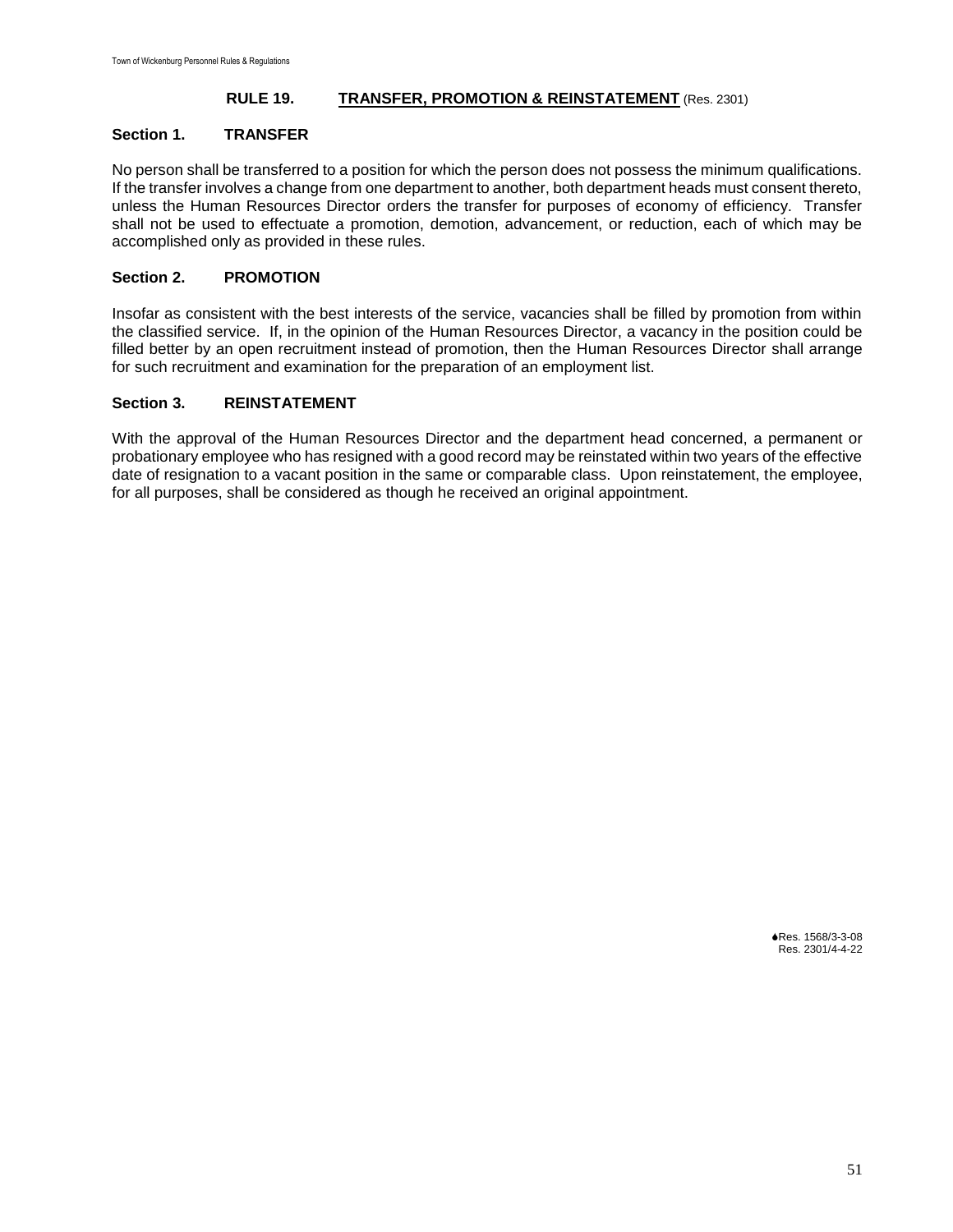## **RULE 20. SEPARATION FROM THE SERVICE**

#### **Section 1. DISCHARGE**

The Human Resources Director may discharge an employee in the classified service for cause at any time in accordance with these rules.  $\Box$ 

### **Section 2. LAY-OFF**

The Human Resources Director may lay off an employee in the classified service because of material change in duties or organization or shortage of work or funds.

#### **Section 3. RESIGNATION**

An employee wishing to leave the classified service in good standing shall file with the Human Resources Director, through the employee's department head, a written resignation stating the effective date and reasons for leaving, at least two (2) weeks (managerial positions preferably 30 days) before leaving the service, unless such time limit is waived by the Human Resources Director. Failure to give notice as required by this rule may be cause for denying future employment with the Town. An "exit interview" should be arranged with the Human Resources Director to be held before the last day of employment.

# **Section 4. CONSTRUCTIVE DISCHARGE**

An employee is encouraged to communicate to the Town whenever the employee believes working conditions may become intolerable to the employee and may cause the employee to resign. An employee is required to notify his immediate supervisor in writing that a working condition exists that the employee believes is intolerable, that will compel the employee to resign or that constitutes a constructive discharge, if the employee wants to preserve the right to bring a claim against the Town alleging that the working condition forced the employee to resign. An employee is required to wait for fifteen calendar days after providing written notice before the employee may resign if the employee desires to preserve the right to bring a constructive discharge claim against the Town. An employee may be entitled an unpaid leave of absence of up to fifteen calendar days while waiting for the employer to respond to the employee's written communication about the working condition.

> Res. 1549/6-07 Res. 1568/3-3-08 Res. 2301/4-4-22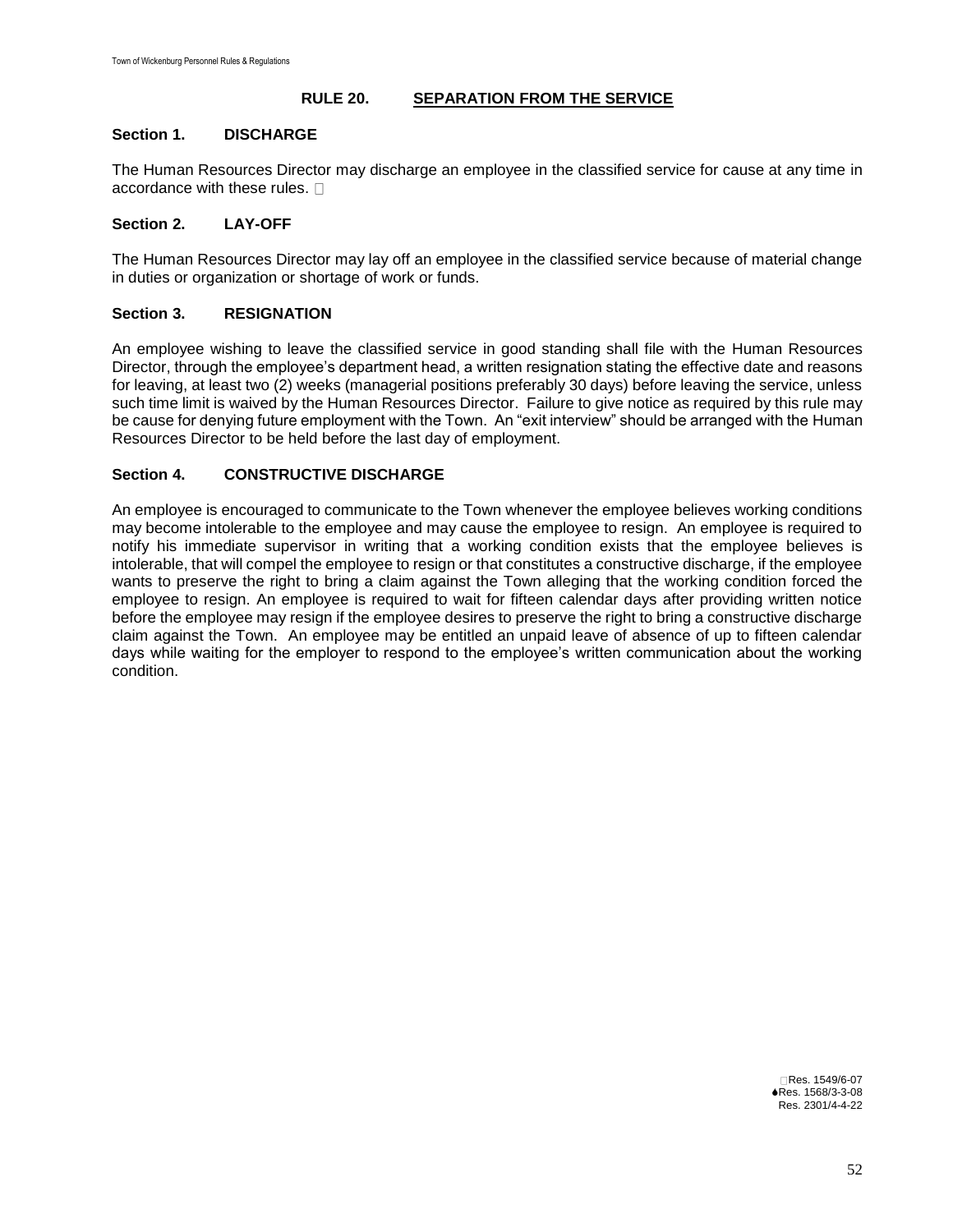# **RULE 21. TRAINING OF EMPLOYEES**

# **Section 1. RESPONSIBILITY FOR TRAINING**

The Town Council encourages the training of employees. Responsibility for developing training programs for the employees shall be assumed jointly by the Human Resources Director and department heads. Such training programs may include lecture courses, demonstrations, assignment of reading matter, or such other devices as may be available for the purpose of improving the effectiveness and broadening the knowledge of municipal officers and employees in the performance of their respective duties.

# **Section 2. CREDIT FOR TRAINING**

Participation in, and successful completion of, special training courses, including college extension or correspondence courses, may be considered in making advancements and promotions. The employee shall file evidence of such activity with the Human Resources Director. Employees participating in an Employer required training or college course, approved by the Human Resources Director, shall receive time off with pay.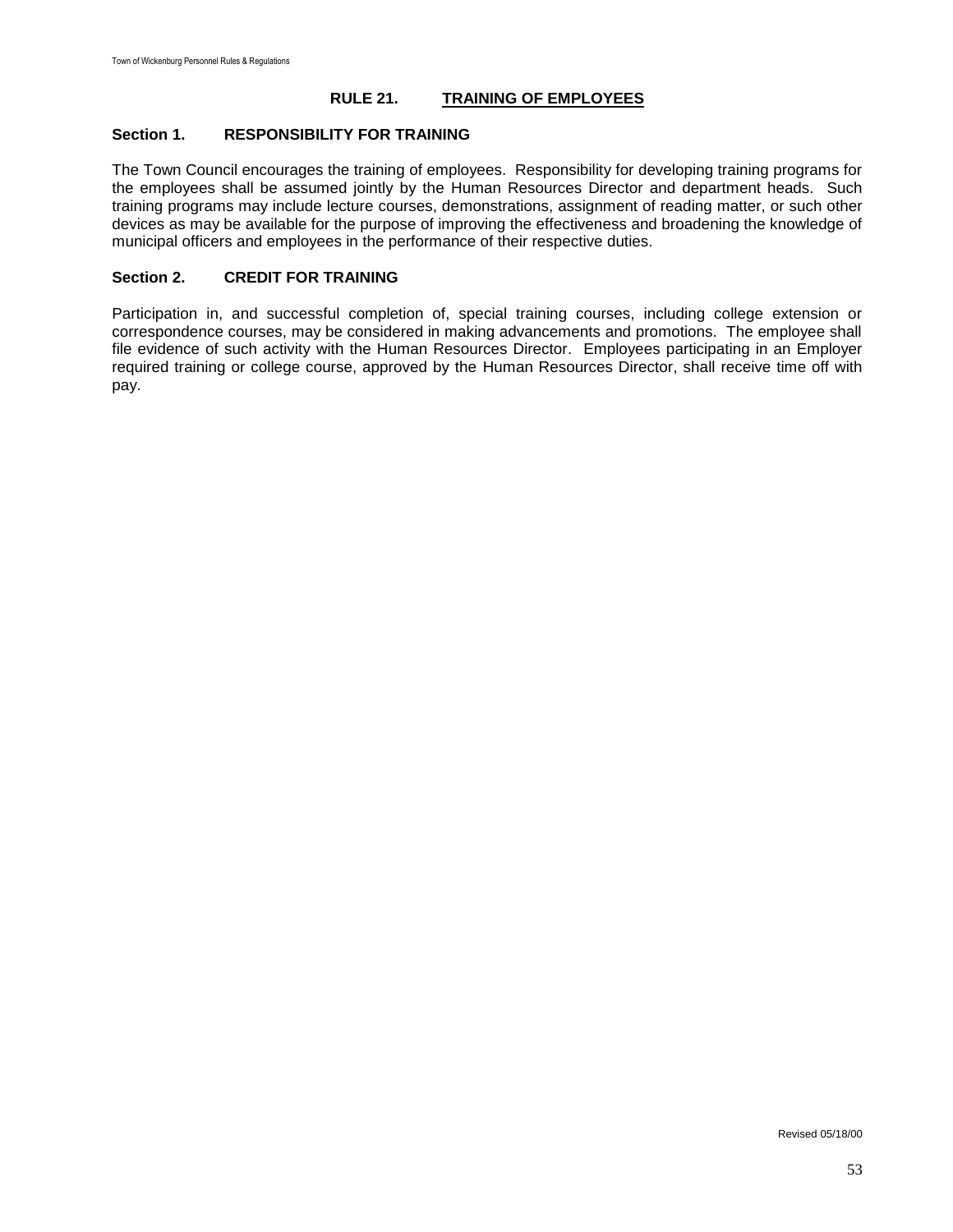## **RULE 22. REPORTS AND RECORDS**

#### **Section 1. ROSTER CARDS**

The Human Resources Director shall maintain a service or roster card for each employee in the service of the Town showing the name, title or position held, the department to which assigned, salary, changes in employment status and such other information as may be considered pertinent. If the employee moves or changes marital status, number of dependents, telephone number or name, the employee shall contact his immediate supervisor or the Human Resources Director at once.

## **Section 2. PERFORMANCE EVALUATION**

All employees of the Town, except the Town Manager, shall be subject to performance evaluations. The Department Heads shall be evaluated by the Town Manager. Probationary employees shall be evaluated at the end of the probationary period. Any written performance evaluation reports shall be reviewed with the employee and filed with the Human Resources Director to be placed in the employee's personnel file. These reports may be used in consideration for determining transfers, promotions, demotions, dismissals or lay-offs. In order to give feedback on job performance and to bet both long and short term goals, employees will receive annual appraisals/evaluations of their performance.

## **Section 3. EMPLOYEE RECORDS**

It is the policy of the Town of Wickenburg to keep employee personnel records confidential in the best interest of each employee. Employee records that are considered to be public records are available to anyone with appropriate appointment and request. These records include such information as an employee's name, date of hire, classification, grade, present rate of pay and duties performed. Information obtained for business use and contained in the personnel files is not a matter of public record and should not be generally accessible to everyone.

Employee medical information collected by or supplied to the Town will be kept separate from the employee's personnel records and will be maintained in a confidential manner. Such information will be made available only to individuals on a need to know basis or, where applicable, in compliance with state or federal laws governing access to such records.

Employee personnel records maintained by the Town should be accessible to the following:

- A. Town personnel as specifically designated in writing by the Human Resources Director to have a need for such information; and,
- B. The employee for review of his or her own individual personnel file (this should be by pre-arranged time and would not include removing records  $\mathcal{O}(n)$ ; and,
- C. The Human Resources Director or Hearing Officer when reviewing employee complaints, grievance or appeals; and,
- D. Any person or organization that receives a signed written release statement from the employee whose records are in question.
- E. Information may be released in response to a court order, subpoena or official law enforcement investigation. Any person may make a request for public records in which only certain information can be provided (See Administrative Rules for specifics).  $\bullet$

 Revised 05/18/00 Res. 1519/5-06 Res. 1568/3-3-08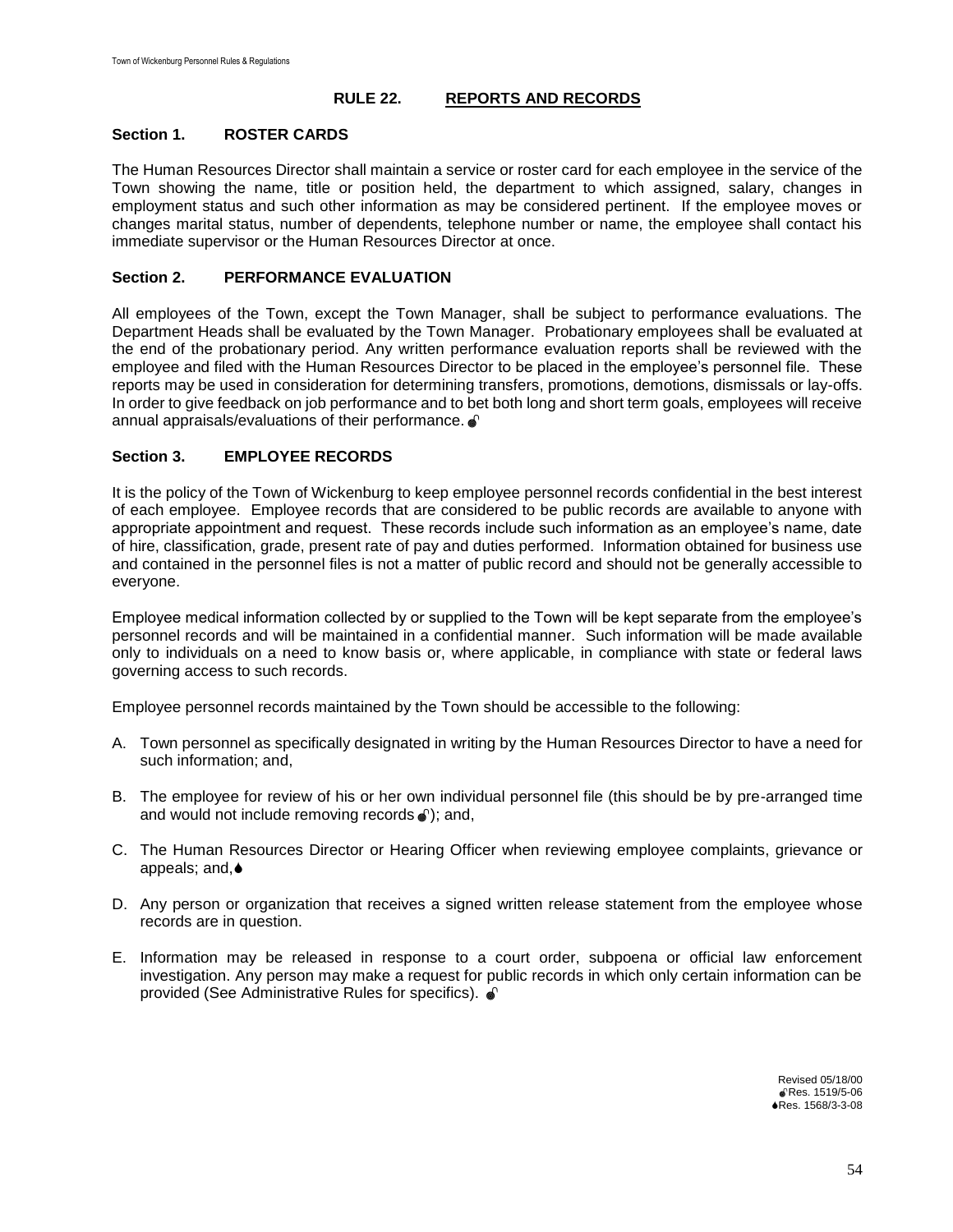## **RULE 23. AFFIRMATIVE ACTION**

For the purposes of the Town of Wickenburg, the affirmative action program shall be analyzing the methods, procedures and results of the personnel actions to determine whether otherwise qualified workers have been excluded for reasons of race, religion, age, sex, disability, color, national origin or political or religious opinion or affiliation. In doing so, it means taking every appropriate corrective action to bring about equal opportunity in employment.

#### **Section 1. RESPONSIBILITIES**

The Town of Wickenburg shall initiate the following responsibilities necessary to facilitate implementation of the affirmative action program:

- A. The Human Resources Director shall maintain continuing review of all rules and regulations of the Town's personnel system so as to detect any illegal or improper impediments to the employment or advancement of minority groups or women.
- B. Review and evaluate operations periodically and obtain reports as necessary to determine the overall status of the Town's equal opportunity program.
- C. Develop and implement a system for gathering statistical information on minority groups and women, showing their progress in moving into middle and upper level positions in this Agency.
- D. Promote the complaint and appeal grievance procedure in these rules and regulations, which provide for promptness, fairness and impartial consideration of the complaint of discrimination.
- E. Develop and implement an information program designed to inform the general public, minority group organizations and women organizations of the equal employment policy and program effort.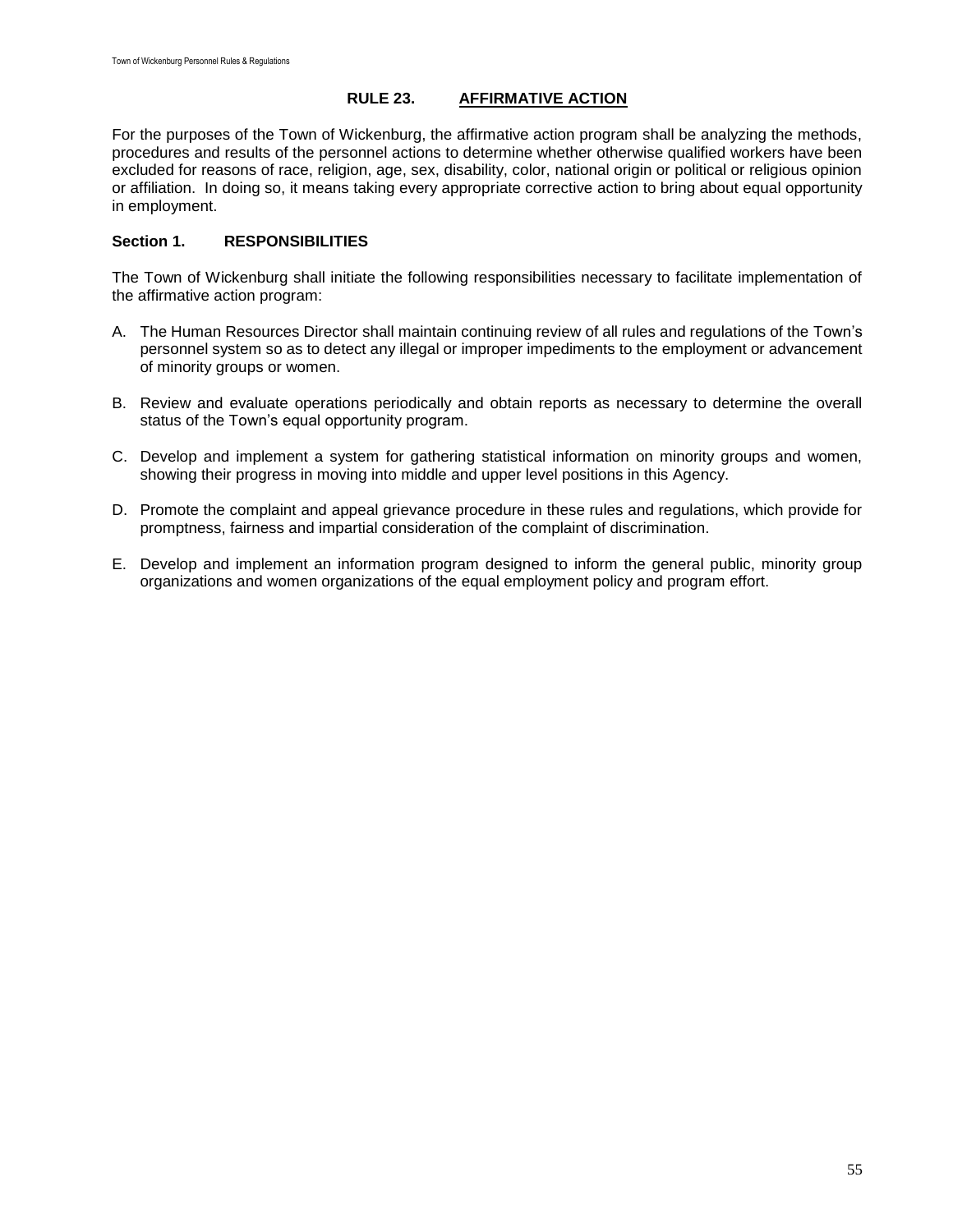# **RULE 24. LEGAL COMPLIANCE AND ETHICS POLICY**

## **Section 1. PURPOSE**

It is the policy of the Town that all Town activities be in compliance with applicable federal and state laws and regulations. It is also the policy of the Town that all employees shall conduct themselves according to the highest standards of legal and ethical behavior.

# **Section 2. COMPLIANCE WITH LAWS AND REGULATIONS: NOTICE**

Employees are required, as a condition of their employment, to comply with applicable laws and regulations and to cooperate with all federal, State, and local jurisdictions to enforce such laws and regulations. All employees shall immediately notify their supervisor or the Town Manager of any incidents or activities of which they are aware or become aware which they believe may be in violation of any federal, State or local laws or regulations, and supervisors shall immediately transmit any such reports to the Town Manager. If the perceived violation involves the Town Manager, the employee shall immediately notify the Human Resources Department or Town Attorney. Failure of an employee to immediately report any such incident or activities that the employee may know about or believes to be a violation of laws or regulations may result in termination of employment.

# **Section 3. OTHER EMPLOYEE CONCERNS**

If an employee has a concern about a matter that may not be a violation of federal, State or local law or regulation but affects his or her working environment, that employee is encouraged to bring this to the attention of the Town Manager. If the matter causing concern involves the Town Manager, the employee may contact the Human Resource Department or the Town Attorney. This policy does not replace the Complaint and Appeal Grievance procedures set forth in Rule 21 of this manual. All appeals of decisions affecting employment shall be filed in accordance with Rule 21 of this manual.

## **Section 4. ANONYMOUS COMPLAINTS**

Anonymous concerns and complaints may be filed, but are often extremely difficult to investigate because the investigator(s) do not have the advantage of being able to ask for clarifying information about incidents or witnesses. As a result, individuals are encouraged to identify themselves when surfacing concerns or complaints.

#### **Section 5. INVESTIGATION**

Upon receiving a report filed pursuant to Section 2 or a concern and complaint pursuant to Sections 3 and 4, the Town Manager shall immediately investigate the report and, if it appears there is a violation of such laws or regulations, take steps to cure such violations. A written report shall be prepared and made available to the Town Council.

#### **Section 6. RETALIATION**

No employee will be subjected to any form of retaliation or discipline for submitting a concern or complaint in accordance with this policy. An employee or supervisor who initiates or participates in a retaliatory act is subject to discipline up to and including dismissal. Employees who believe that they have been subjected to retaliation shall immediately report the matter to the Town Manager, the Human Resource Department, or the Town Attorney.

#### **Section 7. FALSE INFORMATION**

If, after investigating a concern or complaint in accordance with this policy, the Town determines that intentionally false or malicious information was provided, disciplinary action may be taken against the individual(s) who gave the intentionally false or malicious information.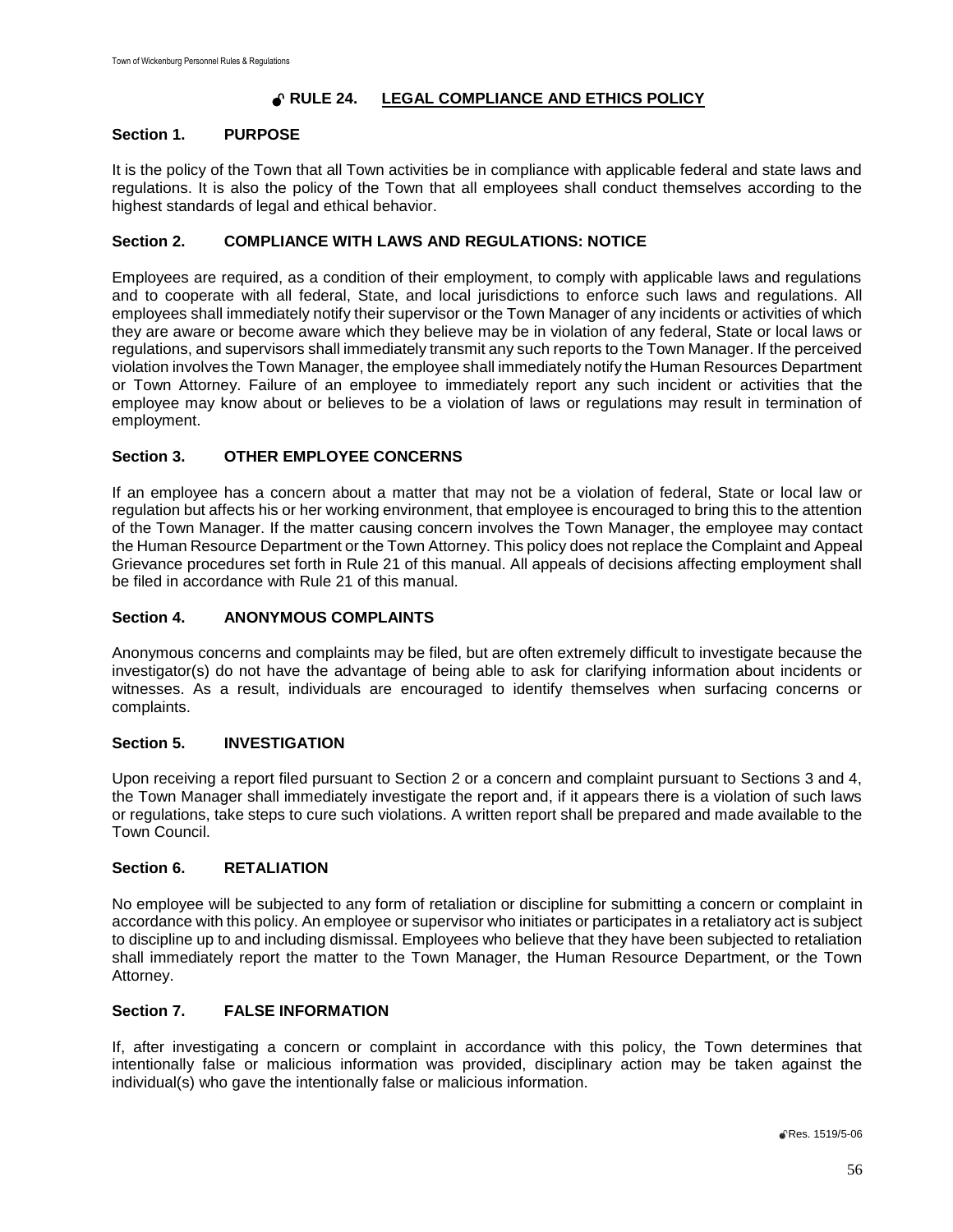# **RULE 25. EMPLOYEE CONDUCT**

# **Section 1. EMPLOYEE CONDUCT**

Employees shall at all times conduct themselves in a way that reflects favorably on the public they serve. Town employees are permitted to visit with Town Council members and express their views on Town matters. Employees should answer any questions asked by Town Council members and inform their immediate supervisor of the discussion in case there needs to be some follow-up action taken on the matter. All employees are expected to follow the administrative chain-of-command in employment and personnel related matters and in meeting regular job responsibilities. Personnel matters are not to be discussed with Town Councilmembers.

# **Section 2. COURTEOUS SERVICE**

Employees shall provide prompt, courteous, and high quality service to the public.

#### **Section 3. EMPLOYEE APPEARANCE**

Employees are expected to wear professional clothing appropriate to individual job(s) and worksite. Your dress and appearance should be neat, clean, in good taste, and not constitute a safety hazard. Individual Departments may set appropriate and reasonable standards of dress. Departments where uniforms are provided should be in uniform when they have contact with the public.

# **Section 4. TOBACCO USE**

For the health and well-being of all Town employees and citizens, smoking is not permitting while in any Town buildings or Town owned vehicles. Chewing tobacco, e-cigarettes, pipes, and cigars fall under the same guidelines. Smoking is permitted during breaks and lunch, however, no special smoking breaks are allowed since this is unfair to non-smoking employees. If an employee feels compelled to smoke, be sure to be at least 20 feet from all doorways so the smoke does not filter back into the building(s). If any Town employee would like to quit smoking, please contact the Human Resource Department for possible assistance.

# **Section 5. PERSONNEL TELEPHONE CALLS**

Town employees should limit their personal telephone calls. Management understands the need for occasional calls to check in or confirm some information. If a personal call is going to take longer than five (5) minutes, please try to take care of the personal business during a break or lunch. Emergencies are another matter; please inform/advise your supervisor of the emergency so there are no misunderstandings. Personal, long distance telephone calls from a Town telephone are prohibited except in the case of a family emergency (death, serious illness, etc.) and welfare calls. The employee will be expected to reimburse the Town for any charges incurred when making an emergency call.

#### **Section 6. INTERNET OR COMPUTER USE**

"Users" of Town computers and equipment include Town employees, elected officials, volunteers, contractors, and other users authorized to use the Town's equipment. No unauthorized users are allowed on the Town's computers. Employees are asked not to visit inappropriate Internet sites or forward inappropriate emails on work computers. Examples of prohibited behavior are using, accessing, transmitting or forwarding material of an obscene, pornographic, threatening, demeaning, harassing, or otherwise offensive nature, whether in words or images that would be either illegal, prohibited or inappropriate. Keep your personal use of the computer and Internet to a minimum, preferably during breaks or lunch. Copying, downloading, installing/removing software or applications without permission is prohibited. The Town retains control, custody and supervision of all computers, networks, and information services owned or leased by the Town. The Town reserves the right to monitor all computer and Internet activity by employees and other system users, without prior notice. Employees have no expectation of privacy in their use of Town computers.

> Res. 1519/5-06 Res. 1811/4-15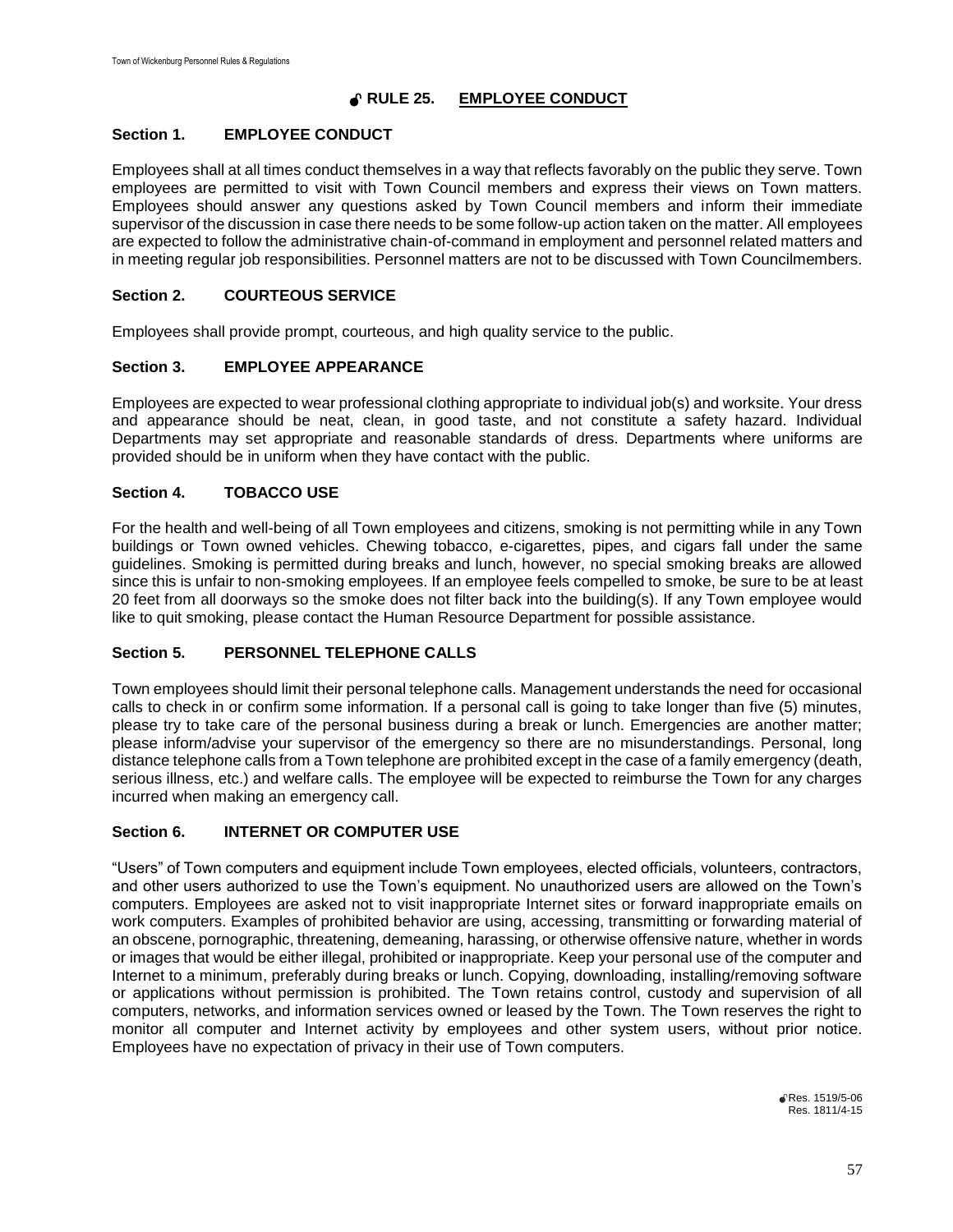Email may be subject to disclosure pursuant to the public records laws as enacted under Title 39 of the Arizona Revised Statutes. The Town of Wickenburg assumes no responsibility for any unauthorized charges made by the employee(s) including, but not limited to, credit card charges, gambling, subscriptions, long distance telephone charges, equipment and line costs, or for all illegal use of its computers such as copyright violations and/or violations of software licensing.

# **Section 7. TOWN EQUIPMENT & VEHICLE USE; MOTOR VEHICLE REPORT** (Res. 2214/4-19)

A. Driver's License Requirement

All employees of the Town who operate Town equipment or vehicles shall always have a valid Arizona driver's license in effect during the course of their employment with the Town. Continued employment in jobs that require the employee to drive is subject to maintenance of a valid driver's license. If your license is revoked or suspended for any reason, you must notify your supervisor immediately. You cannot operate any equipment or vehicle without a valid license which is properly endorsed for that equipment.

B. Disclosures, Motor Vehicle Report

Driving history disclosures and motor vehicle reports shall be completed in conjunction with preemployment screening and updated every three (3) years by the Town for positions which require use of town vehicles. The Town reserves the right to request the past three (3) years of driving experience from employees which use, or may use, town vehicles. Copies of each employee's driver's license(s) and driving records may be maintained by the Town to ensure compliance with this section.

- C. Town Equipment & Vehicle Use
	- 1. All Town equipment & vehicles will be used only for official Town business.
	- 2. All regular assigned take home vehicles require written approval from the Town Manager.
	- 3. Employees may not take Town equipment or vehicles outside the Town limits without the approval of their immediate supervisor.
	- 4. The department head may permit an employee to drive a vehicle home or other use of Town vehicles outside of working hours if one of the following conditions apply:
		- a. The employee's location of residence is between the training destination making it not cost efficient for the employee to drive to the work station to procure a Town vehicle.
		- b. The employee must arrive at the destination very early in the morning or arrive home late at night and the cost of lodging is saved, or the employee believes their safety is at risk
		- c. The employee must be prepared to leave directly from home due to an emergency.
	- 5. Any other authorization will be given on an individual basis by the Town Manager.
	- 6. Ride Along in a police or fire vehicle is permitted only with prior approval from the department head and completed documentation is on file with a copy to Risk Management.
	- 7. Employees are responsible for all parking & traffic citations for parking & traffic violations, as well as any damages or costs caused by the employee during an unauthorized use of an assigned vehicle.
- D. Seatbelt Requirement

All employees who drive or are passengers in Town vehicles are required to wear their seatbelt.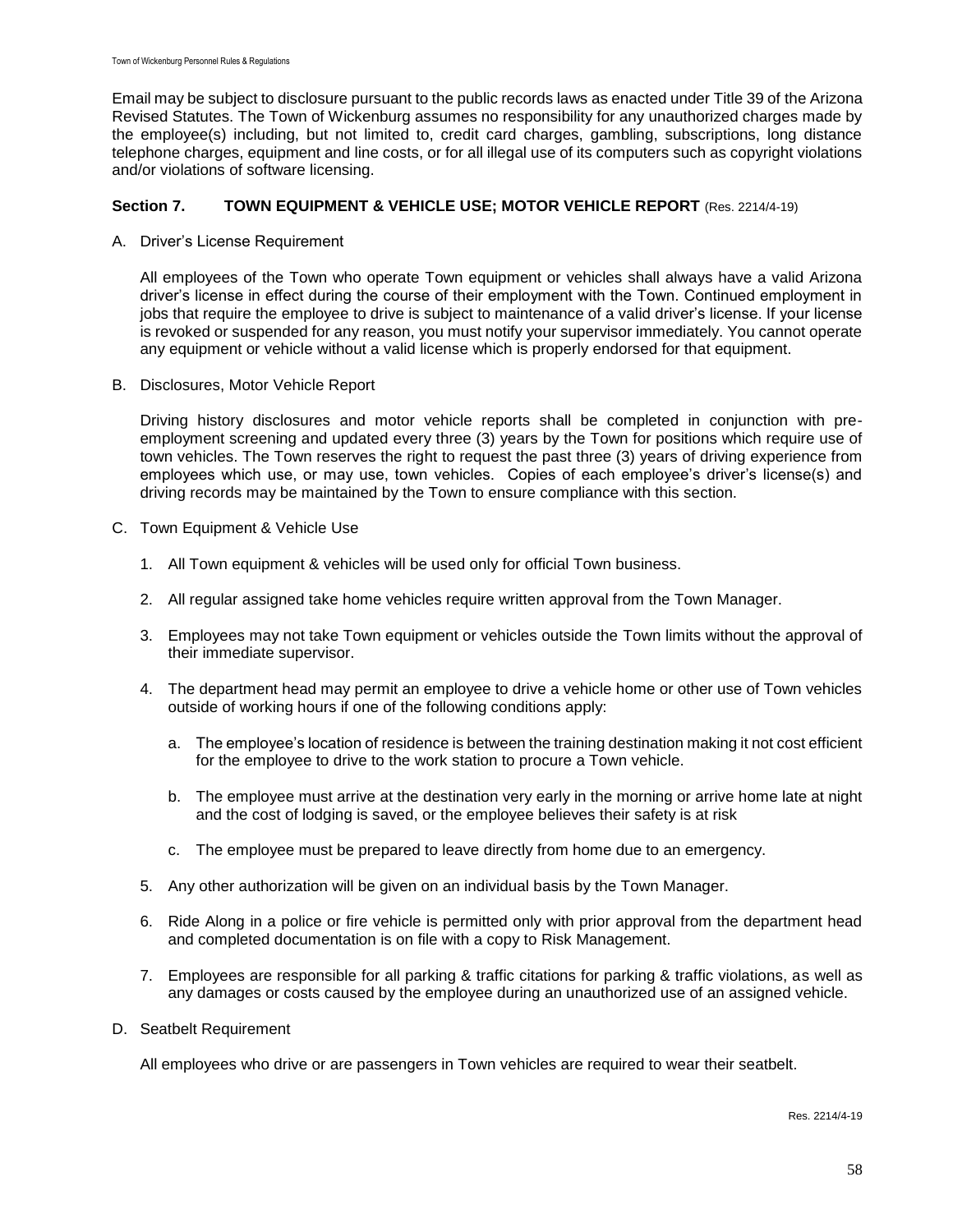#### E. Passengers

Passengers are prohibited in Town Vehicles except for the purpose of official Town business. Only authorized persons for work related assignments may accompany Town employees in Town vehicles on official Town business.

F. Out-of-State Use

Permission to take a Town vehicle out of the state must be approved in advance by the Town Manager.

G. Accident or Misuse

Any accident or misuse of Town equipment or vehicles shall be reported to Human Resources and the department head.

Employees involved in any form of accident while operating Town equipment or vehicles shall report it immediately to their supervisor in conjunction with the Town's Loss Control/Safety Program.

#### H. Prohibitions

It is prohibited to:

- 1. Consume or use alcohol or prohibited drugs (see drug and alcohol policy) while operating or driving Town equipment or vehicles.
- 2. Transport alcohol or prohibited drugs while operating or driving Town equipment or vehicles unless seized as part of a law enforcement investigation.
- 3. Operate or Drive Town equipment or vehicles while being under the influence of alcohol or prohibited drugs including if you would test positive in any amount OR have used eight hours prior to the employee's use of the vehicle.
- 4. Smoke cigarettes/nicotine, inhale a vaporizer or use chewing tobacco while in, operating or driving Town equipment or vehicles.
- 5. Drive or ride in a Town vehicle without wearing seatbelts.
- 6. Use of a hand-held mobile telephone or other portable electronic device while operating a motor vehicle unless a hands-free device is used.
	- a. "Hands-Free" means the use of a mobile telephone or portable electronic device without the use of either hand by employing an internal feature of, or an attachment to, the device.
	- b. "Operating" means being in actual physical control of a motor vehicle on a highway or street and includes being temporarily stopped because of a traffic light, stop sign, traffic, or otherwise temporarily immobilized, but excludes operating a motor vehicle when the vehicle has pulled over to the side of the road or off an active roadway and has stopped at a location in which it can safety remain stationary.
- I. Disciplinary Action

Violation of these rules can result in disciplinary action up to and including dismissal and repayment to the Town of misspent or misused Town resources. See Rule 11. Discipline.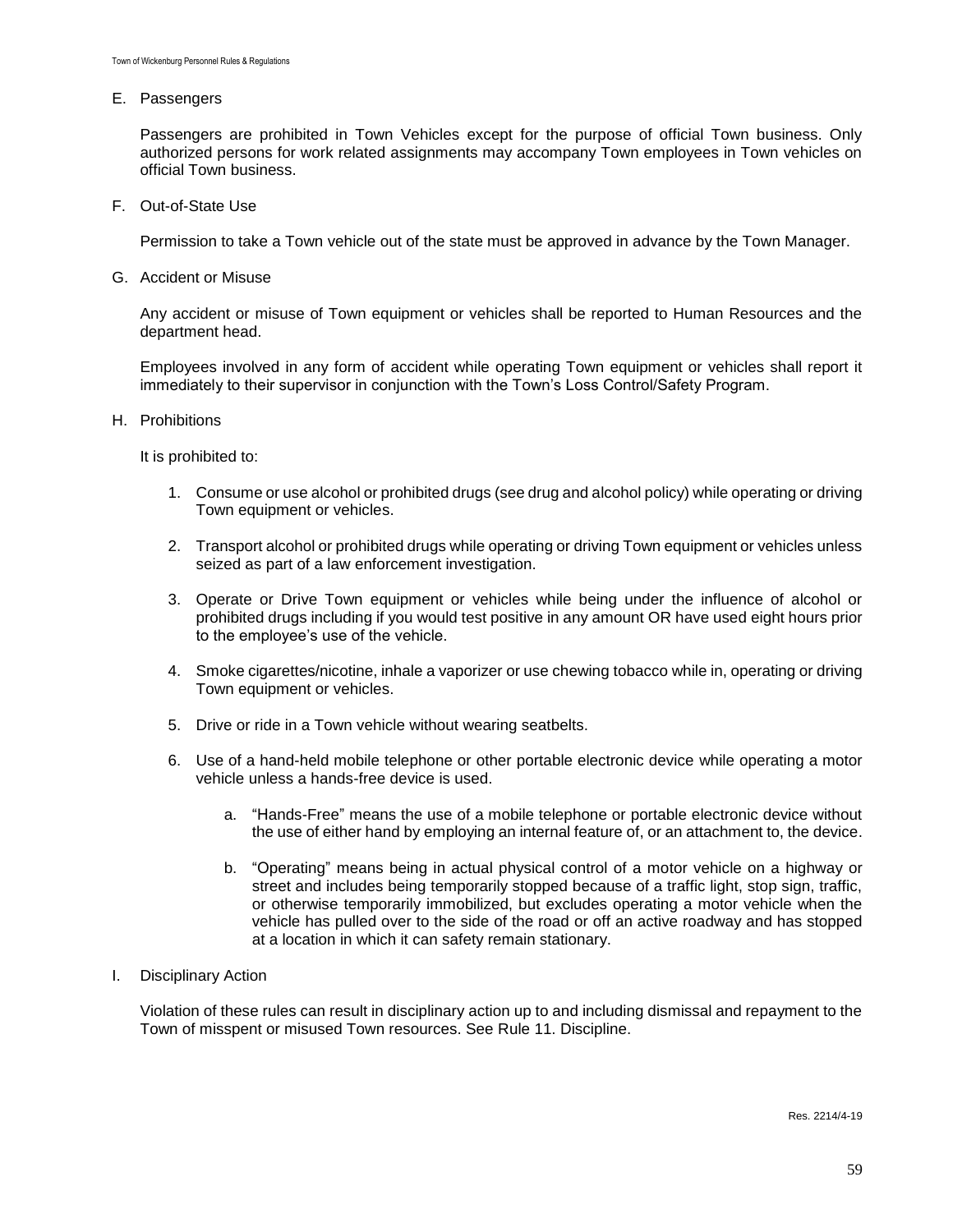# **Section 8. OUTSIDE EMPLOYMENT**

While the Town of Wickenburg does not prohibit employees from having a second job, secondary employment must not affect the employee's work hours, interfere or conflict with the employee's regular duties, raise any ethical concerns, or necessitate long hours that may impact the employee's working effectiveness. Employees that are contemplating outside employment are required to submit a written request for approval. The written request should identify the secondary employer, the nature of the duties to be performed, and the anticipated hours the employee will be working. The Human Resources Director or designated representative will promptly answer this request in writing and a copy placed in the employee's personnel file.

Res. 1519/5-06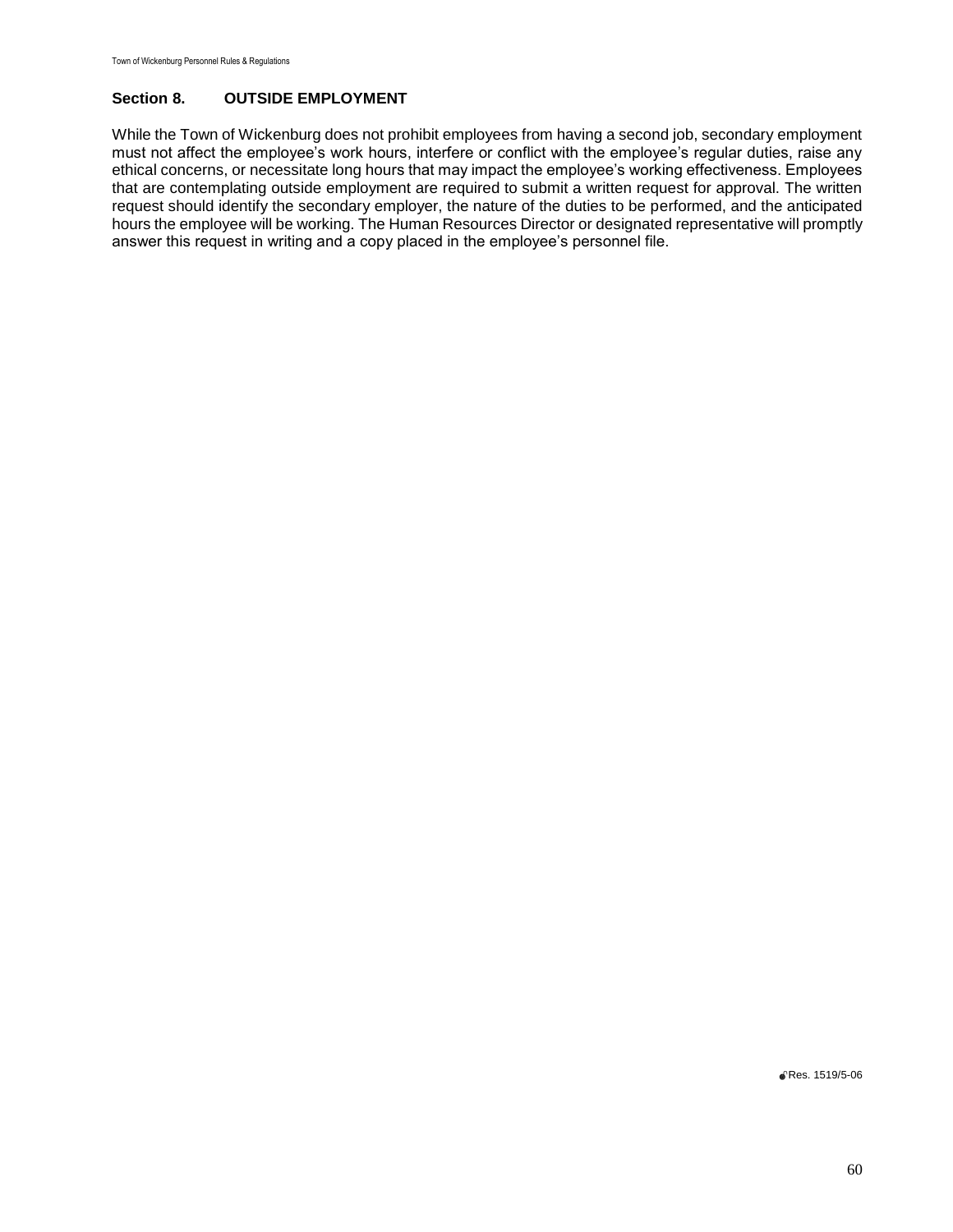# **RULE 26. SUPPLEMENTAL BENEFITS PLAN FOR PUBLIC SAFETY EMPLOYEES**

# **Section 1. PURPOSES**

The purpose of this Supplemental Benefits Plan for Public Safety Employees (Plan) is to meet the requirements of A.R.S. §38-961 and provide additional economic benefits to Police and Fire employees who are injured and eligible for a specific category of Workers' Compensation benefits.

# **Section 2. ELIGIBILITY**

The Town has discretion to determine eligibility of an employee to participate or continue in this Plan. To be eligible for supplemental benefits under this Plan initially and to continue in the Plan as described in this policy, the employee must meet all of the following criteria:

- A. Be a certified Police Officer or certified Firefighter, employed full-time by the Town at the time of injury.
- B. Be injured and eligible for Workers' Compensation benefits pursuant to A.R.S. §23-1021.
- C. Be receiving Workers' Compensation lost-time wage replacement benefits pursuant to A.R.S. §23-1041 and related statutes.
- D. Request supplemental benefits, in writing, addressed to the Town Manager's Office, within thirty (30) days of receiving first payment of Workers' Compensation lost-time wage replacement benefits pursuant to A.R.S. §23-1041.
- E. Follow all other procedures for requesting benefits as outlined in this policy or related documents.
- F. Participate in all Risk Management activities related to his or her Workers' Compensation injury.
- G. Be physically unable to return to work for the Town in any capacity, including alternative work assignments or light duty, as determined by the Town and as supported by the employee's physician or an independent medical exam (IME) ordered by the Town directly or through its Workers' Compensation insurance provider. The employee's inability to work in a capacity assigned by the Town, including inability to work light duty assignments, must be supported by appropriate medical documentation in order for the employee to remain eligible under this Supplemental Benefits Plan.
- H. Remain a Town full time employee during the time period the employee is receiving the supplemental benefits.

# **Section 3. BENEFITS**

All benefits under this Plan will be provided while the employee meets all eligibility criteria, for a period up to six (6) months<sup>1</sup> from the date the employee receives first payment of Workers' Compensation lost-time wage replacement benefits pursuant to A.R.S. §23-1041.

Benefits under this Plan include:

 $\overline{a}$ 

- A. Payment by the Town of the difference in salary between the employee's base pre-injury salary, less taxes and the Workers' Compensation benefit paid to the employee under A.R.S. §38-961, and any other voluntary deductions on the part of the employee.
- B. Continued payment of the Town's employer portion of premium for health care benefits as was paid preinjury and/or as is paid for other similarly enrolled employees. The employee remains responsible for paying the same portion of his/her health care benefits as was paid pre-injury and/or as is paid by similarly enrolled employees.
- C. Continued participation in the Public Safety Personnel Retirement System based on the employee's preiniury wages.
- D. Credit for service in the Public Safety Personnel Retirement System at the same accrual rate as pre-injury.
- E. Maintenance of accrued Town leave balances at pre-injury level, including sick and vacation leave, and/or PTO.

 $R$ Res. 1687/10-12

<sup>1</sup> Town may consider a six-month extension of the SBP at a future time.